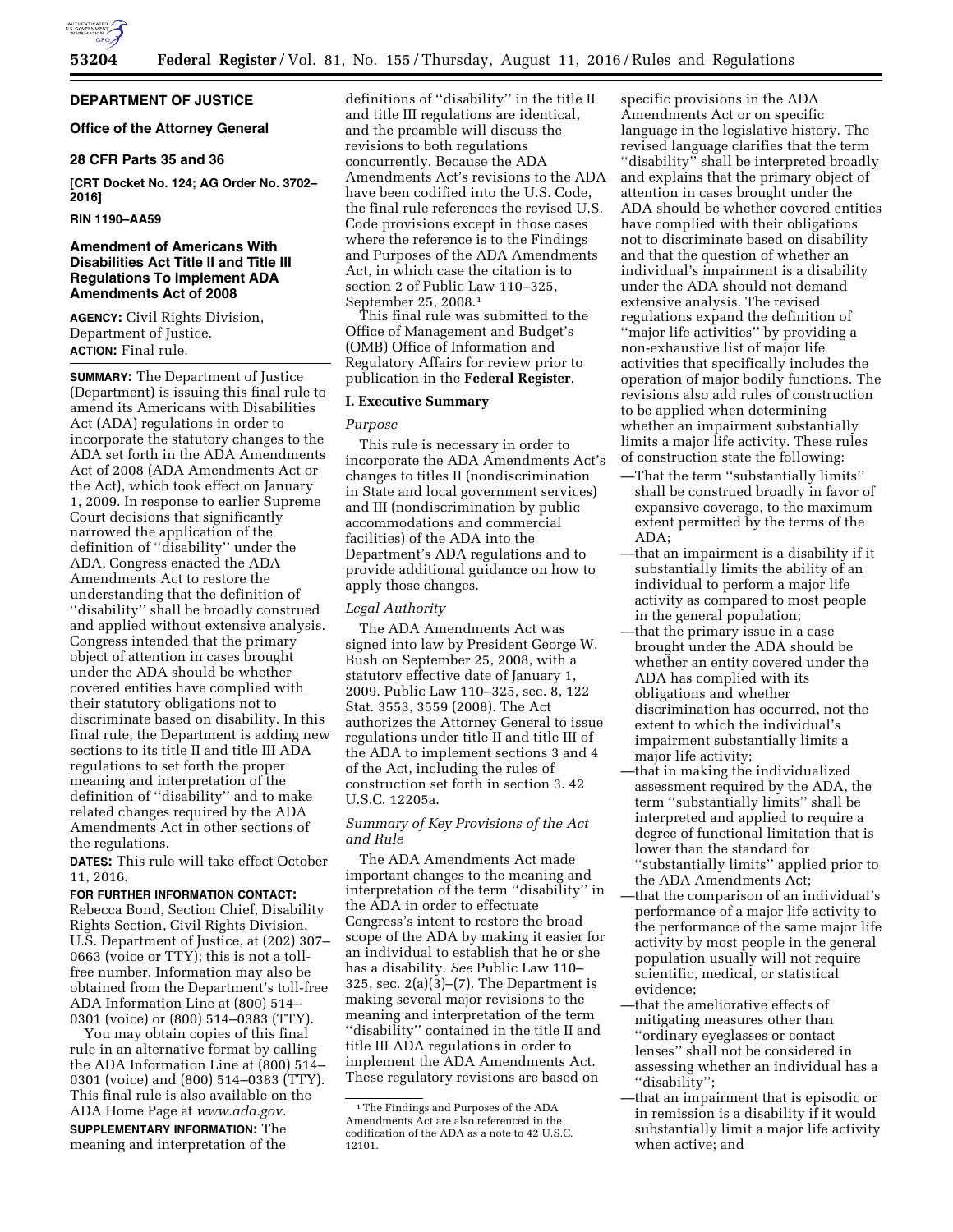—that an impairment that substantially limits one major life activity need not substantially limit other major life activities in order to be considered a substantially limiting impairment. The final rule also states that an individual meets the requirement of ''being regarded as having such an impairment'' if the individual establishes that he or she has been subjected to a prohibited action because of an actual or perceived physical or mental impairment whether or not the impairment limits or is perceived to limit a major life activity. It also provides that individuals covered only under the ''regarded as'' prong are not entitled to reasonable modifications.

The ADA Amendments Act's revisions to the ADA apply to title I (employment), title II (State and local governments), and title III (public accommodations) of the ADA. Accordingly, consistent with Executive Order 13563's instruction to agencies to coordinate rules across agencies and harmonize regulatory requirements, the Department has adopted, where appropriate, regulatory language that is identical to the revisions to the Equal Employment Opportunity Commission's (EEOC) title I regulations implementing the ADA Amendments Act. *See* 76 FR 16978 (Mar. 25, 2011). This will promote consistency in the application of the ADA and avoid confusion among entities subject to both titles I and II, as well as those subject to both titles I and III.

#### *Changes Made From the Proposed Rule*

The final rule retains nearly all of the proposed regulatory text, although some sections were reorganized and renumbered. The section-by-section analysis in appendix C to part 35 and appendix E to part 36 responds to comments and provides additional interpretive guidance on particular provisions. The revisions to the regulatory text, which include substantive changes in response to comments, include the following:

• Added Attention-Deficit/ Hyperactivity Disorder (ADHD) as an example of a physical or mental impairment in §§ 35.108(b)(2) and 36.105(b)(2).

• Added ''writing'' as an example of a major life activity in §§ 35.108(c) and 36.105(c).

• Revised the discussion of the ''regarded as prong'' in §§ 35.108(f) and 36.105(f) to clarify that the burden is on a covered entity to establish that, objectively, an impairment is ''transitory and minor'' and therefore not covered by the ADA.

• Modified the rules of construction to make them more consistent with the statute and to provide more clarity, including §§ 35.108(a)(2) and  $36.105(a)(2)$ ,  $35.108(c)(2)$  and 36.105(c)(2), and 35.108(d)(1) and 36.105(d)(1).

• Revised or added several provisions to more closely conform to the EEOC regulation.

#### **II. Summary of Regulatory Assessment**

As noted above, Congress enacted the ADA Amendments Act in 2008 to ensure that persons with disabilities who were denied coverage previously under the ADA would again be able to rely on the protections of the ADA. As a result, the Department believes that the enactment of the law benefits millions of Americans, and that the benefits to many of these individuals are non-quantifiable, but nonetheless significant. This rule incorporates into the Department's titles II and III regulations the changes made by the ADA Amendments Act. In accordance with OMB Circular A–4, the Department estimates the costs and benefits of this proposed rule using a pre-ADA Amendments Act baseline. Thus, the effects that are estimated in this analysis are due to statutory mandates that are not under the Department's discretion. The Department has determined that the costs of this rule do not reach \$100 million in any single year, and thus it is not an economically significant rule.

In the Initial Regulatory Assessment (Initial RA), the analysis focused on estimating costs for processing and providing reasonable modifications and testing accommodations 2 to individuals with learning disabilities and ADHD<sup>3</sup>

3The Department is using the term ADHD in the same manner as it is currently used in the Diagnostic and Statistical Manual of Mental Disorders: Fifth Edition (DSM–5), to refer to three different presentations of symptoms: predominantly inattentive (which was previously known as ''attention deficit disorder); predominantly hyperactive or impulsive; or a combined presentation of inattention and hyperactivityimpulsivity. The DSM–5 is the most recent edition of a widely-used manual designed to assist clinicians and researchers in assessing mental disorders. *See Diagnostic and Statistical Manual of Mental Disorders: Fifth Edition DSM–5,* American Psychiatric Association, at 59–66 (2013).

for extra time on exams as a direct result of the ADA Amendments Act. Although the Department's analysis focused only on these specific costs, the Department recognized that the ADA Amendments Act extends coverage to people with the full range of disabilities, and the accommodation of those individuals might entail some economic costs. After review of the comments, and based on the Department's own research, the Department has determined, however, that the above-referenced exam costs represent the only category of measurable compliance costs that the ADA Amendments Act will impose and the Department was able to assess. While other ADA Amendments Act compliance costs might also ensue, the Department has not been able to specifically identify and measure these potential costs. The Department believes, however, that any other potential costs directly resulting from the ADA Amendments Act will likely be minimal and have little impact on the overall results of this analysis.

The data used to support the estimates in this Final Regulatory Assessment (Final RA) focus on (1) the increase in the number of postsecondary students or national examination test takers requesting and receiving accommodations—specifically, requests for extra time on exams—as a result of the changes made to the ADA by the ADA Amendments Act; and (2) the actual cost of these additional accommodations, which involves costs of providing staff with the training on the changes made to the ADA by the ADA Amendments Act, administrative costs to process the additional accommodation requests made as a direct result of the ADA Amendments Act, and the costs of additional proctor time needed for these additional accommodation requests. For both postsecondary institutions and national testing entities, costs are broken down into three components:

• One-time cost of training staff on relevant impact of ADA Amendments Act;

• Annual cost of processing additional accommodation requests for extra exam time made as a direct result of the ADA Amendments Act; and

• Annual cost of proctoring additional time on exams as a direct result of the ADA. Amendments Act.

Based on the Department's calculations, total costs to society for implementing the revisions to the ADA Amendments Act range from \$31.4 million to \$47.1 million in the first year. The first year of costs will be higher than all subsequent years because the first year includes the one-time costs of

<sup>2</sup>For ease of reference for purposes of the discussion of costs in the Regulatory Assessment, the Department will use the term ''accommodations'' to reference the provision of extra time, whether it is requested as a reasonable modification pursuant to  $2\overline{8}$  CFR 35.130(b)(7) and 28 CFR 36.302, or as a testing accommodation (modifications, accommodations, or auxiliary aids and services) provided pursuant to 42 U.S.C. 12189 and 28 CFR 36.309. The Department wishes to preserve the legal distinction between these two terms in its guidance on the requirements of the ADA Amendments Act so it will use both terms where appropriate in the Section by Section Analysis and Guidance.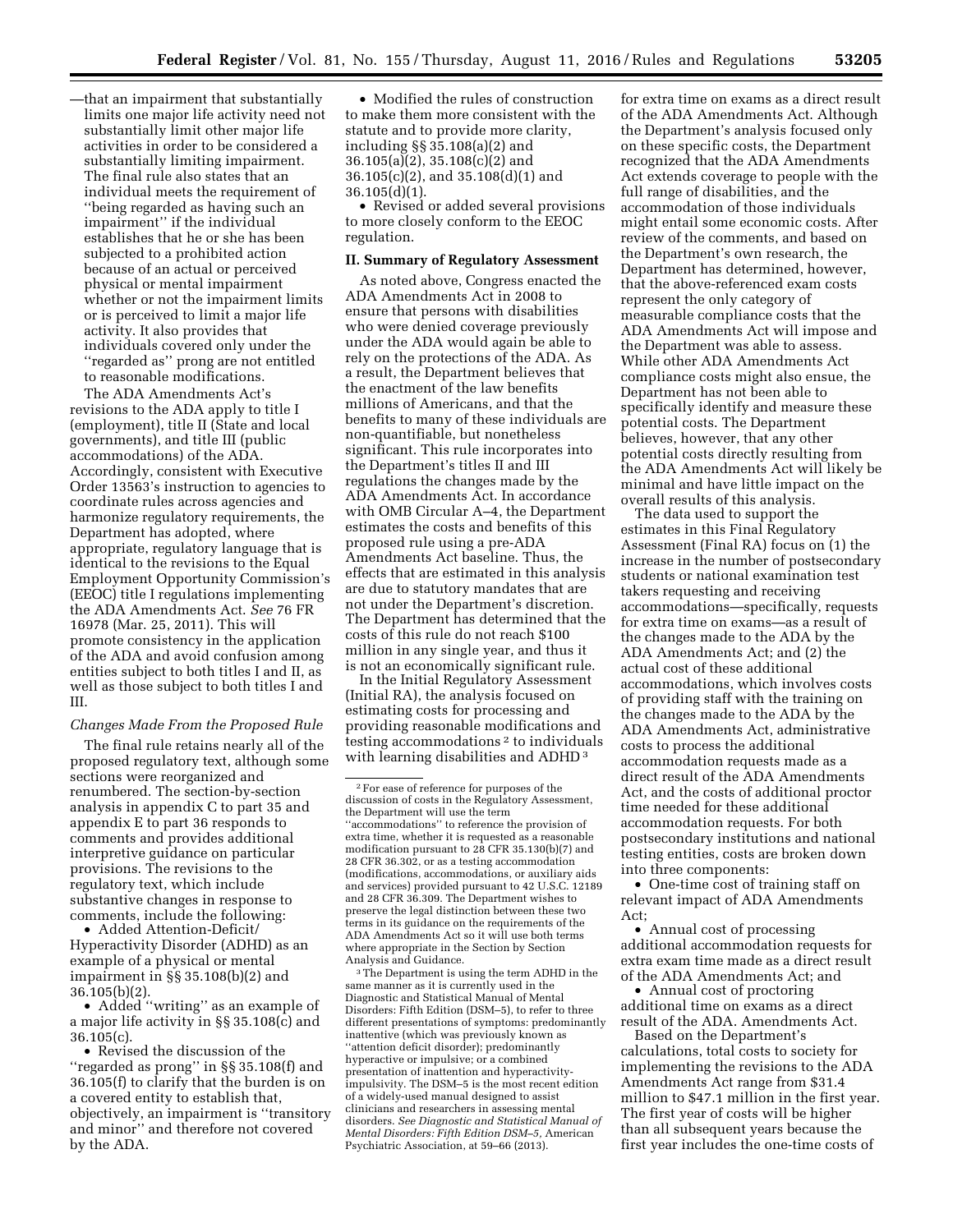training. Note that even the high end of this first-year cost range is well within

the \$100 million mark that signifies an ''economically significant'' regulation.

The breakdown of total costs by entity is provided in the table below.

## TOTAL COSTS FIRST YEAR (2016), PRIMARY ANALYSIS

| Cost category                                                                                                                                                                                                                                                    | Low value                   | Med value                   | High value                   |
|------------------------------------------------------------------------------------------------------------------------------------------------------------------------------------------------------------------------------------------------------------------|-----------------------------|-----------------------------|------------------------------|
| Postsecondary Institutions: ANNUAL Total Costs of Processing Additional Requests and<br>Postsecondary Institutions: ONE-TIME Cost for Additional Training at Institutions<br>National Exams: ANNUAL Total Costs of Processing Additional Requests and Proctoring | \$12.8<br>9.9<br>6.8<br>1.9 | \$18.0<br>9.9<br>9.5<br>1.9 | \$23.1<br>9.9<br>12.2<br>1.9 |
| Total                                                                                                                                                                                                                                                            | 31.4                        | 39.3                        | 47.1                         |

**Note:** Due to rounding, totals may not equate exactly to the product of the inputs provided in the table.

Taking these costs over the next 10 years and discounting to present value terms at a rate of 7 percent, the total costs of implementing this final rule are

approximately \$214.2 million over 10 years, as shown in the table below.

TOTAL COSTS OVER 10 YEARS, PRIMARY ANALYSIS

| Total discounted value<br>(\$ millions) | Annualized<br>estimate<br>(\$ millions) | Year dollar  | Discount rate<br>(percent) | Period<br>covered      |
|-----------------------------------------|-----------------------------------------|--------------|----------------------------|------------------------|
| \$214.2<br>243.6                        | \$28.6<br>26.3                          | 2015<br>2015 |                            | 2016-2025<br>2016-2025 |

### **III. Background**

The ADA Amendments Act was signed into law by President George W. Bush on September 25, 2008, with a statutory effective date of January 1, 2009. Public Law 110–325, sec. 8. As with other civil rights laws, individuals seeking protection in court under the anti-discrimination provisions of the ADA generally must allege and prove that they are members of the ''protected class.'' Under the ADA, this typically means they have to show that they meet the statutory definition of being an ''individual with a disability.'' *See* 154 Cong. Rec. S8840–44 (daily ed. Sept. 16, 2008) (Statement of the Managers); *see also* H.R. Rep. No. 110–730, pt. 2, at 6 (2008) (House Committee on the Judiciary). Congress did not intend, however, for the threshold question of disability to be used as a means of excluding individuals from coverage. H.R. Rep. No. 110–730, pt. 2, at 5 (2008).

In the original ADA, Congress defined ''disability'' as (1) a physical or mental impairment that substantially limits one or more major life activities of an individual; (2) a record of such an impairment; or (3) being regarded as having such an impairment. 42 U.S.C. 12202(1). Congress patterned this threepart definition of ''disability''—the ''actual,'' ''record of,'' and ''regarded as'' prongs—after the definition of ''handicap'' found in the Rehabilitation Act of 1973. *See* H.R. Rep. No. 110–730, pt. 2, at 6 (2008). By doing so, Congress intended that the relevant case law

developed under the Rehabilitation Act would be generally applicable to the term ''disability'' as used in the ADA. H.R. Rep. No. 101–485, pt. 3, at 27 (1990); *see also* S. Rep. No. 101–116, at 21 (1989); H.R. Rep. No. 101–485, pt. 2, at 50 (1990). Congress expected that the definition of ''disability'' and related terms, such as ''substantially limits'' and ''major life activity,'' would be interpreted under the ADA ''consistently with how courts had applied the definition of a handicapped individual under the Rehabilitation Act''—*i.e.,* expansively and in favor of broad coverage. Public Law 110–325, sec. 2(a)(1)–(8) and (b)(1)–(6); *see also*  154 Cong. Rec. S8840 (daily ed. Sept. 16, 2008) (Statement of the Managers) (''When Congress passed the ADA in 1990, it adopted the functional definition of disability from . . . Section 504 of the Rehabilitation Act of 1973, in part, because after 17 years of development through case law the requirements of the definition were well understood. Within this framework, with its generous and inclusive definition of disability, courts treated the determination of disability as a threshold issue but focused primarily on whether unlawful discrimination had occurred.''); H.R. Rep. No. 110–730, pt. 2, at 6 & n.6 (2008) (noting that courts had interpreted the Rehabilitation Act definition ''broadly to include persons with a wide range of physical and mental impairments'').

That expectation was not fulfilled. Public Law 110–325, sec. 2(a)(3). The holdings of several Supreme Court cases sharply narrowed the broad scope of protection Congress originally intended under the ADA, thus eliminating protection for many individuals whom Congress intended to protect. *Id.* sec. 2(a)(4)–(7). For example, in *Sutton* v. *United Air Lines, Inc.,* 527 U.S. 471, 482 (1999), the Court ruled that whether an impairment substantially limits a major life activity is to be determined with reference to the ameliorative effects of mitigating measures. In *Sutton,* the Court also adopted a restrictive reading of the meaning of being ''regarded as'' disabled under the ADA's definition of ''disability.'' *Id.* at 489–94. Subsequently, in *Toyota Motor Manufacturing, Kentucky, Inc.* v. *Williams,* 534 U.S. 184 (2002), the Court held that the terms ''substantially'' and ''major'' in the definition of ''disability'' ''need to be interpreted strictly to create a demanding standard for qualifying as disabled'' under the ADA, *id.* at 197, and that to be substantially limited in performing a major life activity under the ADA, "an individual must have an impairment that prevents or severely restricts the individual from doing activities that are of central importance to most people's daily lives.'' *Id.* at 198.

As a result of these Supreme Court decisions, lower courts ruled in numerous cases that individuals with a range of substantially limiting impairments were not individuals with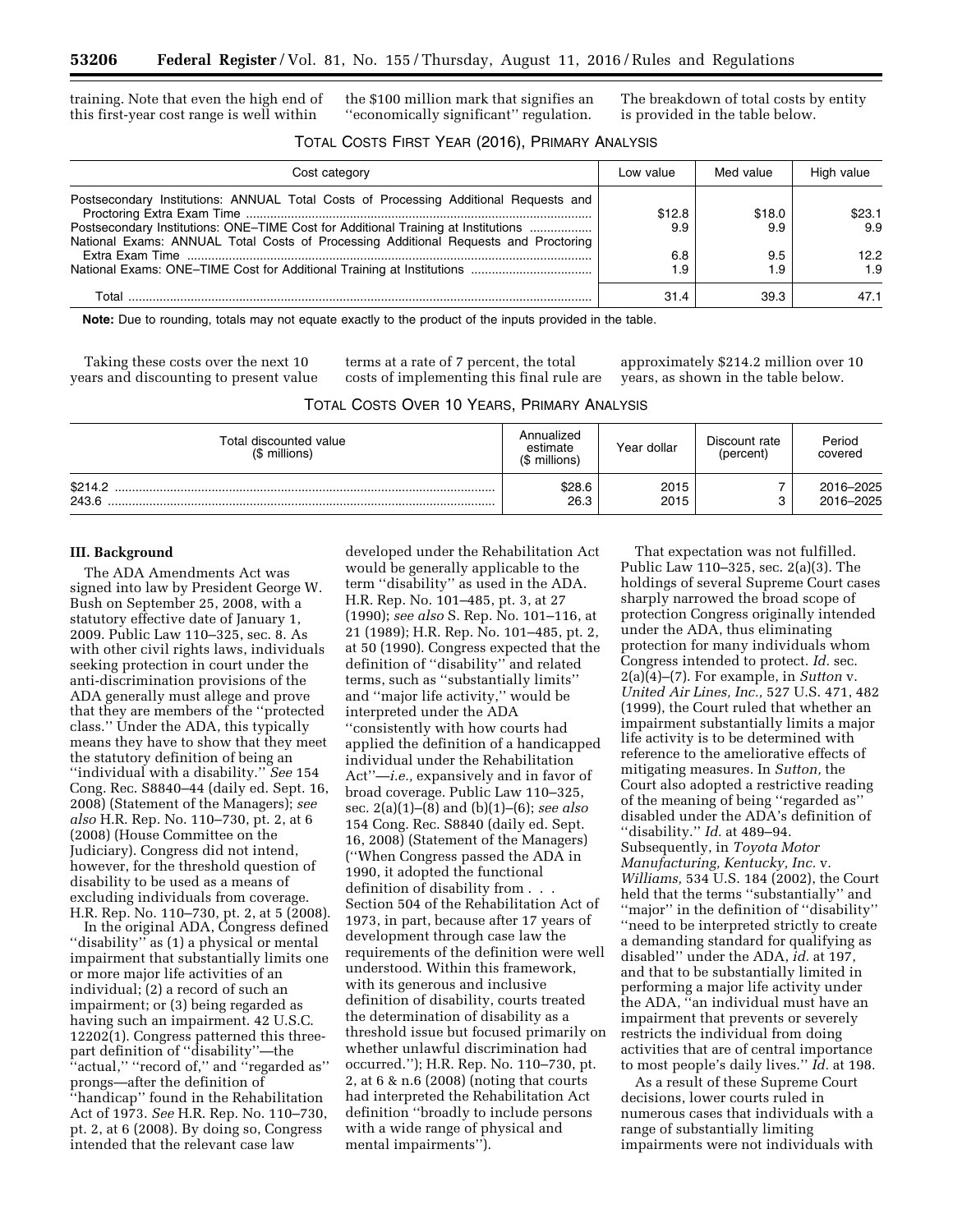disabilities, and thus not protected by the ADA. *See* 154 Cong. Rec. S8840 (daily ed. Sept. 16, 2008) (Statement of the Managers) (''After the Court's decisions in *Sutton* that impairments must be considered in their mitigated state and in *Toyota* that there must be a demanding standard for qualifying as disabled, lower courts more often found that an individual's impairment did not constitute a disability. As a result, in too many cases, courts would never reach the question whether discrimination had occurred.''). Congress concluded that these rulings imposed a greater degree of limitation and expressed a higher standard than it had originally intended, and unduly precluded many individuals from being covered under the ADA. *Id.* at S8840–41 (''Thus, some 18 years later we are faced with a situation in which physical or mental impairments that would previously have been found to constitute disabilities are not considered disabilities under the Supreme Court's narrower standard'' and ''[t]he resulting court decisions contribute to a legal environment in which individuals must demonstrate an inappropriately high degree of functional limitation in order to be protected from discrimination under the ADA.'').

Consequently, Congress amended the ADA with the Americans with Disabilities Act Amendments Act of 2008. This legislation is the product of extensive bipartisan efforts, and the culmination of collaboration and coordination between legislators and stakeholders, including representatives of the disability, business, and education communities. *See* 154 Cong. Rec. H8294–96 (daily ed. Sept. 17, 2008) (joint statement of Reps. Steny Hoyer and Jim Sensenbrenner); *see also* 154 Cong. Rec. S8840–44 (daily ed. Sept. 16, 2008) (Statement of the Managers).

The ADA Amendments Act modified the ADA by adding a new ''findings and purposes'' section focusing exclusively on the restoration of Congress's intent in the ADA to broadly interpret the term ''disability'' to ensure expansive coverage. These new ADA Amendments Act-specific findings and purposes are meant to restore a broad scope of protection under the ADA by providing clear and enforceable standards that support the mandate to eliminate discrimination against people with disabilities. The ''purposes'' provisions specifically address the Supreme Court decisions that narrowed the interpretation of the term ''disability,'' rejecting the *Toyota* strict interpretation of the terms ''major'' and ''substantially;'' the *Sutton* requirement that ameliorative mitigating measures

must be considered when evaluating whether an impairment substantially limits a major life activity; and the narrowing of the third, ''regarded as'' prong of the definition of ''disability'' in *Sutton* and *School Board of Nassau County* v. *Arline,* 480 U.S. 273 (1987). In addition, the ADA Amendments Act specifically rejects the EEOC's interpretation of ''substantially limited'' as meaning ''significantly restricted,'' noting that it is too demanding of a standard. *See* Public Law 110–325 sec. 2(b).

The findings and purposes section of the ADA Amendments Act ''gives clear guidance to the courts and . . . [is] intend[ed] to be applied appropriately and consistently.'' 154 Cong. Rec. S8841 (daily ed. Sept. 16, 2008) (Statement of the Managers). The Department has amended its regulations to reflect the ADA Amendments Act, including its findings and purposes.

## **IV. Summary of the ADA Amendments Act of 2008**

The ADA Amendments Act restores the broad application of the ADA by revising the ADA's ''Findings and Purposes'' section, expanding the statutory language regarding the meaning and interpretation of the definition of ''disability,'' providing specific rules of construction for interpreting that definition, and expressly superseding the standards enunciated by the Supreme Court in *Sutton* and *Toyota* and their progeny.

First, the ADA Amendments Act deletes two findings that were in the ADA: (1) That ''some 43,000,000 Americans have one or more physical or mental disabilities,'' and (2) that ''individuals with disabilities are a discrete and insular minority.'' 154 Cong. Rec. S8840 (daily ed. Sept. 16, 2008) (Statement of the Managers); *see also* Public Law 110–325, sec. 3. As explained in the 2008 Senate Statement of the Managers, ''[t]he [Supreme] Court treated these findings as limitations on how it construed other provisions of the ADA. This conclusion had the effect of interfering with previous judicial precedents holding that, like other civil rights statutes, the ADA must be construed broadly to effectuate its remedial purpose. Deleting these findings removes this barrier to construing and applying the definition of disability more generously.'' 154 Cong. Rec. S8840 (daily ed. Sept. 16, 2008) (Statement of the Managers).

Second, the ADA as amended clarifies Congress's intent that the definition of ''disability'' ''shall be construed in favor of broad coverage of individuals under this chapter, to the maximum extent

permitted by the terms of this chapter.'' 42 U.S.C. 12102(4)(A).

Third, the ADA as amended provides an expanded definition of what may constitute a ''major life activity,'' within the meaning of the ADA. 42 U.S.C. 12102(2). The statute provides a nonexhaustive list of major life activities and specifically expands the category of major life activities to include the operation of major bodily functions. *Id.* 

Fourth, although the amended statute retains the term ''substantially limits'' from the original ADA definition, Congress set forth rules of construction applicable to the meaning of substantially limited that make clear that the term must be interpreted far more broadly than in *Toyota.* 42 U.S.C. 12102(4); *see also* Public Law 110–325, sec. 2(b)(5). Congress was specifically concerned that lower courts had applied *Toyota* in a way that ''created an inappropriately high level of limitation necessary to obtain coverage under the ADA.'' Public Law 110–325, sec. 2(b)(5). Congress sought to convey that ''the primary object of attention in cases brought under the ADA should be whether entities covered under the ADA have complied with their obligations, and to convey that the question of whether an individual's impairment is a disability under the ADA should not demand extensive analysis.'' *Id.* 

Fifth, the ADA as amended prohibits consideration of the ameliorative effects of mitigating measures such as medication, assistive technology, or reasonable modifications when determining whether an impairment constitutes a disability. 42 U.S.C.  $12102(4)$ (E)(i). Congress added this provision to address the Supreme Court's holdings that the ameliorative effects of mitigating measures must be considered in determining whether an impairment substantially limits a major life activity. Public Law 110–325, sec. 2(b)(2). The ADA as amended also provides that impairments that are episodic or in remission are disabilities if they would substantially limit a major life activity when active. 42 U.S.C. 12102(4)(D).

Sixth, the ADA as amended makes clear that, despite confusion on the subject in some court decisions, the ''regarded as'' prong of the disability definition does not require the individual to demonstrate that he or she has, or is perceived to have, an impairment that substantially limits a major life activity. 42 U.S.C. 12102(3). With this clarifying language, an individual can once again establish coverage under the law by showing that he or she has been subjected to an action prohibited under the Act because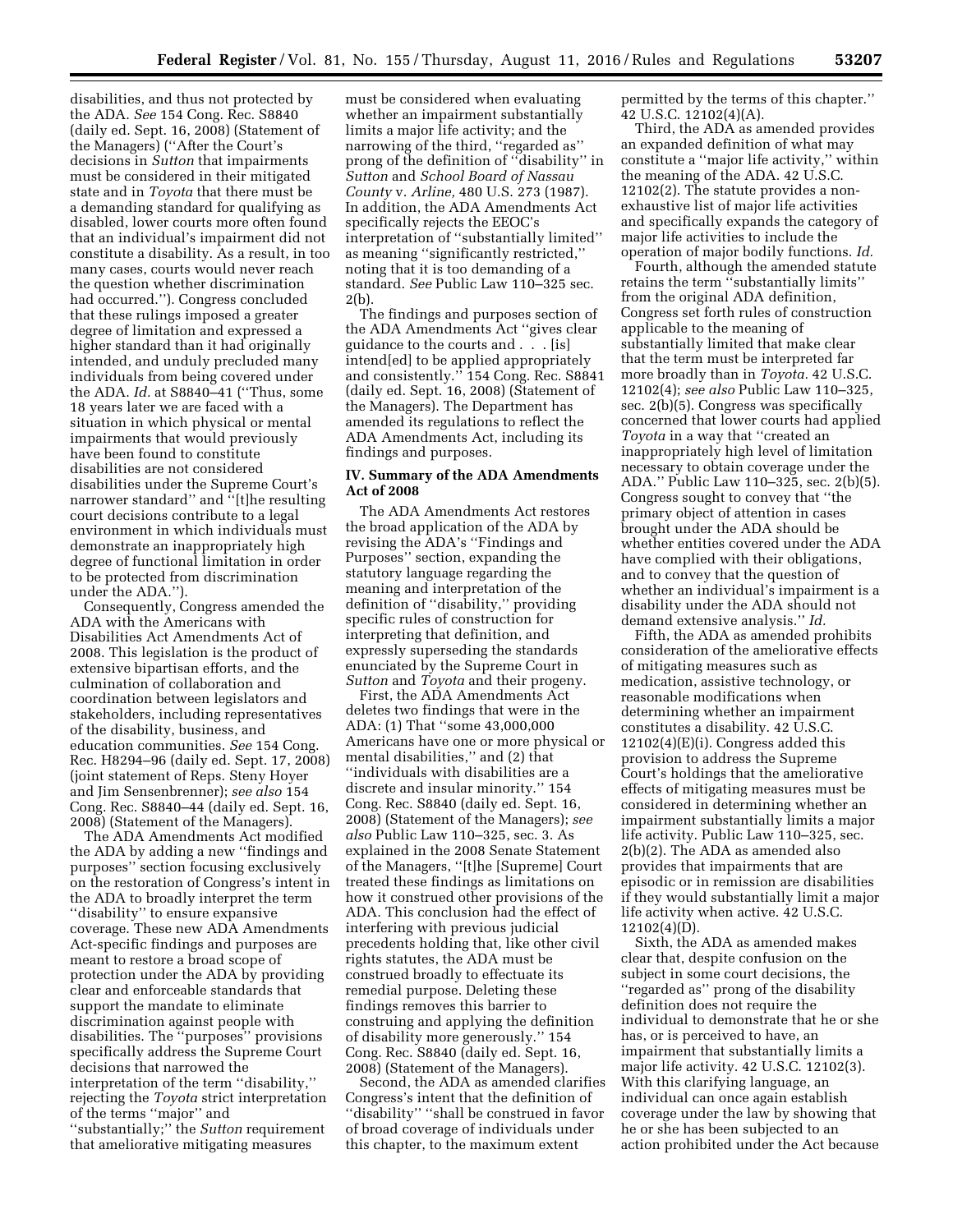of an actual or perceived physical or mental impairment. The ADA Amendments Act also clarifies that entities covered by the ADA are not required to provide reasonable modifications to policies, practices, or procedures for individuals who fall solely under the regarded as prong. 42 U.S.C. 12201(h).

Finally, the ADA as amended gives the Attorney General explicit authority to issue regulations implementing the definition of ''disability.'' 42 U.S.C. 12205a.

### **V. Background on This Rulemaking and Public Comments Received**

The Department published its Notice of Proposed Rulemaking (NPRM) proposing to amend its title II and title III ADA regulations in the **Federal Register** on January 30, 2014. 79 FR 4839 (Jan. 30, 2014). The comment period closed on March 31, 2014. The Department received a total of 53 comments on the NPRM from organizations representing persons with disabilities, organizations representing educational institutions and testing entities, individual academics, and other private individuals. The Sectionby-Section analysis in the appendix to this rule addresses the comments related to specific regulatory language proposed in the NPRM.

Many commenters on the NPRM noted the value of the regulation to people with disabilities while a number of commenters on the Department's NPRM expressed concern that the Department's regulatory assessment unduly focused on individuals with learning disabilities who sought accommodations in testing or educational situations. These commenters asserted that the Department's discussion of the potential costs for testing entities or educational entities of complying with the ADA Amendments Act and this rule could be misunderstood to mean that the Department believed the changes in the definition of ''disability'' did not have an impact on individuals with other types of disabilities.

As discussed in the regulatory assessment, the Department believes that persons with all types of impairments, including, but not limited to, those enumerated in §§ 35.108(b) and 36.105(b), will benefit from the ability to establish coverage under the ADA as amended, and will therefore be able to challenge the denial of access to goods, services, programs, or benefits based on the existence of a disability. The Department's regulatory assessment is not a statement about the coverage of the ADA. Rather, it is a discussion of

identifiable incremental costs that may arise as a result of compliance with the ADA Amendments Act and these implementing regulations. As explained in the regulatory assessment and under Section VII.A below, the Department believes that those costs are limited primarily to the context of providing reasonable modifications in higher education and testing accommodations by testing entities.

## **VI. Relationship of This Regulation to Revisions to the Equal Employment Opportunity Commission's ADA Title I Regulation Implementing the ADA Amendments Act of 2008**

The EEOC is responsible for regulations implementing title I of the ADA addressing employment discrimination based on disability. On March 25, 2011, the EEOC published its final rule revising its title I regulation to implement the revisions to the ADA contained in the ADA Amendments Act. 76 FR 16978 (Mar. 25, 2011).4

Because the ADA's definition of ''disability'' applies to title I as well as titles II and III of the ADA, the Department has made every effort to ensure that its proposed revisions to the title II and III regulations are consistent with the provisions of the EEOC final rule. Consistency among the title I, title II, and title III rules will promote consistent application of the requirements of the ADA Amendments Act, regardless of the Federal agency responsible for enforcement or the ADA title that is enforced. Further, because most entities subject to either title II or title III are also subject to title I with respect to employment, they should already be familiar with the revisions to the definition of ''disability'' in the 4 year-old EEOC revised regulation. Differences in language between the title I rules and the Department's title II and title III rules are noted in the Sectionby-Section analysis and are generally attributable to structural differences between the title I rule and the title II and III rules or to the fact that certain sections of the EEOC rule deal with employment-specific issues.

#### **VII. Regulatory Process Matters**

### *A. Executive Order 13563 and 12866— Regulatory Planning and Review*

This final rule has been drafted in accordance with Executive Order 13563 of January 18, 2011, 76 FR 3821, Improving Regulation and Regulatory Review, and Executive Order 12866 of September 30, 1993, 58 FR 51735, Regulatory Planning and Review. Executive Order 13563 directs agencies, to the extent permitted by law, to propose or adopt a regulation only upon a reasoned determination that its benefits justify its costs; tailor the regulation to impose the least burden on society, consistent with obtaining the regulatory objectives; and, in choosing among alternative regulatory approaches, select those approaches that maximize net benefits. Executive Order 13563 recognizes that some benefits and costs are difficult to quantify and provides that, where appropriate and permitted by law, agencies may consider and discuss qualitatively values that are difficult or impossible to quantify, including equity, human dignity, fairness, and distributive impacts.

The Department has determined that this rule is a ''significant regulatory action'' as defined by Executive Order 12866, section 3(f). The Department has determined, however, that this rule is not an economically significant regulatory action, as it will not have an annual effect on the economy of \$100 million or more or adversely affect in a material way the economy, a sector of the economy, productivity, competition, jobs, the environment, public health or safety, or State, local, or tribal governments or communities. This rule has been reviewed by the Office of Management and Budget (OMB) pursuant to Executive Orders 12866 and 13563.

Purpose and Need for Rule and Scope of Final Regulatory Assessment

This rule is necessary in order to incorporate into the Department's ADA regulations implementing titles II (nondiscrimination in State and local government services) and III (nondiscrimination by public accommodations and commercial facilities) the ADA Amendments Act's changes to the ADA and to provide additional guidance on how to apply those changes. The ADA Amendments Act, which took effect on January 1, 2009, was enacted in response to earlier Supreme Court decisions that significantly narrowed the application of the definition of ''disability'' under the ADA. *See Sutton* v. *United Air* 

<sup>4</sup>On September 23, 2009, the EEOC published its NPRM in the **Federal Register** proposing revisions to the title I definition of ''disability.'' *See* 74 FR 48431. The EEOC received and reviewed more than 600 public comments in response to its NRPM. In addition, the EEOC and the Department held four joint ''Town Hall Listening Sessions'' throughout the United States and heard testimony from more than 60 individuals and representatives of the business/employer industry and the disability advocacy community.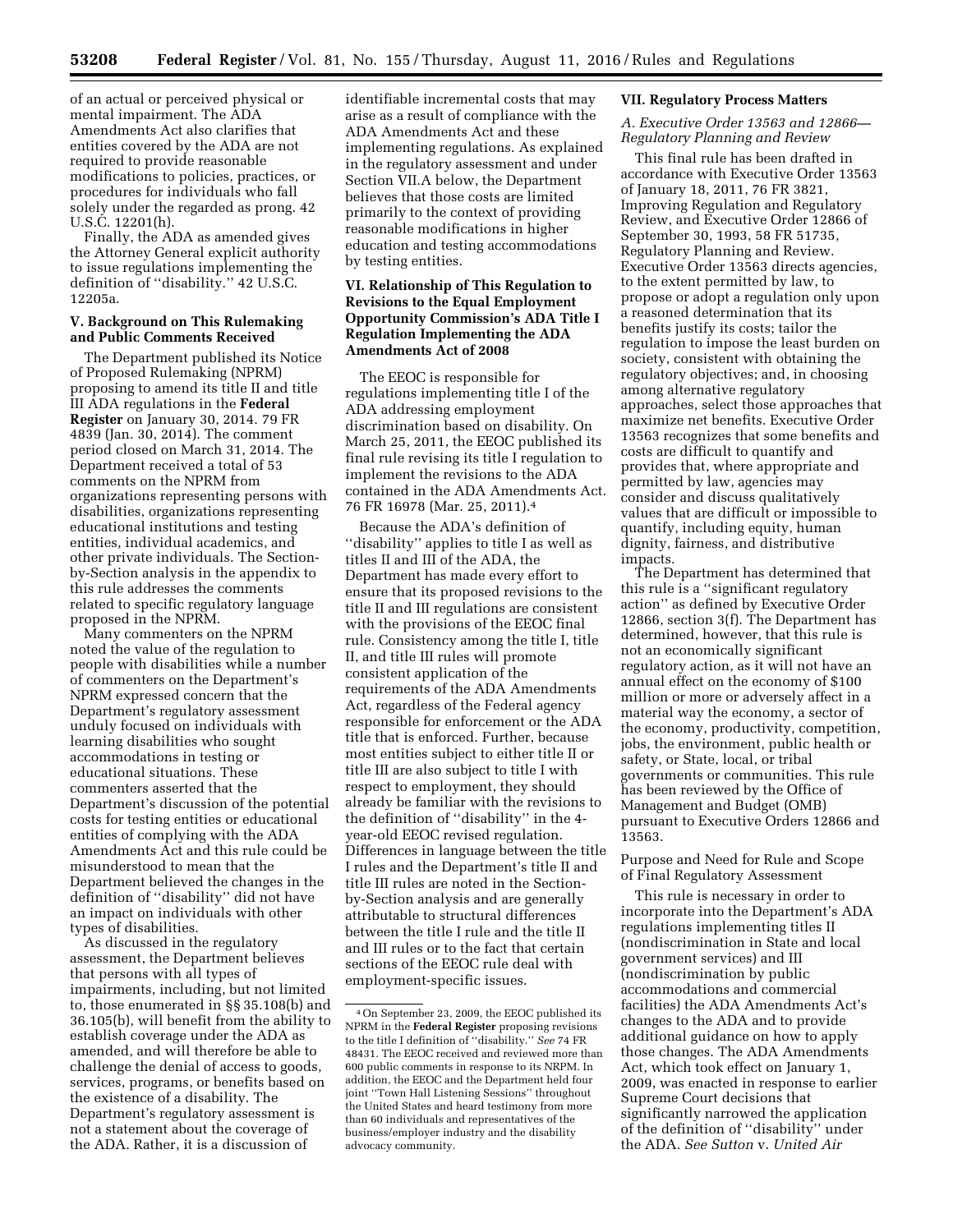*Lines, Inc.,* 527 U.S. 471 (1999); *Toyota Motor Mfg., Kentucky, Inc.* v. *Williams,*  534 U.S. 184 (2002). The ADA Amendments Act clarifies the proper interpretation of the term ''disability'' in the ADA and fulfills congressional intent to restore the broad scope of the ADA by making it easier for individuals to establish that they have a disability within the meaning of the statute. *See*  Public Law 110–325, sec. 2(a)(3)–(7). The Act authorizes the Attorney General to issue regulations under title II and title III of the ADA to implement sections 3 and 4 of the Act, including the rules of construction presented in section 3. 42 U.S.C. 12205a. The Department is making several revisions to the title II and title III ADA regulations that are based on specific provisions in the ADA Amendments Act.

The Department notes that the Supreme Court cases limiting the application of the definition of ''disability'' had the most significant impact on individuals asserting coverage under title I of the ADA with respect to employment. The legislative history of the ADA Amendments Act is replete with examples of how individuals with a range of disabilities were unable to successfully challenge alleged discriminatory actions by employers because courts found that they did not qualify as individuals with disabilities under the Supreme Court's narrow standards. *See, e.g.,* S. 154 Cong. Rec. S8840–44 (daily ed. Sept. 16, 2008) (Statement of the Managers). With respect to titles II and III, while the statutory amendments required by the ADA Amendments Act affect persons with all types of disabilities and across all titles of the ADA, Congress anticipated that the ADA Amendments Act's expanded definition would especially impact persons with learning disabilities who assert ADA rights in education and testing situations. *See*  H.R. Rep. No. 110–730, pt. 1, at 10–11 (2008); *see also* 154 Cong. Rec. S8842 (daily ed. Sept. 16, 2008). Congress was concerned about the number of individuals with learning disabilities who were denied reasonable modifications or testing accommodations (*e.g.,* extra exam time) because covered entities claimed these individuals did not have disabilities covered by the ADA.

In the NPRM, the Department requested public comments on whether the changes made by the ADA Amendments Act to titles II and III and that are addressed in the proposed rule would have benefits or costs in areas other than additional time for postsecondary students and national

examination test takers with ADHD or learning disabilities. Those comments and the Department's response are discussed below. The Department wishes to stress that, although its economic analysis is focused on estimating costs for processing requests and providing extra time on exams as a direct result of the ADA Amendments Act, the ADA, as amended, extends coverage to individuals with the full range of disabilities and affords such individuals the full range of nondiscrimination protections under the ADA.5 The Department is aware that the accommodation of those individuals might entail some economic costs; however, it appears that in light of the legislative history and the experience of the Department in resolving ADA claims from 1990 to the present, the abovereferenced exam costs represent the only category of measurable compliance costs that the ADA Amendments Act will impose and the Department was able to assess. While other ADA Amendments Act compliance costs might also ensue, the Department has not been able to specifically identify and measure these potential costs. The Department believes, however, that any other potential costs directly resulting from restoration of coverage to individuals with disabilities who assert their rights under other ADA nondiscrimination provisions will likely be minimal and have little impact on the overall results of this analysis.

Public Comments on Regulatory Assessment and Department Responses

This section discusses public comments to the Initial RA that accompanied the NPRM, as well as changes made to the estimation of likely costs of this rule in response to those comments.

While more than 50 comments were received during the NPRM comment period, only a few of those directly addressed the assumptions, data, or methodology used in the Initial RA. The Department received comments from persons with disabilities, organizations representing educational institutions and testing entities, individual academics, and other private individuals. The preamble to this final rule provides the primary forum for

substantive responses to these comments.

General and Recurring Concerns Expressed in Comments

Many commenters expressed appreciation for the proposed regulation, with several noting that the regulation would offer qualitative and quantitative benefits. Some of the quantitative benefits noted by commenters were a reduction in litigation costs as well as access to educational opportunities for persons with disabilities that would enhance employment prospects, productivity, and future earnings and investments. Qualitative benefits referenced in the comments included enhanced personal self-worth and dignity, as well as the values of equity, fairness, and full participation. Other commenters expressed concern about costs associated with implementation of the regulation.

The Department reviewed a number of comments suggesting that it underestimated the costs that postsecondary schools or national testing entities will incur to comply with the ADA Amendments Act. Commenters stated that the ADA Amendments Act will lead to a significant increase in the number of students seeking accommodations from postsecondary schools, which will lead to substantially increased direct costs (*e.g.,* the costs of providing additional exam time and other accommodations to students with disabilities) and indirect costs (*e.g.,* the costs of processing these requests, complaints to the Office for Civil Rights at the U.S. Department of Education, and lawsuits). Commenters further stated that the Department overlooked the costs that postsecondary schools will incur in providing accommodations other than additional exam time, such as tutors, note takers, auxiliary aids, e-books, etc. These commenters suggested that postsecondary schools will need to hire additional staff to manage the additional administrative burden that the ADA Amendments Act imposes.

Those comments and as well as other related comments, are specifically addressed below. But, as a threshold matter, the Department believes that the concerns predicated on the assumption of a significant rise in students seeking accommodations due to changes brought about by the ADA Amendments Act are overstated. One of the primary purposes of the ADA Amendments Act was to restore ADA coverage to a subset of individuals with disabilities who lost ADA protection as a result of a series of

<sup>5</sup>A number of commenters on the NPRM expressed concern that the Department's focus on the economic impact of the ADA Amendments Act with respect to individuals with learning disabilities and in the area of education and testing might lead the public to think that the Department did not believe the ADA Amendments Act would benefit persons with other disabilities or in the full range of situations and contexts covered by titles II and III of the ADA.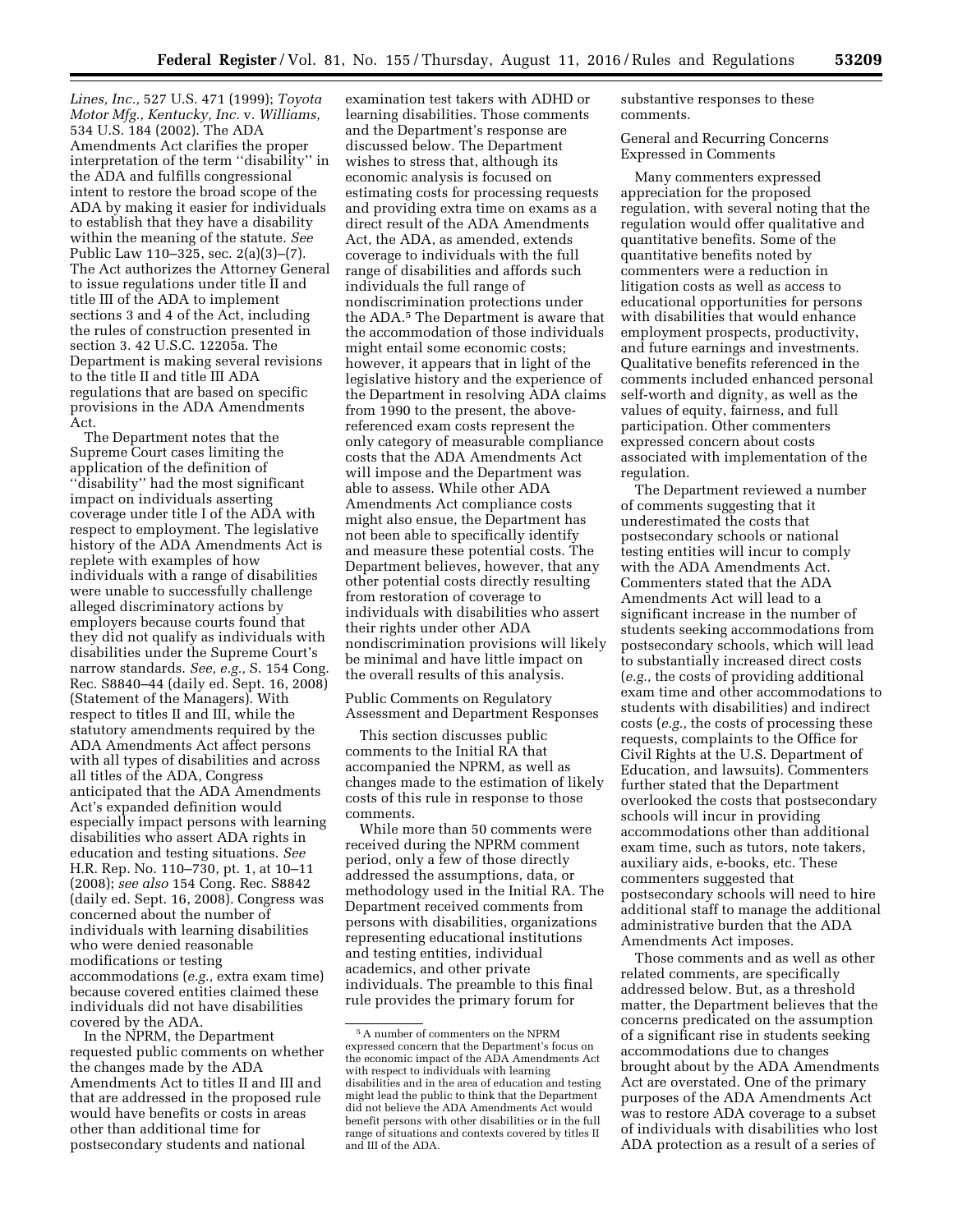Supreme Court decisions dating back to 1999.

While the Department recognizes that there has been an increase in the number of students with disabilities requesting accommodations at postsecondary institutions, much of this increase is likely not attributable to the passage of the ADA Amendments Act. Commenters and existing data suggest that, for the most part, increases in the number of students with disabilities attending college and seeking accommodations are likely related to the following factors:

• There are more diagnoses of disabilities in children overall since 1997; 6

• More students are attending college generally; 7

• Other laws such as the Individuals with Disabilities Education Act (IDEA) and section 504 are causing students with disabilities to be identified more widely and at a younger age; 8

• The stigma of identifying as a person with a disability appears to have diminished since the passage of the ADA in 1990;

• Diagnoses of autism spectrum disorders among children have increased significantly since 1997, perhaps as a result of improved diagnostic tools and protocols; 9 and

• Postsecondary schools have improved their ability to accommodate students with disabilities, thus encouraging more students to seek such accommodations, and empowering students with disabilities to enroll in college and remain enrolled there.10

7U.S. Department of Education, National Center for Education Statistics, *Fast Facts: Enrollment, available at [http://nces.ed.gov/fastfacts/](http://nces.ed.gov/fastfacts/display.asp?id=98) [display.asp?id=98](http://nces.ed.gov/fastfacts/display.asp?id=98)* (last visited Feb. 3, 2016).

8*See* Stephen B. Thomas, *College Students and Disability Law,* 33 J. Special Ed. 248 (2000), *available at<http://www.ldonline.org/article/6082/>* (last visited Apr. 22, 2016).

9Centers for Disease Control and Prevention, *Prevalence of Autism Spectrum Disorder Among Children Aged 8 Years—Autism and Developmental Disabilities Monitoring Network, 11 Sites, United States, 2010,* MMWR 2014; 63 (SS–02), *available at <http://www.cdc.gov/mmwr/pdf/ss/ss6302.pdf>*(last visited April 22, 2016).

10*See* Justin Pope, *Students with Autism, Other Disabilities Have More College Options Than Ever Before, Huff Post Impact, available at [http://](http://www.huffingtonpost.com/2013/09/16/autism-college-options_n_3934583.html) [www.huffingtonpost.com/2013/09/16/autism](http://www.huffingtonpost.com/2013/09/16/autism-college-options_n_3934583.html)[college-options](http://www.huffingtonpost.com/2013/09/16/autism-college-options_n_3934583.html)*\_*n*\_*3934583.html* (Sept. 16, 2013) (last visited Feb.  $3$ , 2016).

Most of the students affected by the ADA Amendments Act are students whose impairments did not clearly meet the definition of ''disability'' under the ADA after the series of Supreme Court decisions beginning in 1999 reduced the scope of that coverage. For instance, under the narrowed scope of coverage, some individuals with learning disabilities or ADHD may have been denied accommodations or failed to request them in the belief that such requests would be denied. As a result, the most likely impact of the ADA Amendments Act is seen in the number of students with disabilities eligible to request and receive accommodations in testing situations. There are different types of accommodations requested in testing situations, but requests for additional exam time appear to be the type of accommodation most likely to have a significant, measurable cost impact. Other types of accommodations requested in testing situations are expected to incur few to no additional costs as a result of the ADA Amendments Act and this rule. For instance, requests for accommodations such as the use of assistive technology or the need for alternative text formats were the types of accommodations that would have been granted prior to the passage of the ADA Amendments Act because students with sensory disabilities needing these types of accommodations would have been covered by the ADA even under the narrower scope of coverage arising from the application of the Supreme Court's decisions in *Toyota* and *Sutton.* As a result, those types of accommodations cannot be directly attributed to the ADA Amendments Act. In addition, other types of accommodations such as adjustments to the testing environment (*e.g.,* preferential seating or alternative locations) or the ability to have snacks or drinks would result in minimal or no costs. Therefore, the Department's examination of the costs of this rule is confined to those accommodations that individuals at postsecondary institutions or taking national examinations are most likely to request as a result of the ADA Amendments Act and that are most likely to incur measurable costs—extra time on tests and examinations.

One commenter, however, asserted that costs should be estimated for entities other than postsecondary institutions and testing entities, such as elementary and secondary schools, courthouses, etc. Certain concerns related to elementary and secondary schools are addressed below, but the Department found no direct evidence to

indicate that institutions other than postsecondary institutions and testing entities will incur any significant economic impact as a result of accommodating individuals now covered under the ADA after passage of the ADA Amendments Act. Even after conducting further research, the Department was unable to identify any accommodations that would result in compliance costs that could be specifically attributable to the ADA Amendments Act other than those identified and measured in this analysis—*i.e.,* accommodations for extra time on exams. While the Department anticipates that other individuals with disabilities will benefit from the ADA Amendments Act, no specific subsets of individuals with disabilities or specific accommodations were identified. Accordingly, it appears that the economic impact of ADA Amendments Act compliance for entities other than postsecondary schools and testing entities will not significantly affect the overall economic impact of the rule, and thus those costs are not analyzed here.

One commenter cited the 2013–2014 Institutional Disability Access Management Strategic Plan at Cornell University 11 as an example of the kind of careful planning done by postsecondary institutions to address the needs of students with disabilities as a basis for determining that the costs of implementing the ADA Amendments Act will be very high. This document focuses almost exclusively on initiatives taken in furtherance of ADA compliance generally, rather than compliance with the ADA Amendments Act specifically. Further, this document discloses that Cornell University annually updates its plans and policies toward individuals with disabilities. Nothing in this document indicates that Cornell University is absorbing high costs as a result of such ongoing updates, or that the ADA Amendments Act has presented Cornell University with an unusually high burden, over and above the ordinary obligations that the ADA itself imposes. It is true that this document reflects careful, comprehensive, and possibly costly planning on the behalf of students with disabilities, but the expense inherent in such planning is attributable to the overall requirements of the ADA itself, rather than the implementation of the ADA Amendments Act.

<sup>6</sup>Coleen A. Boyle, *et al., Trends in the Prevalence of Developmental Disabilities in US Children, 1997*– *2008,* 127 Pediatrics 1034 (2011), *available at [http://pediatrics.aappublications.org/content/](http://pediatrics.aappublications.org/content/pediatrics/early/2011/05/19/peds.2010-2989.full.pdf) [pediatrics/early/2011/05/19/peds.2010-](http://pediatrics.aappublications.org/content/pediatrics/early/2011/05/19/peds.2010-2989.full.pdf)  [2989.full.pdf](http://pediatrics.aappublications.org/content/pediatrics/early/2011/05/19/peds.2010-2989.full.pdf)* (last visited April 22, 2016); *see also*  Matt Krupnick, *Colleges respond to growing ranks of learning disabled,* The Hechinger Report (Feb. 13, 2014), *available at [http://hechingerreport.org/](http://hechingerreport.org/colleges-respond-to-growing-ranks-of-learning-disabled/) [colleges-respond-to-growing-ranks-of-learning](http://hechingerreport.org/colleges-respond-to-growing-ranks-of-learning-disabled/)[disabled/](http://hechingerreport.org/colleges-respond-to-growing-ranks-of-learning-disabled/)* (last visited Feb. 3, 2016).

<sup>11</sup>Cornell University—Disability Information, *Institutional Disability Access Management Strategic Plan for Cornell University, July 1, 2013*– *June 30, 2014, available at [http://](http://disability.cornell.edu/docs/2013-2014-disability-strategic-plan.pdf) [disability.cornell.edu/docs/2013-2014-disability](http://disability.cornell.edu/docs/2013-2014-disability-strategic-plan.pdf)[strategic-plan.pdf](http://disability.cornell.edu/docs/2013-2014-disability-strategic-plan.pdf)* (last visited Feb. 3, 2016).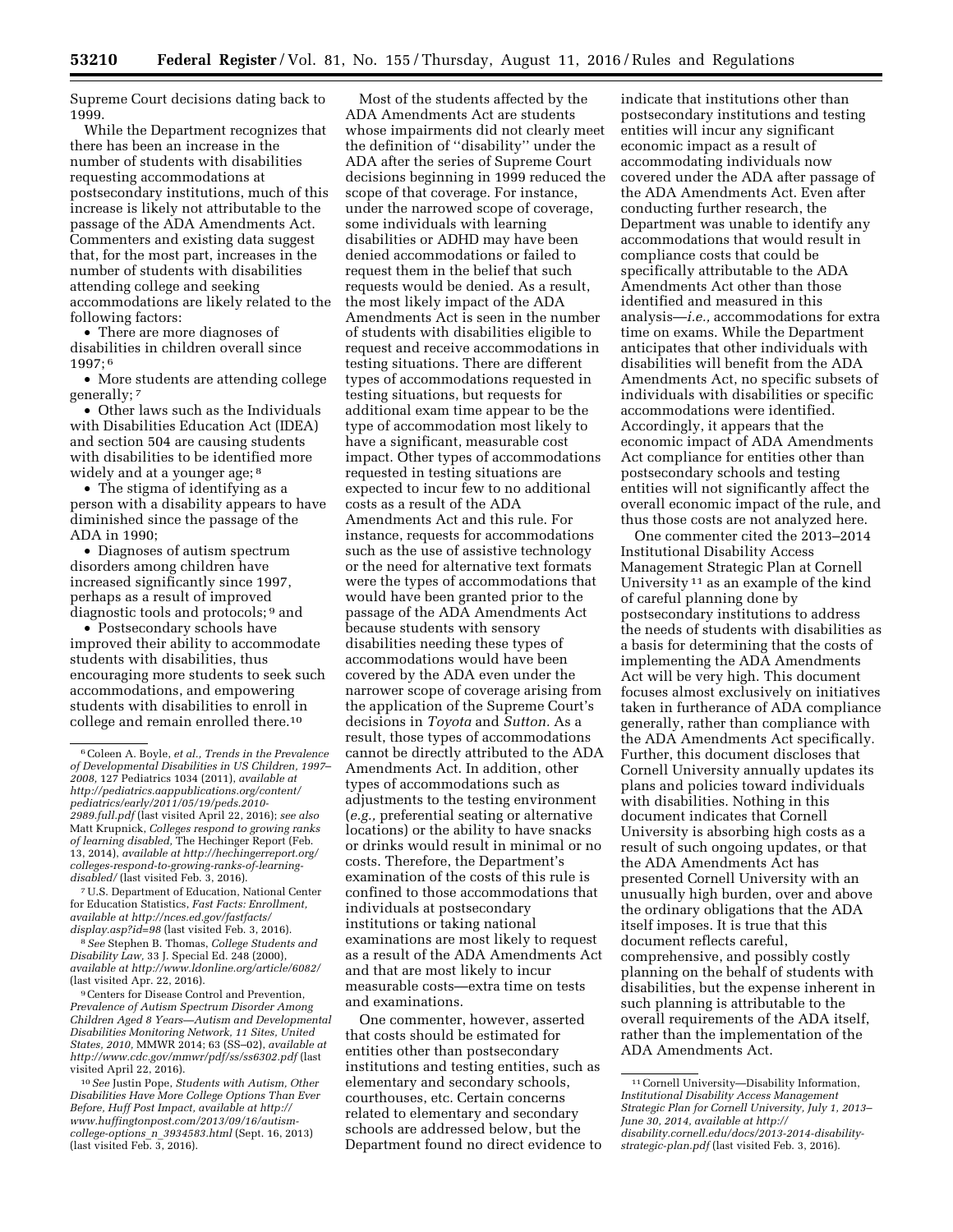Comments Regarding the ADA and Related Laws

Many of the commenters' points regarding increased costs appear to apply to concerns about the costs of complying with the ADA generally and not to costs related to expanded coverage due to the ADA Amendments Act. It is true that in some cases the costs of accommodating some students with more severe mobility and sensory disabilities could be significant, but these students were clearly covered even under the restrictive standards set forth by *Sutton* and *Toyota,* and accordingly, such costs cannot be attributed to the implementation of the ADA Amendments Act. One commenter expressed a concern that there has been an increase in requests for ''exotic or untrained animals as service or emotional support animals'' in student housing provided by postsecondary institutions. The Department notes that neither ''exotic animals'' nor ''emotional support animals'' qualify as service animals under the existing regulations implementing titles II and III of the ADA and thus, any costs related to allowing such animals are not due to the application of the requirements of this rule.12 And, similar to the observation noted above, the vast majority of students who use service animals as defined under the ADA have disabilities that would have been covered prior to passage of the ADA Amendments Act, even under the Supreme Court's more narrow application of the definition of ''disability.'' So, although such costs may be measurable, they cannot fairly be attributed to the implementation of the ADA Amendments Act.

Comments Regarding the Costs for the Adjustment of Existing Policies

The Department acknowledges that postsecondary schools and national testing entities will incur some costs to update their written policies and training procedures to ensure that the definition of ''disability'' is interpreted in accordance with the requirements of the ADA Amendments Act, but has found no evidence to indicate that such costs would be high. The Department also notes that even prior to passage of the ADA Amendments Act, many postsecondary schools had policies in place that were broader and more comprehensive than would have been required under the more restrictive

coverage set forth in *Sutton* and *Toyota.*  As a result, their policies and procedures may require few, if any, updates to conform to the ADA Amendments Act and the revised regulations. The Department has found no evidence to suggest that the changes required by the ADA Amendments Act have placed or will place a significant burden upon the ongoing processes of evaluating and updating policies that already exist at postsecondary schools or with national testing entities. Nevertheless, the Department has attempted in this Final RA to quantify the cost of training staff members and updating policies as a result of the changes that the ADA Amendments Act final rule may require.

Some commenters argued that the Department's estimate of a one-time cost of \$500 per institution to change policies and procedures in compliance with the ADA Amendments Act was too low. Instead, one commenter proposed an estimated one-time cost of \$2,500 per institution, and another commenter suggested an estimated one-time cost of \$5,000 per institution for the first year's training costs. The underlying data and methodology to support these estimates were not provided by these commenters.

The Department has found no data to substantiate the claims that the cost of changing existing policies and training procedures to comply with the ADA Amendments Act will be \$2,500 or \$5,000 per institution. The commenters proposing those costs did not provide any detailed evidence or arguments in support of such costs, and the Department's research found no evidence to indicate that any institutions have incurred training or policy revision costs of that magnitude since the ADA Amendments Act became effective in 2009. The commenter suggesting a \$5,000 cost cites to one institution's disability access plan to suggest some of the types of costs that might be incurred. The referenced document, however, does not provide specific dollar figures and is not ADA Amendments Act specific. Therefore, the Department does not believe that the commenter's projected cost increases are correct because, as discussed above, the programmatic concerns identified in this document pertained to ADA compliance as a whole, but not with changes to the ADA created by the ADA Amendments Act specifically. The Department acknowledges that the absence of evidence of such costs, however, is not necessarily conclusive that some costs do not or will not exist. Nevertheless, the Department believes that, had postsecondary schools incurred \$2,500

to \$5,000 in such compliance costs since 2009 or if they expected to incur such costs going forward, some indicia of these costs would be readily apparent.

Because no relevant supporting information regarding the commenters' estimates was provided, the Department conducted additional independent research and interviewed representatives at two postsecondary institutions to determine whether any additional formal or informal training had been needed to understand the implications of the ADA Amendments Act (and make adjustments to existing policies and procedures to conform to the Act's requirements). One of those two institutions stated that no additional training had been needed. The second institution said that additional training had been provided during meetings with staff. Approximately two hours per staff member (*i.e.,* two hours per meeting) had been dedicated to this training. Approximately two part-time staff and six graduate students (working part time) received this training. In addition, the staff member providing the training had to attend a one-day conference to receive the information to pass along to the other staff. The Department conducted research to determine the costs of attending such a conference and receiving training on the changes to the law resulting from the ADA Amendments Act. Based on this independent research and feedback from representatives of two postsecondary institutions, the Department increased its estimate for one-time training costs from approximately \$500 to \$1,371 (*see*  below for greater details on how the \$1,371 was derived).

#### Comments Regarding the Costs of Additional Staff Time for the Administration of the Rule

Some commenters argued that the rule will lead to a significant increase in postsecondary institution accessibility support staff time devoted to disability accommodation issues, perhaps even requiring postsecondary institutions to hire additional personnel. One commenter representing higher educational institutions estimated that each affected institution would be required to hire one new full-time staff member, at \$40,000 per year, to address increased student requests. This commenter cited a study that indicated that the mean number of staff who assist students with disabilities is four per campus. The Department questions the commenter's estimate that each affected institution would have to increase their

<sup>12</sup>As in other types of housing environments, students who wish to have emotional support animals in housing provided by their place of education may make those requests under the Fair Housing Act, 42 U.S.C. 3601 *et seq.,* and not the ADA.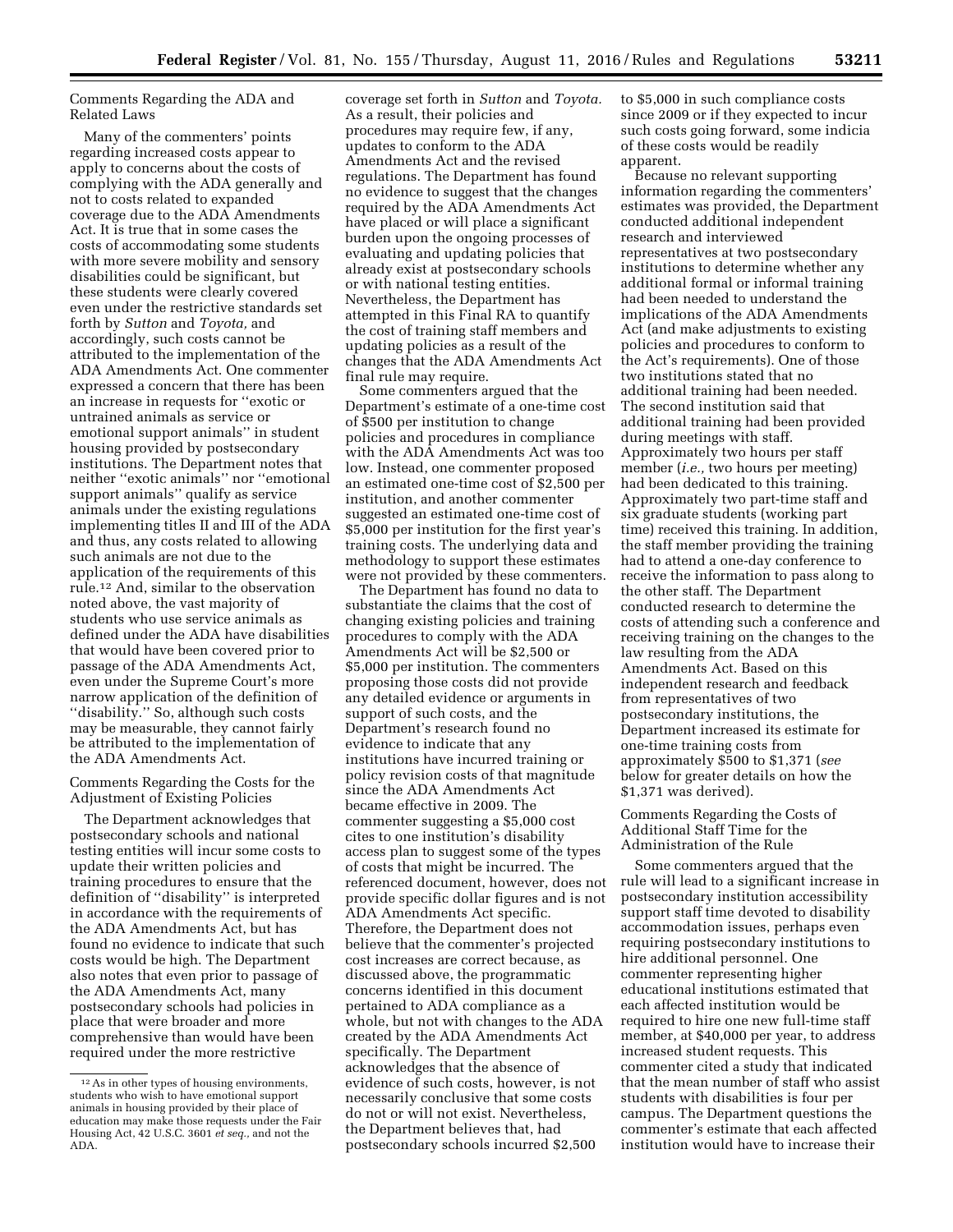staff by one full-time staff person, or approximately 25 percent of the mean entire staff, to address the incremental changes created by the ADA Amendments Act. The general increase in accommodation requests is likely attributable to a number of other factors not related to the ADA Amendments Act, including higher enrollment of students with disabilities. While there will likely be an incremental increase in the number of testing accommodations requested and granted as a direct result of the ADA Amendments Act, this incremental increase is unlikely to be the driving factor for hiring additional staff.

Similarly, some commenters argued that the Department needed to incorporate estimates of the additional administrative time needed to review and administer additional requests for testing accommodations for both postsecondary and national testing entities. To address these concerns, the Department contacted several universities and testing entities, but received responses from only one school and one testing entity, and those responses were inconclusive. The postsecondary school said that there has been no noticeable increase in applications for accommodations since the passage of the ADA Amendments Act, but the testing entity stated that it has detected a large increase in requests for additional testing time since the passage of the ADA Amendments Act. In light of the uncertainty regarding any potential additional staff time needed to review additional requests for accommodations, the Department has made several assumptions based on research and discussions with subject matter experts and impacted entities so as to incorporate estimated costs for this item. This information is presented further below.

## Comments Regarding the Costs of Additional Disputes

Some commenters argued that the ADA Amendments Act would lead to increased litigation and internal disputes against institutions, as the scope of potential litigants would expand due to the increase in individuals covered by the ADA as a result of the passage of the ADA Amendments Act. Other commenters disagreed, stating that the new regulation would reduce the volume of complaints and litigation and streamline outstanding complaints and litigation due to increased consistency and predictability in judicial interpretation and executive enforcement. The Department does not agree with the commenters who asserted that the

impact of the ADA Amendments Act will lead to an increase in litigation and disputes. The ADA Amendments Act clarified several contentious or uncertain aspects of the ADA, and thus may have decreased the overall amount of ADA litigation by reducing ambiguities in the law. However, assessing the impact of covered entities' failures to comply (or alleged failures to comply) with the requirements of the ADA, as amended, and the legal challenges that may result from compliance failures, are not properly within the ambit of the Final RA, nor do we have any relevant information that would assist in an analysis of such issues even if it they were appropriate to include in the Final RA.

Comments Regarding the Computation of Costs for Additional Examinations and Testing

One commenter stated that the Department placed too much emphasis on the cost of proctor supervision when assessing the cost of extra exam time in postsecondary institutions. The commenter posited that many tests are administered electronically; accordingly, the costs of those tests are appropriately based on the cost of ''seat time'' and not the cost of proctor supervision. Unfortunately, no commenter provided a description of what the additional costs per student might be in such circumstances, nor did any commenter explain how such costs could be computed. The Department contacted several postsecondary institutions and testing entities for approximations of seat time costs, but did not receive any relevant information.

Two commenters noted that for some long national examinations, additional testing time would necessitate the provision of an additional testing day that would increase costs substantially. This potential cost was not estimated in the Initial RA because research indicated that prior to the passage of the ADA Amendments Act, national examination institutions were already accommodating individuals who required additional time because of disabilities already explicitly covered by the ADA. As a result, testing entities were already providing an additional testing day where necessary. Therefore, any individuals who would now request additional time on national exams lasting six hours or more as a direct result of the ADA Amendments Act would be accommodated alongside those individuals who would have been covered prior to the ADA Amendments Act, and any potential costs would likely be minimal. Despite this

conclusion, the Department has nonetheless conducted a sensitivity analysis to assess these potential costs with the assumption that testing entities were not already providing an additional testing day to accommodate certain individuals with disabilities. Because an additional testing day for these examinations was likely already provided prior to passage of the ADA Amendments Act, the Department continues to believe that the costs of accommodating any additional students who are now seeking additional exam time as a direct result of the ADA Amendments Act will be minimal. As a result, the sensitivity analysis the Department has conducted likely overestimates these potential costs. Further information on the potential range of these costs can be found below.

Comments Regarding the Estimate of ADHD Prevalence Among Postsecondary Students

Several commenters questioned the Department's approach of reducing the portion of students with ADHD who would be impacted by the ADA Amendments Act. In the Initial RA, the Department had assumed based on some available research that 30 percent of those who self-identify as having ADHD as their primary disability would not need additional testing time because they would not meet the clinical definition of the disability. One commenter raised concern about presenting a specific percentage of students with ADHD who would not meet that clinical definition, because that number might inadvertently become a benchmark for postsecondary institutions and national testing entities to deny accommodations to a similar percentage of applicants requesting additional exam time because of their ADHD. The Department did not intend for this percentage to establish a benchmark. Covered entities should continue to evaluate requests for additional exam time by all individuals with disabilities on an individualized basis. In direct response to these concerns, the Department has decided not to reduce the number of individuals with ADHD who could now receive testing accommodations as a direct result of the ADA Amendments Act.

Comments Regarding the Economic Impact of the Rule on Industries

A commenter representing institutions of higher education stated that the rule would have a significant impact on higher education as an industry, such that the rule should be considered ''economically significant.'' For the reasons indicated throughout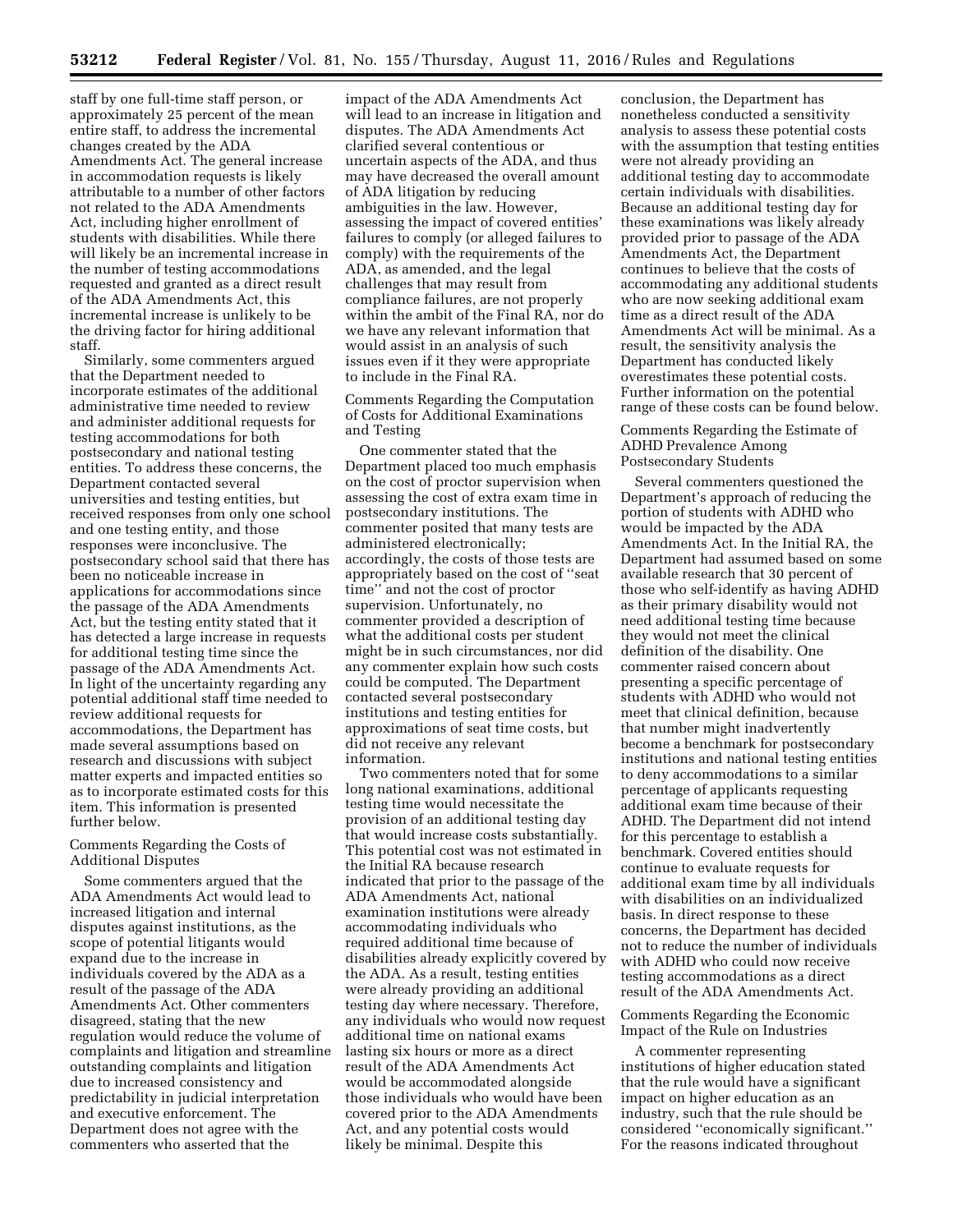the Final RA, however, the Department does not believe that this commenter's points were persuasive. Based on the Department's own research and evaluation, it is convinced that the cost of ADA Amendments Act compliance will be far less than \$100 million dollars in any given year.

The commenter stated that the Department erred in its analysis by focusing primarily on college students with learning disabilities or ADHD and did not factor in potential costs related to students with other impairments including depression, schizophrenia, obsessive compulsive disorder, traumatic brain injuries, post-traumatic stress disorder, visual impairments not rising to the level of blindness, anxiety, autism, food allergies, or transitory impairments. Prior to passage of the ADA Amendments Act, higher educational institutions already were incurring costs to accommodate students with the above-referenced impairments that constituted disabilities. These costs are not attributable to this rulemaking and thus not analyzed as such. For the relatively small number of students with the above-referenced disabilities who might not have been covered prior to the passage of the ADA Amendments Act, the Department was unable to specifically identify or measure any potential costs that postsecondary institutions would incur in accommodating these students.

The commenter also stated that the Department's Initial RA should have considered the costs of academic accommodations other than extended testing time, such as ''note takers, tutors, technology-based auxiliary aids, electronic versions of text-books and class materials, and other accommodations and aids,'' as well as ''significant costs resulting from accommodation requests outside the classroom context, such as those involving residence halls, food services or athletics.'' The Department notes that, as with reasonable modifications and testing accommodations required prior to the ADA Amendments Act, the accommodations or auxiliary aids or services described by the commenter were being provided before the passage of the ADA Amendments Act and will not entail new costs specifically attributable to the ADA Amendments Act.

## Comments Regarding ADA/IDEA Concerns

Several commenters addressed the possibility that the expanded definition of ''disability'' could result in more cases arising under the ADA, rather than

under the IDEA, in elementary and secondary schools. An association focusing on children with learning disabilities noted that students who manage their disabilities well often find that school districts challenge their IDEA claims of disability, but that such claims may meet with more success under the ADA or section 504 of the Rehabilitation Act. One commenter, whose comments were endorsed by several other groups, noted that particular subsets of children may be eligible for benefits under the ADA but not under the IDEA. These include students with episodic conditions, mitigated conditions, and conditions such as diabetes and seizure impairments that may require maintenance support, such as diet or medications. A national association of kindergarten through twelfth-grade educators indicated that, increasingly, in its view, some parents are more likely to seek school-related modifications for their child under the ADA, rather than the IDEA. This commenter suggested, accordingly, that ADA litigation would increase once parents become aware of the application of a broader definition of ''disability'' due to the ADA Amendments Act.

The Department recognizes that the definition of ''disability'' under the IDEA is different than that under the ADA.13 While many students will be covered by both statutes, some students covered by the ADA will not be eligible for special education services under the IDEA; however, such students are covered by section 504 of the Rehabilitation Act and are entitled to a ''free appropriate public education'' (FAPE) under the Department of Education's section 504 regulation. The Department acknowledges commenters' views that some parents may assert rights for their elementary, middle, and high school students under the ADA due to the expanded definition of ''disability.'' However, the Department believes that the overall number of additional requests for reasonable modifications by elementary and secondary students that can be attributed to the ADA Amendments Act will be small and that any resulting economic impact is likely to be

extremely limited. Students with ADHD and learning disabilities who already are covered by section 504 and, in many instances, the IDEA as well, are entitled to needed special education, related aids and services, modifications or auxiliary aids or services under those statutes. Further, prior to filing suit under the ADA, any student that is covered under both the ADA and the IDEA must exhaust administrative remedies under the IDEA if seeking a remedy that is available under that statute. Thus, while the ADA is critical to ensuring that students with disabilities have a full and equal opportunity to participate in and benefit from public education, when viewed in concert with the protections already afforded by section 504 and the IDEA, the economic impact of implementing the ADA Amendments Act in K–12 schools will be minimal. The Department also notes that none of these commenters provided any data demonstrating that elementary and secondary schools have incurred additional costs due to the passage of the ADA Amendments Act more than six years ago.

Comments Regarding Possible Fraudulent Claims of Disability

A number of commenters stated that the rule might encourage some people without learning disabilities to claim that they have learning disabilities, so that they can take advantage of extra exam time. The Department has not identified any study suggesting that the release of this rule—more than six years after the effective date of the ADA Amendments Act—likely will motivate a spike in false claims for students seeking extra time on examinations. While individuals with learning disabilities previously denied accommodations may be motivated to seek recognition of their disabilities under this rule, because it may offer an improved opportunity for consideration of their unmet needs, the Department does not believe that individuals who might feign disabilities in pursuit of extra time would modify their behavior as a result of this rule; to the contrary, the motivation and opportunity to feign such disabilities would have existed prior to the passage of the ADA Amendments Act. The Department acknowledges that there will always be some individuals who seek to take advantage of rules that extend benefits to particular classes of individuals. However, the Department has determined that the costs of such fraudulent behavior cannot readily be computed. It appears that there is no generally accepted metric for

 $^{\rm 13}\!\!\rm Under$  the IDEA, a ''child with a disability'' is a child ''with intellectual disabilities, hearing impairments (including deafness), speech or language impairments, visual impairments (including blindness), serious emotional disturbance . . . orthopedic impairments, autism, traumatic brain injury, other health impairments, or specific learning disabilities [and] who, by reason thereof, needs special education and related services.'' 20 U.S.C. 1401(3). The IDEA regulation elaborates on each disability category used in the statute. *See* 34 CFR 300.8.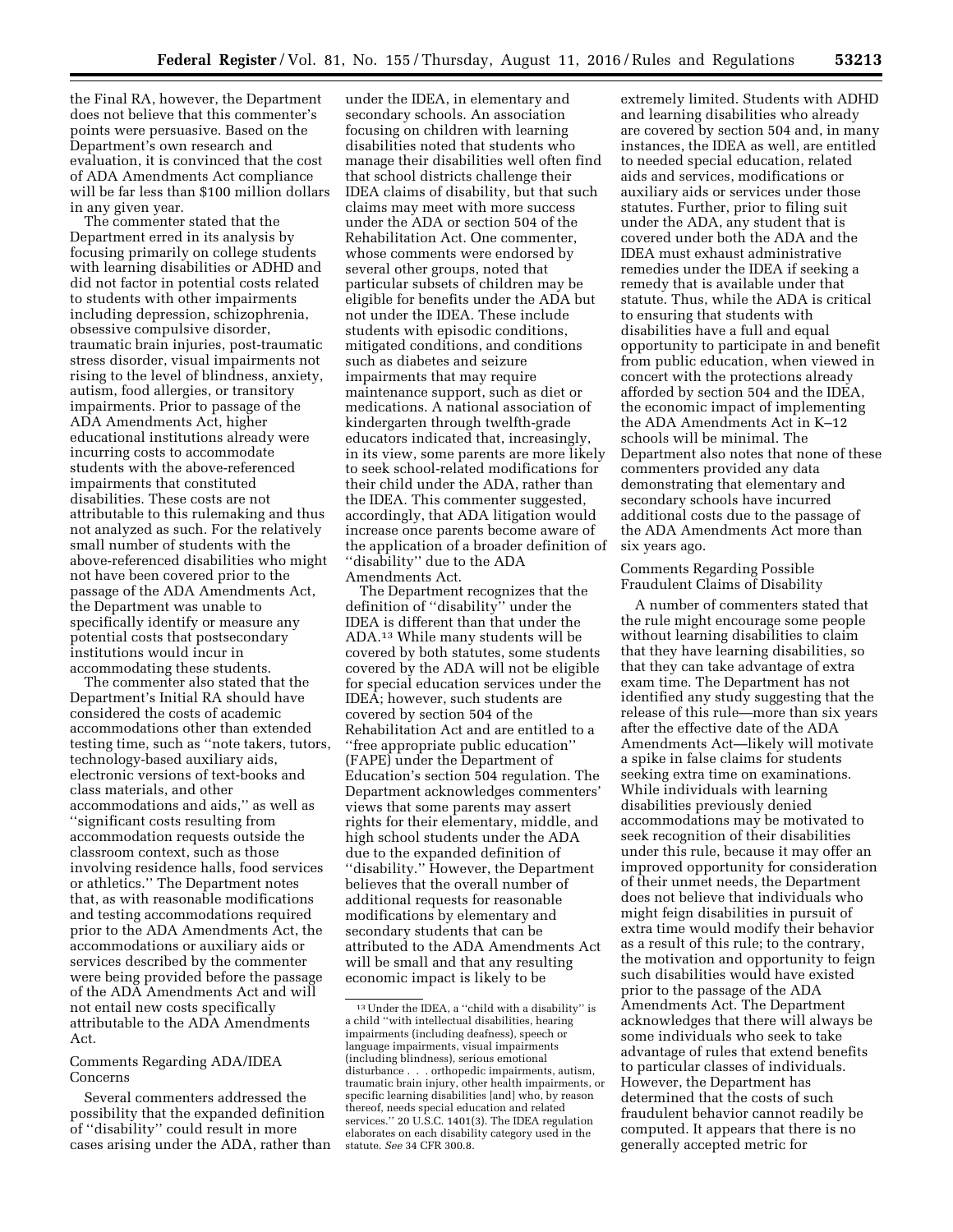determining how many claims of disability are fraudulent, or how the cost of such fraudulent activity should be computed. And, the Department found no evidence to indicate that the rate of fraudulent claims of disability has increased since the implementation of the ADA Amendments Act in 2009. It should be emphasized that individuals seeking accommodations for their disabilities in testing situations under the ADA will still undergo an individualized assessment to determine whether they have disabilities covered by the statute. Extended exam time is an accepted reasonable modification or testing accommodation under the ADA for persons whose disabilities inhibit their ability to complete timed tests. Because the Department is not able to identify or measure an increase in fraudulent claims associated with this rule, those potential costs are not reflected in the economic analysis.

Final Results of the Primary Analysis

This section presents the calculations used to estimate the total costs resulting from the revisions to the title II and title III regulations to incorporate the changes made by the ADA Amendments Act. Costs are first presented for postsecondary institutions and then for national testing entities. For a more detailed explanation of the Department's methodology and data used to calculate these costs, please refer to relevant sections in the Final RA. The Final RA is available on Department's Web site at *[www.ada.gov.](http://www.ada.gov)* 

As explained above, total costs to postsecondary institutions will include three components:

• One-time cost of training staff on relevant impact of ADA Amendments  $Act$ 

• Annual cost of processing additional accommodation requests for extra exam time made as a direct result of the ADA Amendments Act; and

• Annual cost of proctoring additional time on exams as a direct result of the ADA Amendments Act.

To calculate the annual costs to all postsecondary institutions for processing these additional accommodation requests and proctoring additional exam time as a direct result of the ADA Amendments Act, the potential number of students who could request and receive these accommodations needs to be calculated. Calculations for the three costs listed above plus the number of students who are eligible to receive and likely to request accommodations for extra exam time as a direct result of the ADA Amendments Act are presented below.

The annual one-time training cost for all postsecondary institutions is presented in Table 1 below. The methodology used to calculate this cost is explained further in Section 2.1 of the Final RA, and the sources for the data used are provided in Section 3.1.1 of the Final RA.

## TABLE 1—CALCULATION OF ONE-TIME TRAINING COSTS FOR POSTSECONDARY INSTITUTIONS

| Variable | Value     |
|----------|-----------|
|          | 7.234     |
|          | 1.371     |
|          | 9,917,633 |

**Note:** Due to rounding, totals may not equate exactly to the product of the inputs provided in the table.

The number of additional eligible students likely to request and receive extra time on exams at postsecondary institutions as a direct result of the ADA

Amendments Act is calculated in Tables 2 and 3 below. The methodology used for this calculation is explained further in Section 2.2 of the Final RA, and the

sources for the data used are provided in Section 3.1.2 of the Final RA.

## TABLE 2—CALCULATION OF NUMBER OF STUDENTS WHO ARE ELIGIBLE TO RECEIVE ACCOMMODATIONS FOR EXTRA EXAM TIME AT POSTSECONDARY INSTITUTIONS

[First year]

| Row<br># | Variable                                                                                                                                                           | Value      | Source                                            |
|----------|--------------------------------------------------------------------------------------------------------------------------------------------------------------------|------------|---------------------------------------------------|
| $1$      |                                                                                                                                                                    | 20,486,000 | See Table 9 of the Final<br>RA.                   |
| 2        | Percentage of Postsecondary Students with a Learning Disability or ADHD                                                                                            | $2.96\%$   | See Table 11 of the Final<br>RA.                  |
| $3$      |                                                                                                                                                                    | 606,386    | Calculation<br>(Multiply Row 1 and Row)<br>$2)$ . |
|          | 4  Percentage of Students with Learning Disabilities or ADHD Already Receiving Accom-<br>modations for Extra Exam Time Prior to Passage of the ADA Amendments Act. | $51.1\%$   | See Table 12 of the Final<br>RA.                  |
| $5$      | Total Number of Students with Learning Disabilities or ADHD who were Requesting Ac-<br>commodations for Extra Exam Time Prior to the ADA Amendments Act.           | 309,863    | Calculation (Multiply Row 3)<br>and Row 4).       |
| $6$      | Percentage of Students with Learning Disabilities or ADHD Not Receiving Accommoda-<br>tions for Extra Exam Time Prior to Passage ADA Amendments Act.               | 48.9%      | See Table 12 of the Final<br>RA.                  |
| 7        | Total Eligible Students who Could Potentially Request and Receive Accommodations for<br>Extra Exam Time as a Direct Result of the ADA Amendments Act.              | 296,523    | Calculation<br>(Multiply Row 3 and Row)<br>6).    |

**Note:** Due to rounding, totals may not equate exactly to the product of the inputs provided in the table.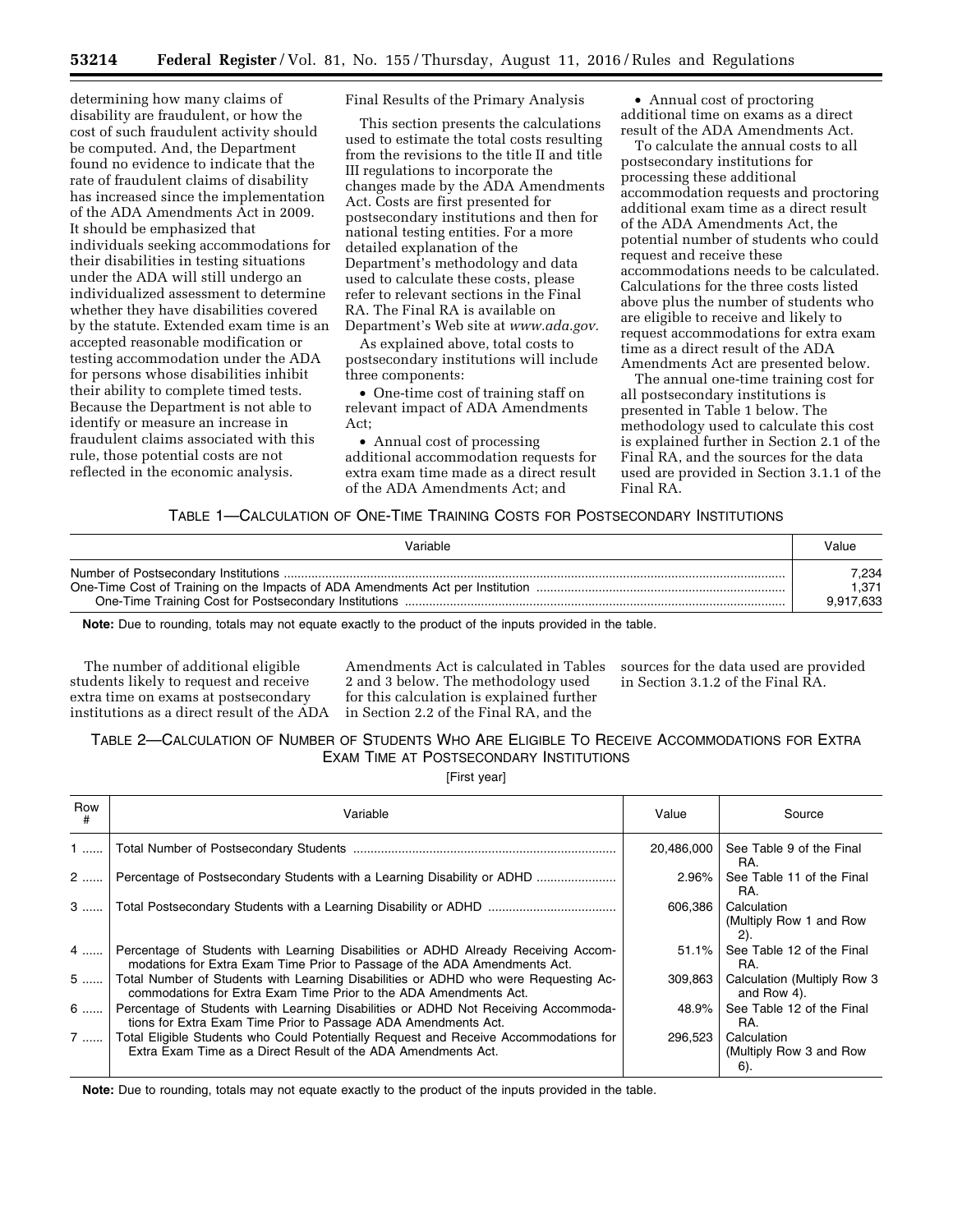## TABLE 3—CALCULATION OF NUMBER OF STUDENTS WHO ARE ELIGIBLE TO RECEIVE AND LIKELY TO REQUEST ACCOMMODATIONS FOR EXTRA EXAM TIME AT POSTSECONDARY INSTITUTIONS

[First year]

| Row<br># | Variable                                                                                                                                                                                                               | Low value | Med value | High value | Source                                     |
|----------|------------------------------------------------------------------------------------------------------------------------------------------------------------------------------------------------------------------------|-----------|-----------|------------|--------------------------------------------|
| $1$      | Total Eligible Students who Could Potentially Request and<br>Receive Accommodations for Extra Exam Time as a Direct<br>Result of the ADA Amendments Act.                                                               | 296.523   | 296,523   | 296.523    | See Table 2 above.                         |
| 2        | Percentage of Eligible Students Who Were Not Previously<br>Receiving Accommodations for Extra Exam Time Prior to<br>Passage of the ADA Amendments Act Who are Now Likely<br>to Request and Receive this Accommodation. | 50%       | 70%       | 90%        | See Table 13 of the Final<br>RA.           |
| $3$      | Number of Students who are Eligible to Receive and Likely to<br>Request Accommodations for Extra Exam Time as a Direct<br>Result of the ADA Amendments Act.                                                            | 148.261   | 207.566   | 266,870    | Calculation (Multiply Row 1<br>and Row 2). |

**Note:** Due to rounding, totals may not equate exactly to the product of the inputs provided in the table.

Table 4 below presents the calculations of the annual cost to postsecondary institutions for processing new accommodation requests for extra exam time. These requests are in addition to the ones currently received and processed by

postsecondary institutions that are not being made as a direct result of the ADA Amendments Act. Costs depend on the number of students who will now be eligible to request and receive an accommodation for extra time on an exam as a direct result of the ADA

Amendments Act revisions. The methodology used to calculate this cost is explained further in Section 2.3 of the Final RA, and the sources for the data used are provided in Section 3.1.3 of the Final RA.

## TABLE 4—CALCULATION OF ANNUAL COST TO POSTSECONDARY INSTITUTIONS FOR PROCESSING ADDITIONAL ACCOMMODATION REQUESTS FOR EXTRA EXAM TIME

[First year]

| Variable                                                                                | Low value          | Med value          | High value                          |
|-----------------------------------------------------------------------------------------|--------------------|--------------------|-------------------------------------|
| Number of Students who are Eligible to Receive and Likely to Request Accommodations for | 148.261            | 207.566            | 266,870                             |
| Annual Cost to Postsecondary Institutions for Processing Additional Accommodation Re-   | 296.523<br>\$24.91 | 415.132<br>\$24.91 | $\mathcal{P}$<br>533.741<br>\$24.91 |
|                                                                                         | \$7.387.118        | \$10,341,966       | \$13,296,813                        |

**Note:** Due to rounding, totals may not equate exactly to the product of the inputs provided in the table.

Tables 5 and 6 calculate the annual costs to postsecondary institutions for proctoring additional time on exams requested by eligible students as a direct

result of the ADA Amendments Act. The methodology used to calculate this cost is explained further in Section 2.4 of the Final RA, and the sources for the

data used are provided in Section 3.1.4 of the Final RA.

## TABLE 5—CALCULATION OF ANNUAL COST TO POSTSECONDARY INSTITUTIONS FOR PROCTORING EXTRA TIME ON EXAMS, PER STUDENT

[First year]

| l 5     |
|---------|
| 75%     |
| 1.13    |
| 3       |
| 8       |
|         |
| 27      |
| 0.11    |
| \$12.90 |
| \$36.67 |

**Note:** Due to rounding, totals may not equate exactly to the product of the inputs provided in the table.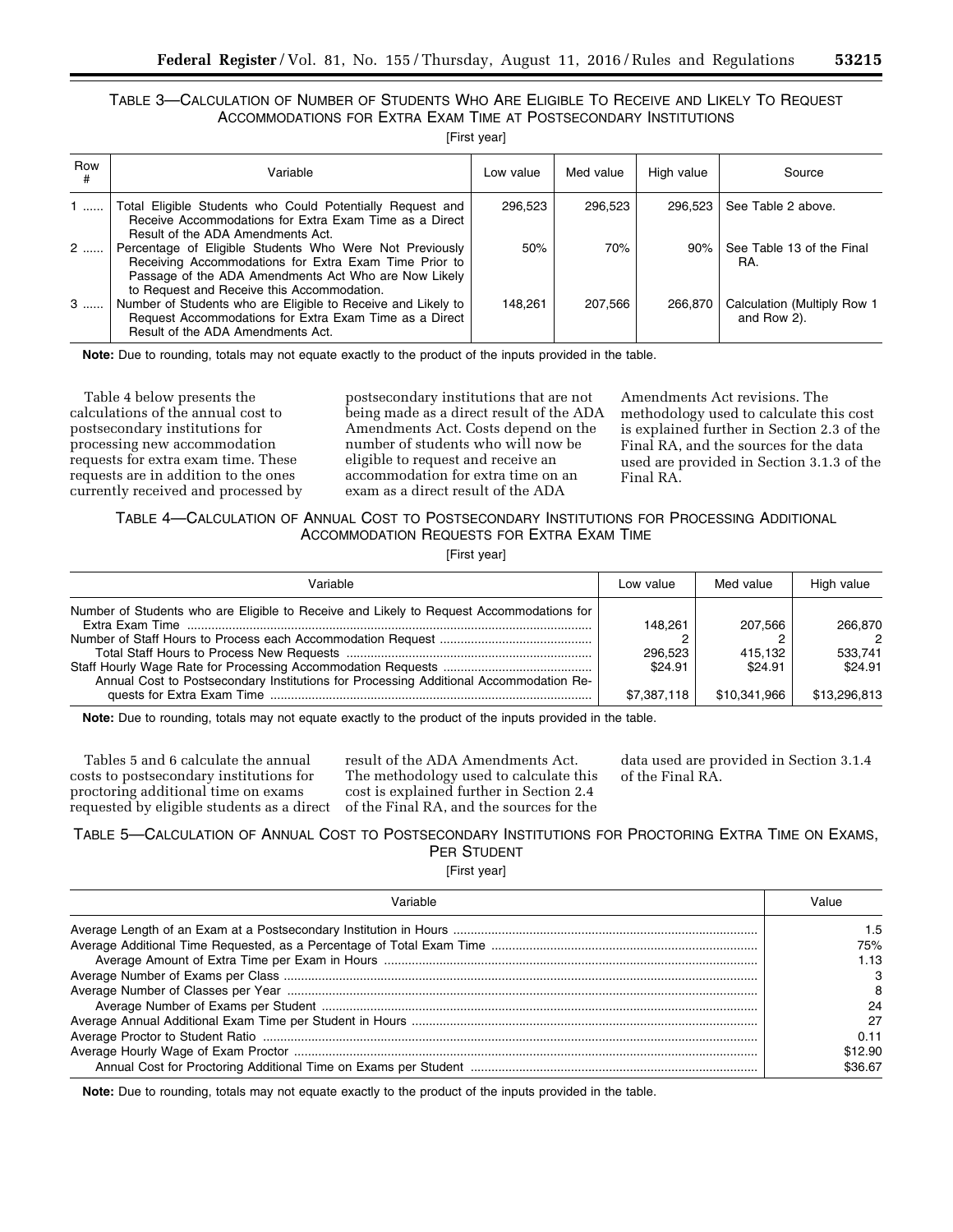# TABLE 6—TOTAL ANNUAL COST TO POSTSECONDARY INSTITUTIONS FOR PROCTORING EXTRA TIME ON EXAMS

[First year]

| Variable                                                                                | Low         | Med         | Hiah        |
|-----------------------------------------------------------------------------------------|-------------|-------------|-------------|
| Number of Students who are Eligible to Receive and Likely to Request Accommodations for | \$36.67     | \$36.67     | \$36.67     |
|                                                                                         | 148.261     | 207.566     | 266.870     |
| Annual Cost to Postsecondary Institutions for Proctoring Extra Time on Exams            | \$5.437.419 | \$7.612.387 | \$9.787.355 |

**Note:** Due to rounding, totals may not equate exactly to the product of the inputs provided in the table.

Just as with postsecondary institutions, the costs to national testing entities from the revisions to the ADA Amendments Act will include three components:

• One-time cost of training staff on relevant impact of ADA Amendments Act;

• Annual cost of processing additional accommodation requests for extra exam time made as a direct result of the ADA Amendments Act; and

• Annual cost of proctoring additional time on exams as a direct result of the ADA Amendments Act.

The annual costs of processing additional accommodation requests and proctoring the extra exam time depends on the number of test takers who will request accommodations for extra exam time as a direct result of the ADA Amendments Act. Calculations for the three costs listed above plus the number of test takers who are eligible to receive

and likely to request accommodations of extra exam time as a direct result of the ADA Amendments Act are presented below.

The annual one-time training cost for all national testing entities is presented in Table 7 below. The methodology used to calculate this cost is explained further in Section 2.1 of the Final RA, and the sources for the data used are provided in Section 3.2.1 of the Final RA.

## TABLE 7—CALCULATION OF ONE-TIME TRAINING COSTS FOR NATIONAL TESTING ENTITIES

| Variable | Value       |
|----------|-------------|
|          | 1.397       |
|          | \$1.371     |
|          | \$1.915.252 |

**Note:** Due to rounding, totals may not equate exactly to the product of the inputs provided in the table.

The number of test takers who are now eligible to receive and likely to request extra time on national exams is calculated in Tables 8 and 9 below. The methodology used to calculate this number is explained further in Section

2.2 of the Final RA, and the sources for the data used are provided in Section 3.2.2 of the Final RA.

# TABLE 8—CALCULATION OF NUMBER OF TEST TAKERS WHO ARE ELIGIBLE TO RECEIVE ACCOMMODATIONS FOR EXTRA EXAM TIME FROM NATIONAL TESTING ENTITIES

[First year]

| Row<br># | Variable                                                                                                                                                               | Value      | Source                                      |
|----------|------------------------------------------------------------------------------------------------------------------------------------------------------------------------|------------|---------------------------------------------|
| $1$      |                                                                                                                                                                        | 10.450.539 | See Table 23 of the Final<br>RA.            |
| $2$      |                                                                                                                                                                        | $2.96\%$   | See Table 11 of the Final<br>RA.            |
|          |                                                                                                                                                                        | 309,336    | Calculation (Multiply Row 1<br>and Row 2).  |
|          | 4  Percentage of Test Takers with Learning Disabilities or ADHD Already Receiving Accom-<br>modations for Extra Exam Time Prior to Passage of the ADA Amendments Act.* | $51.1\%$   | See Table 12 of the Final<br>RA.            |
|          | 5  Total Number of Test Takers with Learning Disabilities or ADHD who were Requesting<br>Accommodations for Extra Exam Time Prior to the ADA Amendments Act.           | 158.071    | Calculation (Multiply Row 3)<br>and Row 4). |
|          | 6  Percentage of Test Takers with Learning Disabilities or ADHD Not Receiving Accom-<br>modations for Extra Exam Time Prior to Passage ADA Amendments Act.*            | 48.9%      | See Table 12 of the Final<br>RA.            |
|          | 7  Total Eligible Test Takers who Could Potentially Request and Receive Accommodations<br>for Extra Exam Time as a Direct Result of the ADA Amendments Act.            | 151.265    | Calculation (Multiply Row 3)<br>and Row 6). |

**Note:** Due to rounding, totals may not equate exactly to the product of the inputs provided in the table.

\* For these assumptions, the Final RA assumes the same values for national test takers as found for postsecondary students, since no specific data for national examinations was found and many national exams are designed for students or recent graduates.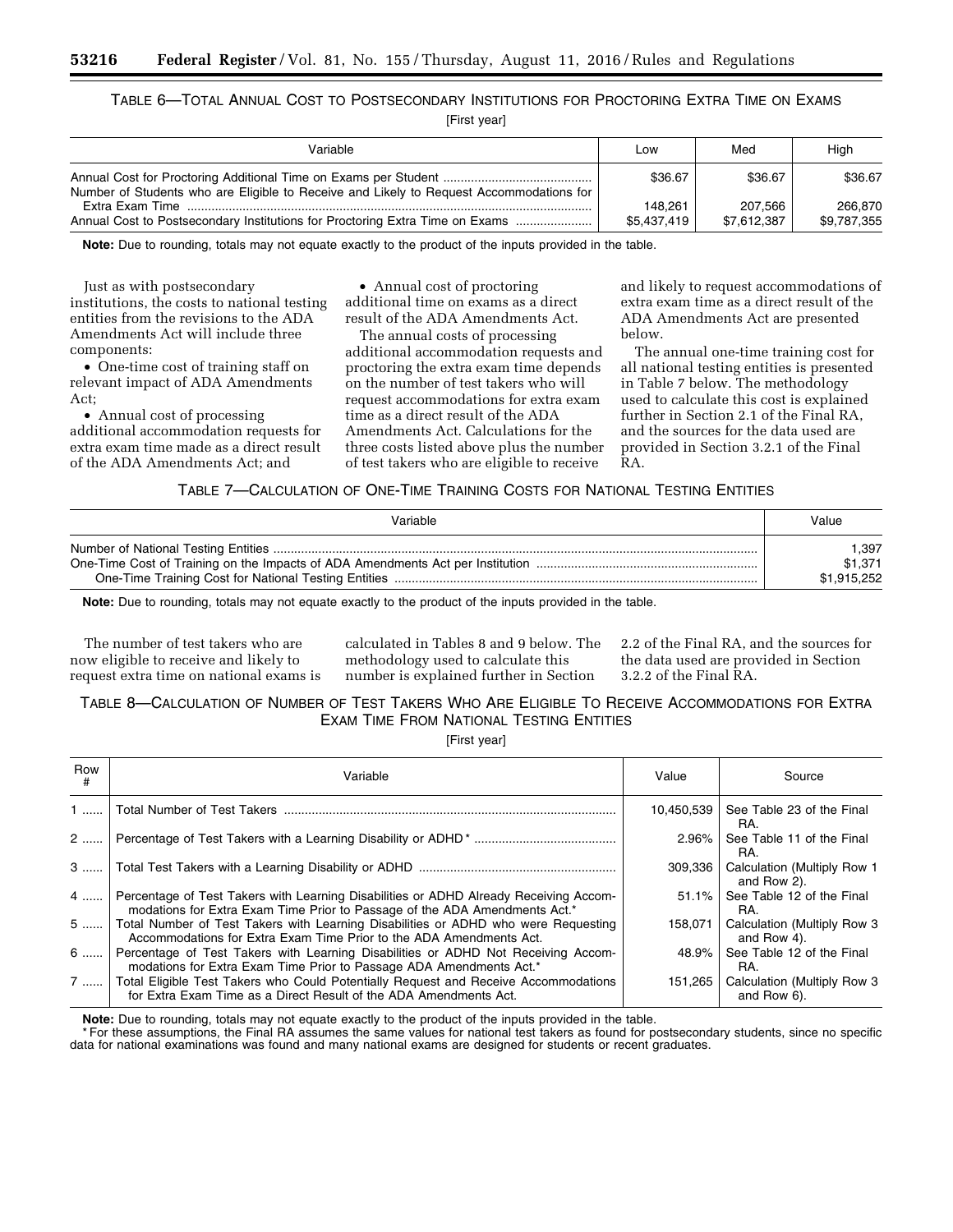TABLE 9—CALCULATION OF NUMBER OF TEST TAKERS WHO ARE ELIGIBLE TO RECEIVE AND LIKELY TO REQUEST ACCOMMODATIONS FOR EXTRA EXAM TIME FROM NATIONAL TESTING ENTITIES

| Row<br># | Variable                                                                                                                                                                                                                  | Low     | Med     | High    | Source                                     |
|----------|---------------------------------------------------------------------------------------------------------------------------------------------------------------------------------------------------------------------------|---------|---------|---------|--------------------------------------------|
|          | Total Eligible Test Takers who Could Potentially Request and<br>Receive Accommodations for Extra Exam Time as a Direct<br>Result of the ADA Amendments Act.                                                               | 151.265 | 151.265 | 151.265 | See Table 8 above.                         |
| 2        | Percentage of Eligible Test Takers Who Were Not Previously<br>Receiving Accommodations for Extra Exam Time Prior to<br>Passage of the ADA Amendments Act Who are Now Likely<br>to Request and Receive this Accommodation. | 50%     | 70%     | 90%     | See Table 13 of the Final<br>RA.           |
| $3$      | Number of Test Takers who are Eligible to Receive and Likely<br>to Request Accommodations for Extra Exam Time as a Di-<br>rect Result of the ADA Amendments Act.                                                          | 75.633  | 105.886 | 136,139 | Calculation (Multiply Row 1<br>and Row 2). |

**Note:** Due to rounding, totals may not equate exactly to the product of the inputs provided in the table.

Table 10 illustrates the calculations of time made as a direct result of the ADA the annual cost to national testing entities for processing additional accommodation requests for extra exam

Amendments Act. The methodology used to calculate this cost is explained further in Section 2.3 of the Final RA,

and the sources for the data used are provided in Section 3.2.3 of the Final RA.

## TABLE 10—CALCULATION OF ANNUAL COST TO NATIONAL TESTING ENTITIES FOR PROCESSING ADDITIONAL ACCOMMODATION REQUESTS FOR EXTRA EXAM TIME

[First year]

| Variable                                                                               | Low value   | Med value   | High value               |
|----------------------------------------------------------------------------------------|-------------|-------------|--------------------------|
| Number of Test Takers who are Eligible to Receive and Likely to Request Accommodations | 75,633      | 105.886     | 136,139                  |
| Total Staff Hours to Process Additional Accommodation Requests for Extra Exam Time     | 151.265     | 211.771     | $\mathcal{P}$<br>272.278 |
| Annual Cost to National Testing Entities for Processing Additional Accommodation Re-   | \$24.91     | \$24.91     | \$24.91                  |
|                                                                                        | \$3,768,396 | \$5.275.755 | \$6,783,113              |

**Note:** Due to rounding, totals may not equate exactly to the product of the inputs provided in the table.

Finally, Tables 11 and 12 calculate the annual costs to national testing entities for allowing test takers to receive additional time on exams. Again, the cost here may be calculated as the opportunity cost of the seat

occupied by the test taker for the additional hours of testing. However, because the seat cost per test taker was not available for this Final RA analysis, the additional time spent by a test proctor to oversee the exam is used as

a proxy for the cost. The methodology used to calculate this cost is explained further in Section 2.4 of the Final RA, and the sources for the data used are provided in Section 3.2.4 of the Final RA.

TABLE 11—CALCULATION OF ANNUAL COST TO NATIONAL TESTING ENTITIES FOR PROCTORING EXTRA TIME ON EXAMS, PER TEST TAKER

[First year]

| /ariable | /alue   |
|----------|---------|
|          | 4.11    |
|          | 75%     |
|          | 3.09    |
|          |         |
|          | 3.09    |
|          |         |
|          | \$12.90 |
|          | \$39.81 |

**Note:** Due to rounding, totals may not equate exactly to the product of the inputs provided in the table.

## TABLE 12—TOTAL ANNUAL COST TO NATIONAL TESTING ENTITIES FOR PROCTORING EXTRA TIME ON EXAMS

[First year]

| Variable                                                                                                                                                                      | Low value | Med value | High value |
|-------------------------------------------------------------------------------------------------------------------------------------------------------------------------------|-----------|-----------|------------|
| Cost to National Testing Entities for Proctoring Extra Time on Exams per Test Taker<br>Number of Test Takers who are Eligible to Receive and Likely to Request Accommodations | \$39.81   | \$39.81   | \$39.81    |
|                                                                                                                                                                               | 75.633    | 105.886   | 136.139    |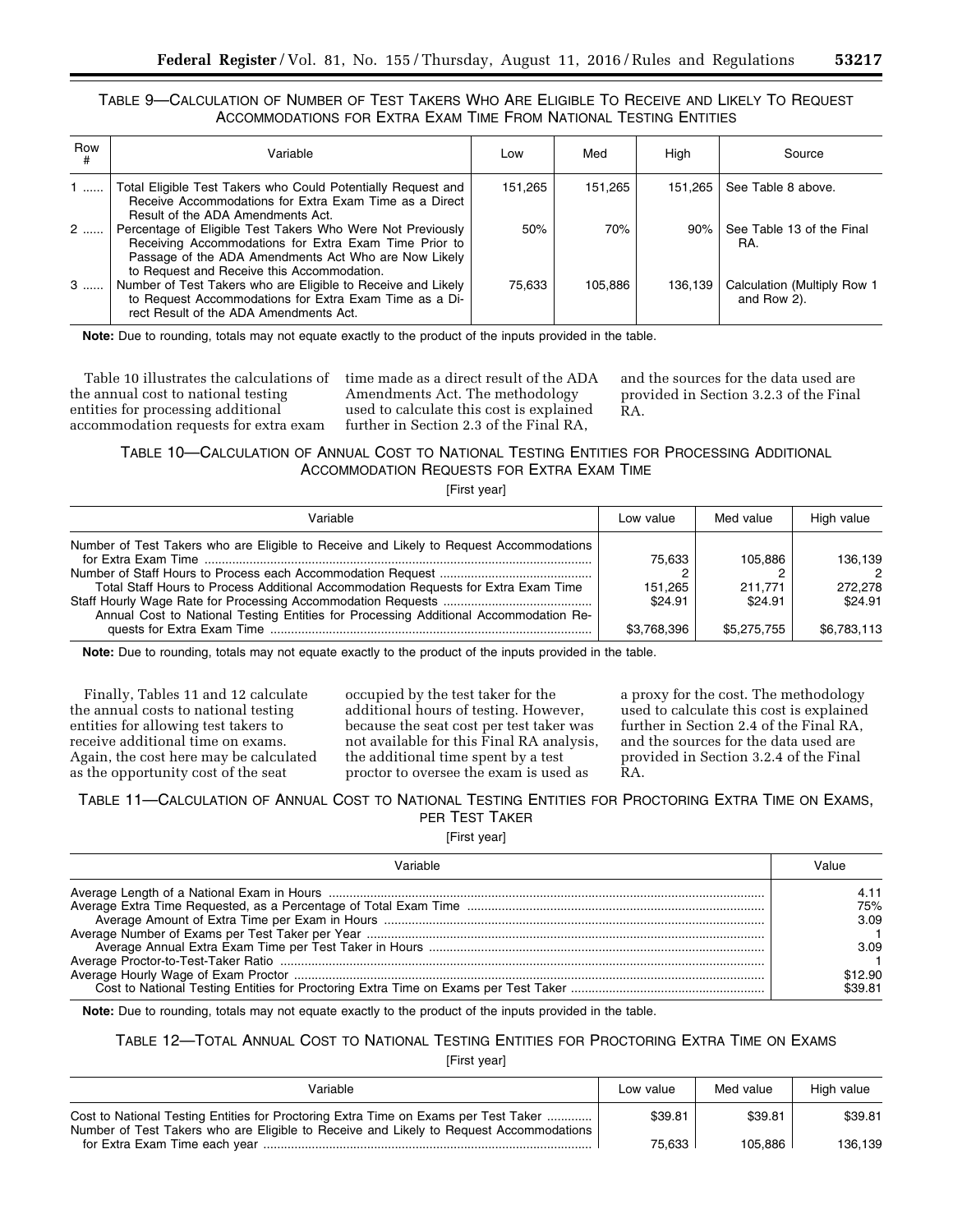## TABLE 12—TOTAL ANNUAL COST TO NATIONAL TESTING ENTITIES FOR PROCTORING EXTRA TIME ON EXAMS—Continued [First year]

| Variable                                                                                                         | Low value   | Med value   | High value  |
|------------------------------------------------------------------------------------------------------------------|-------------|-------------|-------------|
| Annual Cost to National Testing Entities for Proctoring Extra Time on Exams                                      | \$3.011.096 | \$4.215.534 | \$5,419,973 |
| Mater Books, as well as the basic was a second to a substitute the second of the basic assed to the tells. Total |             |             |             |

**Note:** Due to rounding, totals may not equate exactly to the product of the inputs provided in the table.

Based on the calculations provided above, total costs to society for implementing the ADA Amendments Act revisions into the title II and title III regulations will range between \$31.4

million and \$47.1 million in the first year. The first year of costs will be higher than all subsequent years because the first year includes the onetime cost of training. Note that even the high end of this first-year cost range is well below the \$100 million mark that signifies an ''economically significant'' regulation. The breakdown of total costs by entity is provided in Table 13 below.

## TABLE 13—TOTAL COSTS FIRST YEAR (2016) IN PRIMARY ANALYSIS, NON-DISCOUNTED

[\$ millions]

| Cost category                                                                                                                                                            | Low value | Med value | High value |
|--------------------------------------------------------------------------------------------------------------------------------------------------------------------------|-----------|-----------|------------|
| Postsecondary Institutions: ANNUAL Total Costs of Processing Additional Requests and                                                                                     | \$12.8    | \$18.0    | \$23.1     |
| Postsecondary Institutions: ONE-TIME Cost for Additional Training at Institutions<br>National Exams: ANNUAL Total Costs of Processing Additional Requests and Proctoring | 9.9       | 9.9       | 9.9        |
|                                                                                                                                                                          | 6.8       | 9.5       | 12.2       |
|                                                                                                                                                                          | 1.9       |           | 1.9        |
| Total                                                                                                                                                                    | 31.4      | 39.3      |            |

**Note:** Due to rounding, totals may not equate exactly to the sum of the inputs provided in the table.

Taking these costs over the next 10 years and discounting to present value terms at a rate of 7 percent, the total cost of implementing the ADA Amendments Act revisions is approximately \$214.2

million over 10 years, as shown in Table 14 below.

| TABLE 14-TOTAL COSTS OVER 10 YEARS, PRIMARY ANALYSIS |  |  |  |  |  |  |
|------------------------------------------------------|--|--|--|--|--|--|
|------------------------------------------------------|--|--|--|--|--|--|

| Total discounted value<br>(\$ millions) | Annualized<br>estimate<br>(\$ millions) | Year dollar  | Discount rate<br>(percent) | Period<br>covered      |
|-----------------------------------------|-----------------------------------------|--------------|----------------------------|------------------------|
| \$214.2<br>\$243.6                      | \$28.6<br>26.3                          | 2015<br>2015 |                            | 2016-2025<br>2016-2025 |

Potential Additional Costs to National Testing Entities

The ADA Amendments Act revisions will allow eligible individuals with disabilities to receive additional time on exams, both for course-work exams at postsecondary institutions and standardized national examinations. Some national examinations are long and can last up to eight hours per test. Thus, when test takers request additional time on these longer exams, such requests will inevitably push the exam into an additional day.

As commenters pointed out in response to the Initial RA, there are costs associated with providing exams on an additional day. While there is no data to predict which exams will extend to an additional day, especially given that specific accommodations are determined individually, this Final RA assumes that exams that normally would take six hours or more to

administer and be scheduled for one day may require an additional day of testing if the test taker seeks more time as an accommodation. To quantify the total costs of providing an additional day of testing for those individuals who would not previously have received this additional time, prior to the passage of the ADA Amendments Act, the following two costs are quantified:

## Exam Revision Costs

While it appears that many national testing entities do not revise the content of exams that span an additional day, the exam format and materials can be affected by such an extension. For instance, computer-based exams are programmed to span a certain amount of time, allowing for timed break periods throughout. When more time is provided to take the exam, the exam must be reprogrammed to span the new amount of time, with planned breaks for the test taker. For paper-based exams,

test booklets are often reprinted to allow one set of questions for one day of testing, and another set for the extra day of testing. This form of printing prevents test takers from going home and looking up the answers for the next set of questions.

#### Room Rental Cost

Exams are delivered in different settings depending on the type of national exam. Some exams are delivered at testing centers where different types of exams are administered at once in the same room. In this case, the cost of an extra day of testing could be captured by the seat cost per test taker. Other exams are delivered to test takers exclusively taking that exam, and those exams are often administered in rooms rented out at a university, hotel, or other building. This cost could be captured by the room rental cost. The Final RA takes a conservative approach, using the room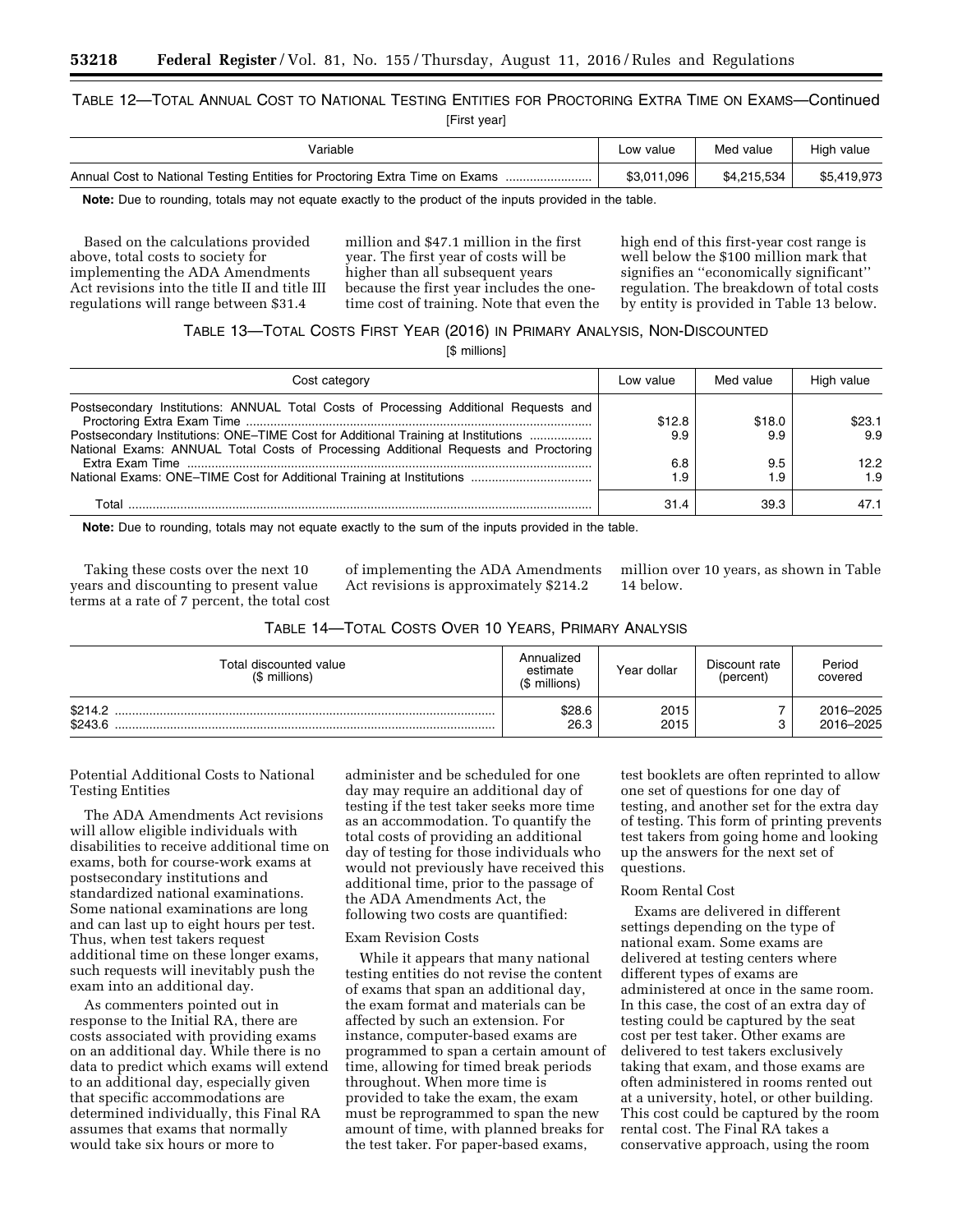rental cost to approximate the cost of delivering an exam over an additional day, as this is the larger of the two costs.

Based on the calculations provided in Sections 4.2.1 and 4.2.2 of the Final RA, the total additional costs of providing an

extra testing day to eligible test takers will likely range between \$2.7 and \$4.8 million per year. Table 15 adds this into the total costs in the first year to approximate the range of total costs to society from implementing the ADA

Amendments Act revisions. For further information on the methodology, data, and assumptions used to analyze these potential additional costs for national testing entities, please refer to Section 4.2 of the Final RA.

## TABLE 15—TOTAL COSTS FIRST YEAR, PLUS POTENTIAL ADDITIONAL COSTS FOR ADDITIONAL DAY OF TESTING, NON-**DISCOUNTED**

[\$ millions]

| Cost category                                                                                                                                                           | Low value | Med value | High value |
|-------------------------------------------------------------------------------------------------------------------------------------------------------------------------|-----------|-----------|------------|
| Postsecondary Institutions: ANNUAL Total Costs of Processing Additional Requests and                                                                                    | \$12.8    | \$18.0    | \$23.1     |
| Postsecondary Institution: ONE-TIME Cost for Additional Training at Institutions<br>National Exams: ANNUAL Total Costs of Processing Additional Requests and Proctoring | 9.9       | 9.9       | 9.9        |
|                                                                                                                                                                         | 6.8       | 9.5       | 12.2       |
| National Exams: ANNUAL Potential Additional Costs for Exams that Run over onto an Addi-                                                                                 | 1.9       | 1.9       | 1.9        |
|                                                                                                                                                                         | 2.7       | 3.8       | 4.8        |
| T∩tal                                                                                                                                                                   | 34.1      | 43.1      | 52.0       |

**Note:** Due to rounding, totals may not equate exactly to the sum of the inputs provided in the table.

#### Benefits Discussion

The Department believes that the enactment of the ADA Amendments Act benefits millions of Americans, and the benefits to those individuals are nonquantifiable but nonetheless significant. The Department determined, however, that there was a group of individuals with disabilities who would be able to receive benefits in the form of increased access to accommodations in testing from postsecondary institutions and national testing entities, and that these benefits would be associated with specific costs to those institutions and entities, which are analyzed above.

With respect to specific benefits, in the first year, our analysis estimates that approximately 148,261 to 266,870 postsecondary students will take advantage of accommodations for extra exam time that they otherwise would not have received but for this rule. Over 10 years, approximately 1.6 million to 2.8 million students will benefit. An additional 802,196 to 1.4 million national exam test takers would benefit over that same 10 years (assuming that people take an exam one time only).

Some number of these individuals could be expected to earn a degree or license that they otherwise would not have as a result of the testing accommodations they are now eligible to receive as a direct result of the ADA Amendments Act. The Department was unable to find robust data to estimate the number of students who would receive a bachelor's degree or licenses after this rule goes into effect that would not otherwise have received one. However, extensive research has shown notably higher earnings for those with

college degrees over those who do not have degrees. Estimates of this lifetime earnings vary, with some studies estimating an earning differential ranging from approximately \$300,000 to \$1 million.14 In addition, some number of students may be able to earn a degree in a higher-paying field than they otherwise could, and yet other students would get the same degree, but perhaps finish their studies faster or more successfully (*i.e.,* higher grades) than otherwise would be the case. All of these outcomes would be expected to lead to greater lifetime productivity and earnings.

In addition to these quantitative benefits, this rule will have significant non-quantifiable benefits to individuals with disabilities who, prior to the passage of the ADA Amendments Act and this rule, were denied the opportunity for equal access to an education or to become licensed in their chosen professions because of their inability to receive needed testing accommodations. As with all other

improvements in access for individuals with disabilities, the ADA Amendments Act is expected to generate psychological benefits for covered individuals, including reduced stress and an increased sense of personal dignity and self-worth, as more individuals with disabilities are able to successfully complete tests and exams and more accurately demonstrate their academic skills and abilities. Some individuals will now be more likely to pursue a favored career path or educational pursuit, which will in turn lead to greater personal satisfaction.

Additional benefits to society arise from improved testing accessibility. For instance, if some persons with disabilities are able to increase their earnings, they may need less public support—either direct financial support or support from other programs or services. This, in turn, would lead to cross-sector benefits from resource savings arising from reduced social service agency outlays. Others, such as family members of individuals with disabilities, may also benefit from reduced financial and psychological pressure due to the greater independence and earnings of the family member whose disability is now covered by the ADA under the revised definition of ''disability.''

In addition to the discrete group of individuals with learning disabilities and ADHD who will benefit from the changes made to the definition of ''disability,'' there is a class of individuals who will now fall within the nondiscrimination protections of the ADA if they are refused access to or participation in the facilities, programs,

<sup>14</sup>*See* Mark Schneider, *How Much Is That Bachelor's Degree Really Worth?: The Million Dollar Misunderstanding,* American Enterprise Institute, AEI Online (May 2009), available at *[http://](http://www.aei.org/article/education/higher-education/how-much-is-that-bachelors-degree-really-worth/) [www.aei.org/article/education/higher-education/](http://www.aei.org/article/education/higher-education/how-much-is-that-bachelors-degree-really-worth/)  [how-much-is-that-bachelors-degree-really-worth/](http://www.aei.org/article/education/higher-education/how-much-is-that-bachelors-degree-really-worth/)*  (last visited Feb. 3, 2016); U.S. Census Bureau, *Work-Life earnings by Field of Degree and Occupation for People with a Bachelor's Degree: 2011,* American Community Survey Briefs (Oct. 2012), *available at [http://www.census.gov/prod/](http://www.census.gov/prod/2012pubs/acsbr11-04.pdf) [2012pubs/acsbr11-04.pdf](http://www.census.gov/prod/2012pubs/acsbr11-04.pdf)* (last visited Feb. 3, 2016); Anthony P. Carnevale *et al., The College Payoff– Education, Occupations, Lifetime Earnings,*  Georgetown University Center on Education and the Workforce (2011), *available at [https://](https://cew.georgetown.edu/wp-content/uploads/2014/11/collegepayoff-complete.pdf)  [cew.georgetown.edu/wp-content/uploads/2014/11/](https://cew.georgetown.edu/wp-content/uploads/2014/11/collegepayoff-complete.pdf)  [collegepayoff-complete.pdf](https://cew.georgetown.edu/wp-content/uploads/2014/11/collegepayoff-complete.pdf)* (last visited April 22, 2016).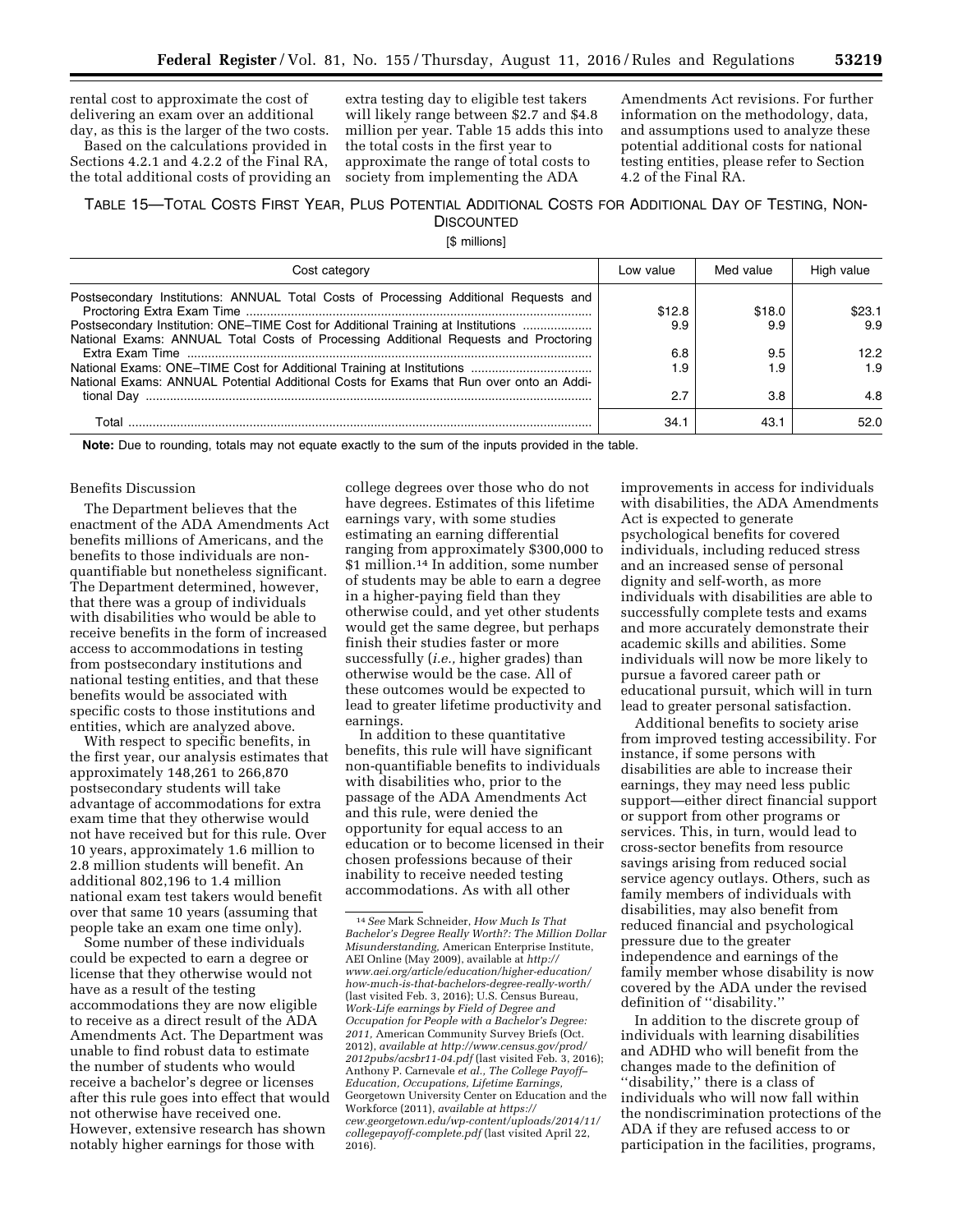services, or activities of covered entities. The benefits to these individuals are significant, but unquantifiable. The Department believes (as did Congress when it enacted the ADA) that there is inherent value that results from greater accessibility for all Americans. Economists use the term ''existence value'' to refer to the benefit that individuals derive from the plain existence of a good, service, or resource—in this case, the increased accessibility to postsecondary degrees and specialized licenses that would arise from greater access to testing accommodations or the increased accessibility to covered entities' facilities, programs, services, or activities as a result of the ADA Amendments Act. This value can also be described as the value that people both with and without disabilities derive from the guarantees of equal protection and nondiscrimination. In other words, people value living in a country that guarantees the rights of persons with disabilities, whether or not they themselves are directly or indirectly affected by disabilities. There can be a number of reasons why individuals might value accessibility even if they do not require it now and do not ever anticipate needing it in the future. These reasons include bequest motives and concern for relatives or friends who require accessibility. People in society value equity, fairness, and human dignity, even if they cannot express these values in terms of money. These are the exact values that agencies are directed to consider in Executive Order 13563.

## *B. Regulatory Flexibility Act*

In the NPRM, the Department stated that, based on its analysis, it ''can certify that the rule will not have a significant economic impact on a substantial number of small entities.'' The Department sought public comment on this proposed certification and its underlying analysis, including the costs to small entities, but received no public comments on these issues. The Attorney General has again reviewed this regulation in accordance with the Regulatory Flexibility Act, 5 U.S.C. 605(b), and by approving it hereby certifies that it will not have a significant economic impact on a substantial number of small entities for the reasons discussed more fully below.

First, the ADA Amendments Act took effect on January 1, 2009; all covered

entities have been required to comply with the Act since that date and thus should be familiar with the requirements of the law. Second, the rule does not include reporting requirements and imposes no new recordkeeping requirements. Third, as shown above, the only title II and title III entities that would be significantly affected by the proposed changes to the ADA regulations are national testing entities and postsecondary institutions. The type of accommodations that most likely will be requested and required by those whose coverage has been clarified under titles II and III of ADA Amendments Act will be additional time in testing situations. While many of these national testing or postsecondary institutions are small businesses or small governmental entities, the costs associated with additional testing time are minimal; therefore, the Department believes the economic impact of this rule will be neither significant for these small entities nor disproportionate relative to the costs for larger entities.

The Department estimates that approximately 7,234 postsecondary institutions could be impacted based on data from the U.S. Department of Education National Center for Education Statistics.15 The Department used data from the U.S. Census Bureau 16 from 2012 for Junior Colleges (NAICS 17 6112) and Colleges, Universities, and Professional Schools (NAICS 6113) to estimate the proportion of those entities that would meet the Small Business Administration's criteria for small business or small governmental entity.18 As shown in Table 18 and Table 19 below, small postsecondary institutions are estimated to account for approximately 35.3 percent of all

16U.S. Census Bureau, Number of Firms, Number of Establishments, Employment, Annual Payroll, and Estimated Receipts by Enterprise Receipt Sizes for the United States, NAICS Sectors: 2012, *available at<http://www.census.gov/econ/susb/>* (last visited Feb. 3, 2016).

17North American Industry Classification System.

postsecondary institutions. Therefore, the Department estimates that 2,556 small postsecondary institutions would be impacted by this rule.

The overall costs of this rule for postsecondary institutions were calculated based on the number of entities and number of postsecondary students affected. The cost of processing additional accommodation requests for extra exam time and the cost of additional time spent proctoring exams depend on the number of students. This methodology assumes that per-student costs are roughly the same for institutions of differing sizes. Because larger entities have more students on average than smaller ones, the Department used the proportion of the industry sub-group's revenues for small and large entities as a proxy for the number of students. Thus, using receipts for Junior Colleges (NAICS 6112) and Colleges, Universities, and Professional Schools (NAICS 6113) as a proxy for number of students, small postsecondary institutions are estimated to bear 4 percent of the processing and proctoring costs for providing additional exam time for that industry sub-group or approximately \$726,534 of the \$17.95 million first-year costs. Additionally, postsecondary institutions are expected to incur one-time costs for additional training of \$1,371 per entity (*see* Tables 6–8 in the Final RA). In total, small postsecondary institutions would incur \$4.2 million in costs in the first year, which would average approximately \$1,655 for each of the 2,556 small postsecondary institutions. The average annual revenue for each these small postsecondary institutions is \$501,600. The cost is 0.33 percent of their revenue. Therefore, the costs will not be substantial for these small entities.

In comparison to the number of small postsecondary entities, there are approximately 4,678 postsecondary institutions (64.7 percent of the 7,234) that would be considered larger entities, and these larger entities would incur \$23.6 million in costs during the first year, which would average out to approximately \$5,053 per large postsecondary institution during the first year. This \$5,053 per large postsecondary institution during the first year is approximately 3.1 times higher than the cost that would be incurred by small postsecondary institutions during that same time.

<sup>15</sup>U.S. Department of Education, National Center for Education Statistics (2015). *Digest of Education Statistics,* 2013 (NCES 2015–011), Chapter 2. 2011– 2012 academic year—Number of Title IV institutions, by level and control of institution and state or other jurisdiction, *available at [https://](https://nces.ed.gov/fastfacts/display.asp?id=84) [nces.ed.gov/fastfacts/display.asp?id=84](https://nces.ed.gov/fastfacts/display.asp?id=84)* (last visited Feb.3, 2016).

<sup>18</sup>U.S. Small Business Administration, *Table of Small Business Size Standards, available at [https://](https://www.sba.gov/content/small-business-size-standards) [www.sba.gov/content/small-business-size-standards](https://www.sba.gov/content/small-business-size-standards)*  (last visited April 22, 2016).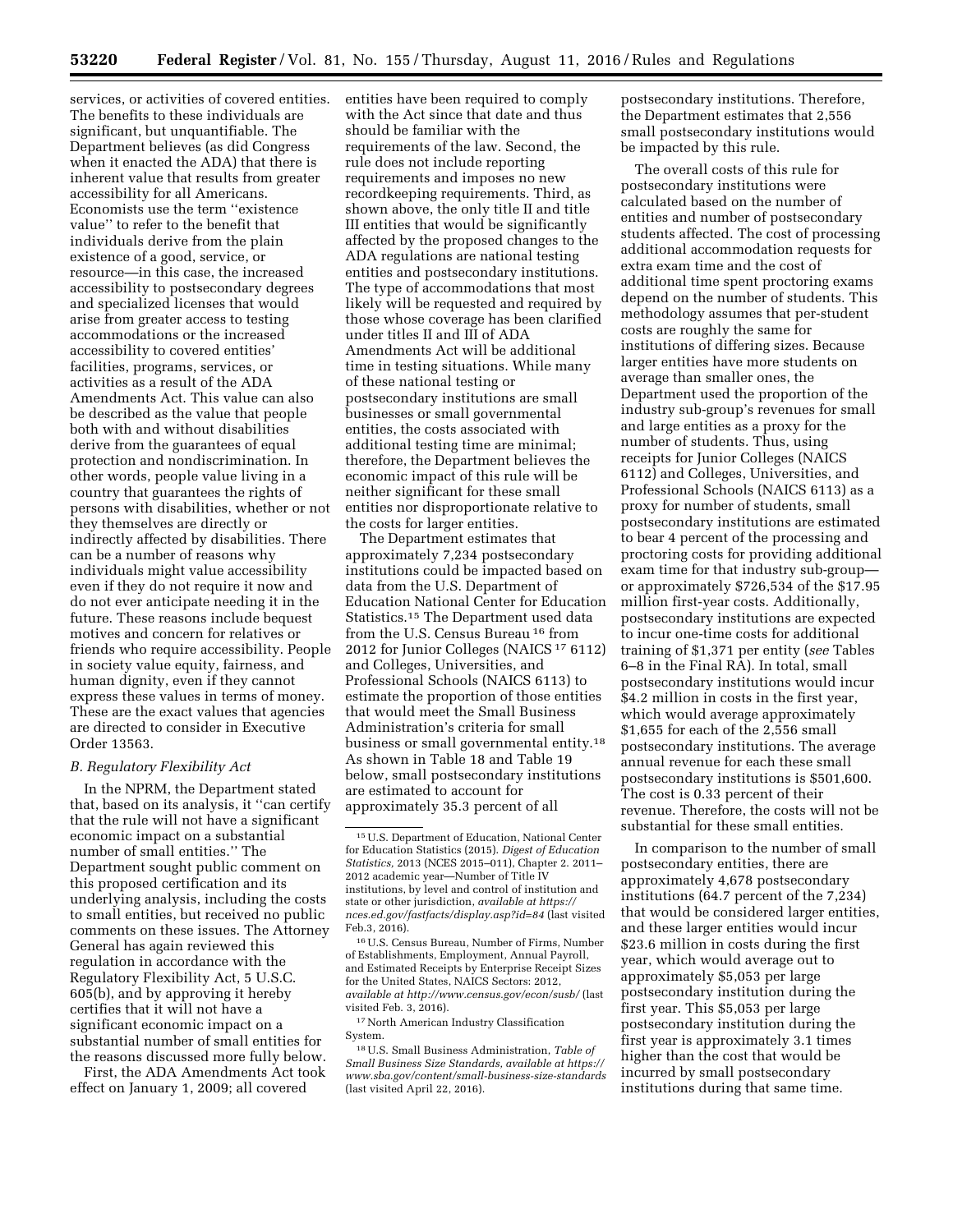## TABLE 16—FIRM, ESTABLISHMENT, AND RECEIPTS DATA FOR JUNIOR COLLEGES (NAICS 6112) IN 2012

|                                    | Firms | Establishments | Est. receipts<br>(S000.000) |
|------------------------------------|-------|----------------|-----------------------------|
|                                    | 464   | 953            | 8.449                       |
| Small Junior Colleges (estimated)* | 378   | 427            | 1.723                       |
|                                    | 81.5% | 44.8%          | 20.4%                       |

\* SBA small business standard is \$20.5 million; small business totals here include those with receipts under \$25 million. This is due to data being reported in size categories that do not exactly match industry small business classifications: *i.e.* from \$10 million to \$14.99 million, and from \$15 million to \$19.99 million; and from \$20 million to \$24.99 million, and from \$25 million to \$29.99 million.

Source: Calculated from data provided by the U.S. Census Bureau, Statistics of U.S. Businesses. *See* SBA Office of Advocacy and U.S. Census Bureau, *Statistics of U.S. Businesses, Table 2—Number of firms, establishment, receipts, employment, and payroll by firm size (in receipts) and industry, 2012, available at <https://www.sba.gov/advocacy/firm-size-data>* (last visited April 22, 2016).

## TABLE 17—FIRM, ESTABLISHMENT, AND RECEIPTS DATA FOR COLLEGES, UNIVERSITIES, AND PROFESSIONAL SCHOOLS (NAICS 6113) IN 2012

|                                                                                    | Firms          | Establishments | Est. receipts<br>(\$000,000) |
|------------------------------------------------------------------------------------|----------------|----------------|------------------------------|
| Small Colleges, Universities, and Professional Schools (estimated) *               | 2,282<br>1.369 | 4.329<br>1.439 | 222.854<br>7.637             |
| Small Colleges, Universities, and Professional Schools as a Percentage of All Col- | 60.0%          | $33.2\%$       | $3.4\%$                      |

\* SBA small business standard is \$27.5 million; small business totals here include those with receipts under \$30 million. This is due to data being reported in size categories that do not exactly match industry small business classifications: *i.e.* from \$10 million to \$14.99 million, and from \$15 million to \$19.99 million; and from \$20 million to \$24.99 million, and from \$25 million to \$29.99 million.

Source: Calculated from data provided by the U.S. Census Bureau, Statistics of U.S. Businesses. *See* SBA Office of Advocacy and U.S. Census Bureau, *Statistics of U.S. Businesses, Table 2—Number of firms, establishment, receipts, employment, and payroll by firm size (in receipts) and industry, 2012, available at <https://www.sba.gov/advocacy/firm-size-data>* (last visited April 22, 2016).

## TABLE 18—FIRM, ESTABLISHMENT, AND RECEIPTS DATA FOR BOTH JUNIOR COLLEGES (NAICS 6112) AND SMALL COLLEGES, UNIVERSITIES, AND PROFESSIONAL SCHOOLS (NAICS 6113), COMBINED, IN 2012

|                                                                                                                                                                       | Firms | <b>Fstablishments</b> | Est. receipts<br>(S000.000) |
|-----------------------------------------------------------------------------------------------------------------------------------------------------------------------|-------|-----------------------|-----------------------------|
| All Junior Colleges, and Colleges, Universities, and Professional Schools<br>Small Junior Colleges, and Colleges, Universities, and Professional Schools (esti-       | 2.746 | 5.282                 | 231.303                     |
| mated)*                                                                                                                                                               | 1.747 | 1.866                 | 9.360                       |
| Small Junior Colleges, and Colleges, Universities, and Professional Schools as a Per-<br>centage of All Junior Colleges, and Colleges, Universities, and Professional |       |                       |                             |
| Schools                                                                                                                                                               | 63.6% | 35.3%                 | $4.0\%$                     |

\* SBA small business standard for Junior Colleges is \$20.5 million; small business totals here include Junior Colleges with receipts under \$25 million. This is due to data being reported in size categories that do not exactly match industry small business classifications: *i.e.* from \$10 million to \$14.99 million, and from \$15 million to \$19.99 million; and from \$20 million to \$24.99 million, and from \$25 million to \$29.99 million. The SBA small business standard for Colleges, Universities, and Professional Schools is \$27.5 million; small business totals here include Colleges, Universities, and Professional Schools with receipts under \$30 million. This is due to data being reported in size categories that do not exactly match industry small business classifications: *i.e.* from \$10 million to \$14.99 million, and from \$15 million to \$19.99 million; and from \$20 million to \$24.99 million, and from \$25 million to \$29.99 million.

Source: Calculated from data provided by the U.S. Census Bureau, Statistics of U.S. Businesses. *See* SBA Office of Advocacy and U.S. Census Bureau, *Statistics of U.S. Businesses, Table 2—Number of firms, establishment, receipts, employment, and payroll by firm size (in receipts) and industry, 2012, available at <https://www.sba.gov/advocacy/firm-size-data>* (last visited April 22, 2016).

### TABLE 19—ESTIMATED SMALL ENTITY ESTABLISHMENTS FOR POSTSECONDARY INSTITUTIONS IN 2011–12

| Total Postsecondary Establishments (All Firms/Entities): Academic vear 2010–2011* |       |
|-----------------------------------------------------------------------------------|-------|
| Percent Small Entities (2012)**                                                   | 35.3% |
| Total Impacted Small Entity Establishments ***                                    | .556  |

\* U.S. Department of Education, National Center for Education Statistics, (2015), *Digest of Education Statistics,* 2013 (NCES 2015–011), available at *<https://nces.ed.gov/fastfacts/display.asp?id=84>*(last visited Feb. 3, 2016).

\*\* Derived from Tables 16–18 above.

\*\*\* Estimated using percentage of small establishments for NAICS sectors 6112 and 6113.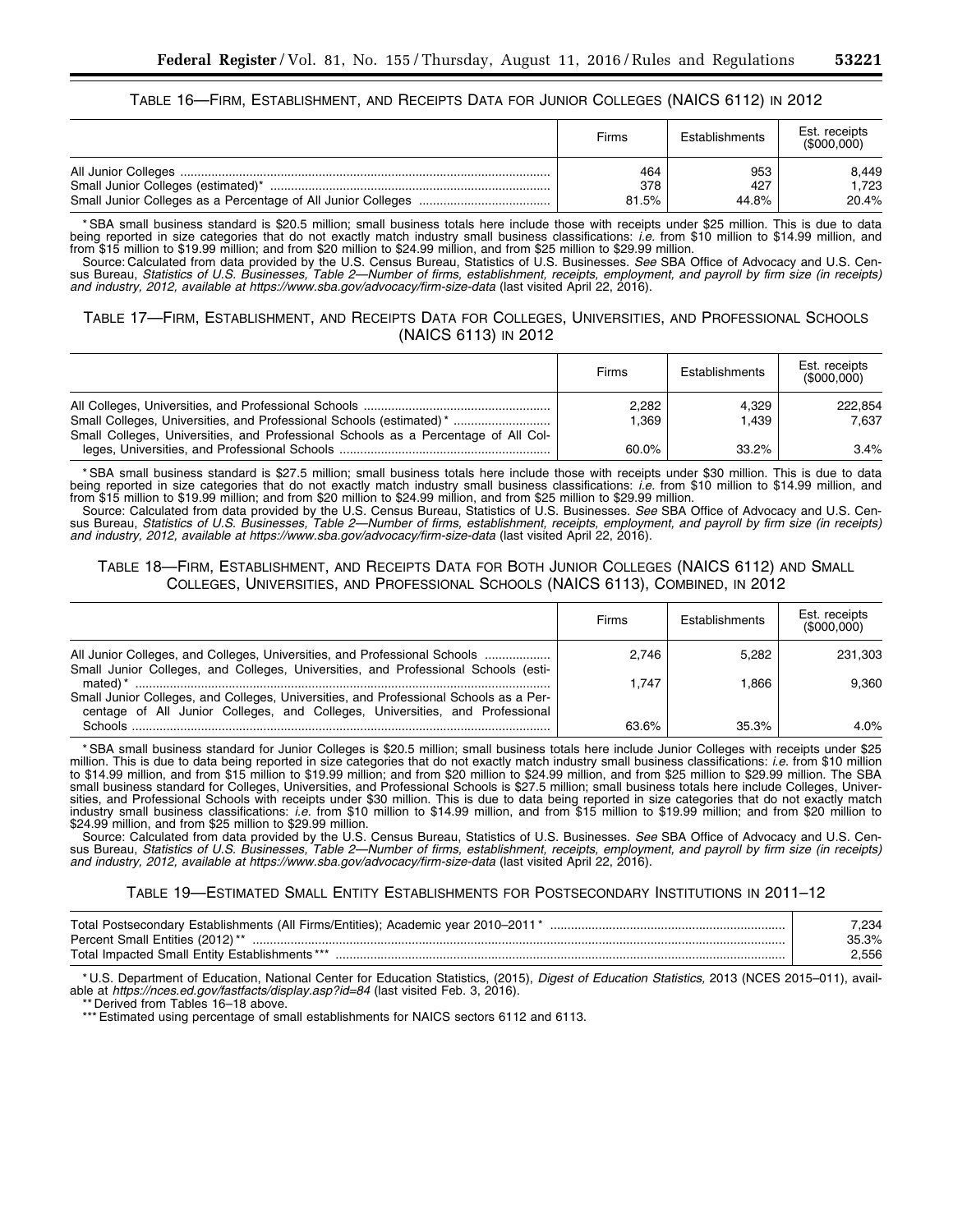In addition to postsecondary institutions, some national testing entities would also be impacted. The Department used data on Educational Test Development and Evaluation Services (NAICS 6117102) 19 to estimate the number of affected entities. Approximately 1,397 national testing

entities would be impacted by this rule, irrespective of size. Small entity establishments are estimated to account for 923 (66.1 percent) of these.

## TABLE 20—FIRM AND RECEIPTS DATA FOR NATIONAL TESTING ENTITIES IN 2007: EDUCATIONAL TEST DEVELOPMENT AND EVALUATION SERVICES (NAICS 6117102)

|                                          | Firms | Establishments | Est. receipts<br>(\$000.000) |
|------------------------------------------|-------|----------------|------------------------------|
|                                          | 748   | 1.144          | 2,843                        |
| Small Entities**                         | 734   | 756            | 704                          |
|                                          | 98.1% | 66.1%          | 24.8%                        |
| <b>Total Fntities</b>                    | 000,  | 1.397          | 2,907                        |
| <b>Estimated Total Small Entities***</b> | 981   | 923            | 720                          |

\* Includes only those entities which were categorized by annual revenue in the available data.

\*\* Data is reported in size categories that do not exactly match industry small business classifications: *i.e.* from \$5 million to \$9.99 million, and from \$10 million to \$24.99 million. *SBA small business standard is \$15.0 million for all Educational Support Services; small business totals here include those with receipts under \$25 million.* 

\*\* Applying the estimated percentage of small entities to the total number of entities.

Source: Calculated from data provided by the U.S. Census Bureau. *See* U.S. Census Bureau, *2007 Economic Census, Educational Services: Subject Series—Estab and Firm Size: Receipts/Revenue Size of Establishments for the United States: 2007* (EC0761SSSZ4*), available at [http://](http://factfinder.census.gov/faces/tableservices/jsf/pages/productview.xhtml?pid=ECN_2007_US_61SSSZ1&prodType=tableE:)  [factfinder.census.gov/faces/tableservices/jsf/pages/productview.xhtml?pid=ECN](http://factfinder.census.gov/faces/tableservices/jsf/pages/productview.xhtml?pid=ECN_2007_US_61SSSZ1&prodType=tableE:)*\_*2007*\_*US*\_*61SSSZ1&prodType=tableE:* (last visited Feb. 3, 2016).

Small entity establishments in the Educational Test Development and Evaluation Services industry group account for 24.8 percent of that industry's receipts. If receipts are used as a proxy for number of test takers in a manner similar to that described above for postsecondary institutions, then small national testing entities can be expected to bear 24.8 percent of the industry's \$9.49 million first-year costs of processing additional accommodation requests for extra exam time and additional time spent proctoring exams—or approximately \$2.35 million. Additionally, national testing entities are expected to incur a fixed cost for additional training of \$1,371 per entity. Thus, for the approximately 923 small national testing entities, total costs in the first year are estimated to average \$3,918 each. Average revenue for these entities is \$780,264. The cost is 0.50 percent of their revenue. Therefore, the costs will not be substantial for these small entities.

In comparison to the number of small testing entities, approximately 474 national testing center establishments (33.9 percent of the 1,397) would be considered larger entities, and they would incur \$7.79 million in costs during the first year, which would average out to approximately \$16,440 per large national testing center establishment during the first year. This \$16,440 per large national testing center establishment is approximately 4.2 times as high as the cost that would be

incurred by small national testing center establishments during that same time.

As explained above, the Department estimates that approximately 2,556 small postsecondary establishments and 923 small national testing establishments would be impacted by this rule, for a total of approximately 3,479 small business establishments. The estimates were based on average estimates for all entities, irrespective of size. The Department notes that the average first-year cost estimates presented above for small entities are higher than the first-year cost estimates presented in the NPRM because the Department's estimates for the initial training costs (which will be incurred during the first year) are now higher based on public comment and further research and analysis conducted by the Department. However, the overall costs of this rule for small entities over the 10-year period are lower because the Department's final overall cost estimates in the Final RA are lower as a result of refinements made to the analysis in response to public comment and based on further research conducted by the Department.

Based on the above analysis, the Attorney General can certify that the rule will not have a significant economic impact on a substantial number of small entities.

## *C. Executive Order 13132: Federalism*

Executive Order 13132 of August 4, 1999, Federalism, directs that, to the extent practicable and permitted by law, an agency shall not promulgate any regulation that has federalism implications, that imposes substantial direct compliance costs on State and local governments, that is not required by statute, or that preempts State law, unless the agency meets the consultation and funding requirements of section 6 of the Executive Order. Because this rule does not have federalism implications as defined in the Executive Order, does not impose direct compliance costs on State and local governments, is required by statute, and does not preempt State law within the meaning of the Executive Order, the Department has concluded that compliance with the requirements of section 6 is not necessary.

#### *D. Plain Language Instructions*

The Department makes every effort to promote clarity and transparency in its rulemaking. In any regulation, there is a tension between drafting language that is simple and straightforward and drafting language that gives full effect to issues of legal interpretation. The Department operates a toll-free ADA Information Line (800) 514–0301 (voice); (800) 514–0383 (TTY) that the public is welcome to call to obtain assistance in understanding anything in this final rule.

## *E. Paperwork Reduction Act*

This final rule does not contain any new or revised ''collection[s] of information'' as defined by the

<sup>19</sup>Using data reported by the Census Bureau for 2007, the most recent year for which information on NAICS 6117102 was available.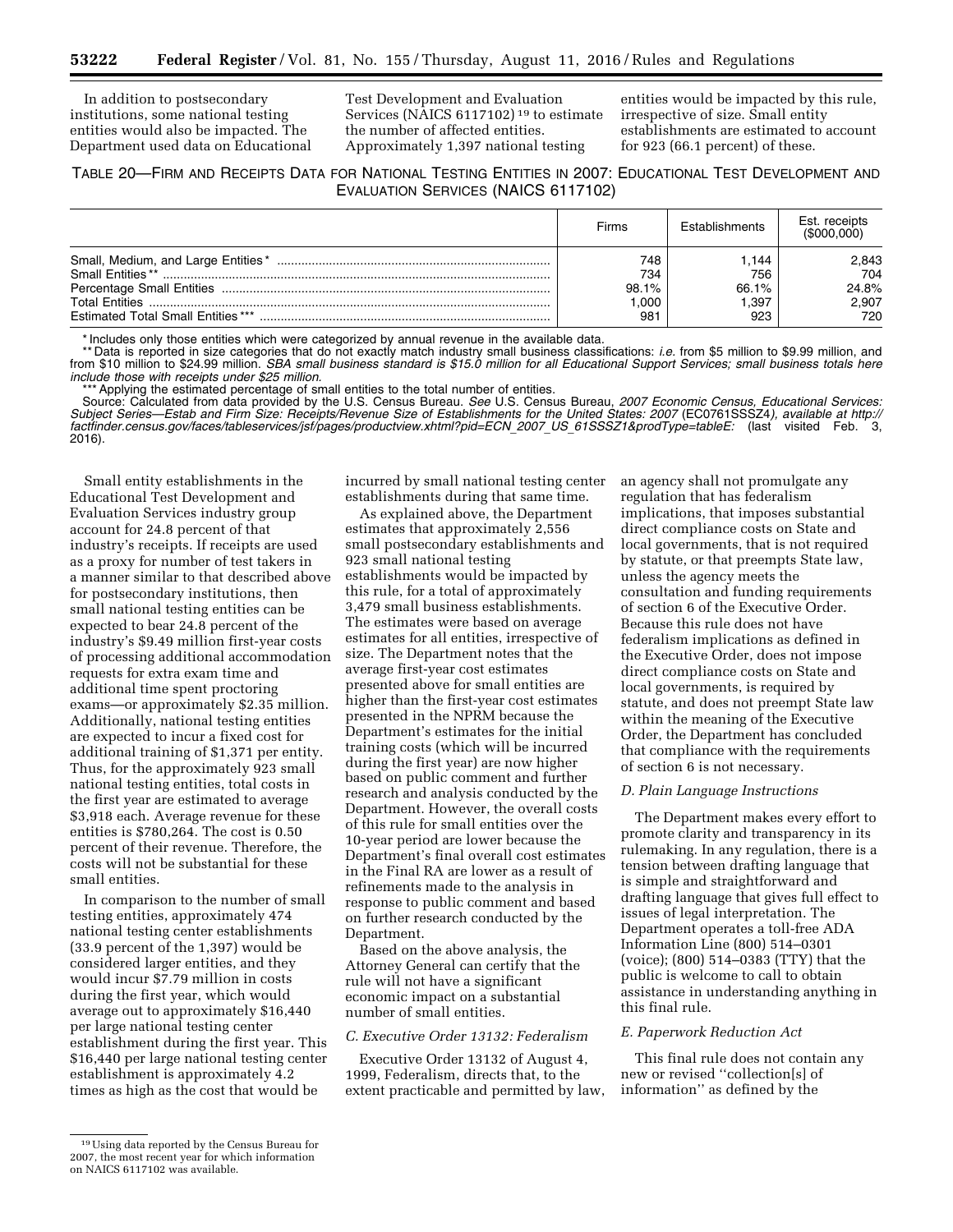Paperwork Reduction Act of 1995. 44 U.S.C. 3501 *et seq.* 

#### *F. Unfunded Mandates Reform Act*

Section 4(2) of the Unfunded Mandates Reform Act of 1995, 2 U.S.C. 1503(2), excludes from coverage under that Act any proposed or final Federal regulation that ''establishes or enforces any statutory rights that prohibit discrimination on the basis of race, color, religion, sex, national origin, age, handicap, or disability.'' Accordingly, this rulemaking is not subject to the provisions of the Unfunded Mandates Reform Act.

### **List of Subjects for 28 CFR Parts 35 and 36**

Administrative practice and procedure, Buildings and facilities, Business and industry, Civil rights, Communications equipment, Individuals with disabilities, Reporting and recordkeeping requirements, State and local governments.

By the authority vested in me as Attorney General by law, including 28 U.S.C. 509 and 510, 42 U.S.C. 12134, 12186, and 12205a, and Public Law 110–325, 122 Stat. 3553 (2008), parts 35 and 36 of title 28 of the Code of Federal Regulations are amended as follows:

## **PART 35—NONDISCRIMINATION ON THE BASIS OF DISABILITY IN STATE AND LOCAL GOVERNMENT SERVICES**

■ 1. Revise the authority citation for part 35 to read as follows:

**Authority:** 5 U.S.C. 301; 28 U.S.C. 509, 510; 42 U.S.C. 12134, 12131, and 12205a.

■ 2. Revise § 35.101 to read as follows:

#### **§ 35.101 Purpose and broad coverage.**

(a) *Purpose.* The purpose of this part is to implement subtitle A of title II of the Americans with Disabilities Act of 1990 (42 U.S.C. 12131–12134), as amended by the ADA Amendments Act of 2008 (ADA Amendments Act) (Pub. L. 110–325, 122 Stat. 3553 (2008)), which prohibits discrimination on the basis of disability by public entities.

(b) *Broad coverage.* The primary purpose of the ADA Amendments Act is to make it easier for people with disabilities to obtain protection under the ADA. Consistent with the ADA Amendments Act's purpose of reinstating a broad scope of protection under the ADA, the definition of ''disability'' in this part shall be construed broadly in favor of expansive coverage to the maximum extent permitted by the terms of the ADA. The primary object of attention in cases brought under the ADA should be whether entities covered under the ADA have complied with their obligations and whether discrimination has occurred, not whether the individual meets the definition of ''disability.'' The question of whether an individual meets the definition of ''disability'' under this part should not demand extensive analysis.

■ 3. Amend § 35.104 by revising the definition of ''Disability'' to read as follows:

#### **§ 35.104 Definitions.**

\* \* \* \* \* *Disability.* The definition of *disability*  can be found at § 35.108.

\* \* \* \* \* ■ 4. Add § 35.108 to subpart A to read as follows:

## **§ 35.108 Definition of ''disability.''**

(a)(1) *Disability* means, with respect to an individual:

(i) A physical or mental impairment that substantially limits one or more of the major life activities of such individual;

(ii) A record of such an impairment; or

(iii) Being regarded as having such an impairment as described in paragraph (f) of this section.

(2) *Rules of construction.* (i) The definition of ''disability'' shall be construed broadly in favor of expansive coverage, to the maximum extent permitted by the terms of the ADA.

(ii) An individual may establish coverage under any one or more of the three prongs of the definition of ''disability'' in paragraph (a)(1) of this section, the ''actual disability'' prong in paragraph (a)(1)(i) of this section, the ''record of'' prong in paragraph (a)(1)(ii) of this section, or the ''regarded as'' prong in paragraph (a)(1)(iii) of this section.

(iii) Where an individual is not challenging a public entity's failure to provide reasonable modifications under § 35.130(b)(7), it is generally unnecessary to proceed under the ''actual disability'' or ''record of'' prongs, which require a showing of an impairment that substantially limits a major life activity or a record of such an impairment. In these cases, the evaluation of coverage can be made solely under the ''regarded as'' prong of the definition of ''disability,'' which does not require a showing of an impairment that substantially limits a major life activity or a record of such an impairment. An individual may choose, however, to proceed under the ''actual disability'' or ''record of'' prong regardless of whether the individual is challenging a public entity's failure to provide reasonable modifications.

(b)(1) *Physical or mental impairment*  means:

(i) Any physiological disorder or condition, cosmetic disfigurement, or anatomical loss affecting one or more body systems, such as: neurological, musculoskeletal, special sense organs, respiratory (including speech organs), cardiovascular, reproductive, digestive, genitourinary, immune, circulatory, hemic, lymphatic, skin, and endocrine; or

(ii) Any mental or psychological disorder such as intellectual disability, organic brain syndrome, emotional or mental illness, and specific learning disability.

(2) *Physical or mental impairment*  includes, but is not limited to, contagious and noncontagious diseases and conditions such as the following: orthopedic, visual, speech, and hearing impairments, and cerebral palsy, epilepsy, muscular dystrophy, multiple sclerosis, cancer, heart disease, diabetes, intellectual disability, emotional illness, dyslexia and other specific learning disabilities, Attention Deficit Hyperactivity Disorder, Human Immunodeficiency Virus infection (whether symptomatic or asymptomatic), tuberculosis, drug addiction, and alcoholism.

(3) *Physical or mental impairment*  does not include homosexuality or bisexuality.

(c)(1) *Major life activities* include, but are not limited to:

(i) Caring for oneself, performing manual tasks, seeing, hearing, eating, sleeping, walking, standing, sitting, reaching, lifting, bending, speaking, breathing, learning, reading, concentrating, thinking, writing, communicating, interacting with others, and working; and

(ii) The operation of a *major bodily function,* such as the functions of the immune system, special sense organs and skin, normal cell growth, and digestive, genitourinary, bowel, bladder, neurological, brain, respiratory, circulatory, cardiovascular, endocrine, hemic, lymphatic, musculoskeletal, and reproductive systems. The operation of a major bodily function includes the operation of an individual organ within a body system.

(2) *Rules of construction.* (i) In determining whether an impairment substantially limits a major life activity, the term *major* shall not be interpreted strictly to create a demanding standard.

(ii) Whether an activity is a *major life activity* is not determined by reference to whether it is of *central* importance to daily life.

(d) *Substantially limits*—(1) *Rules of construction.* The following rules of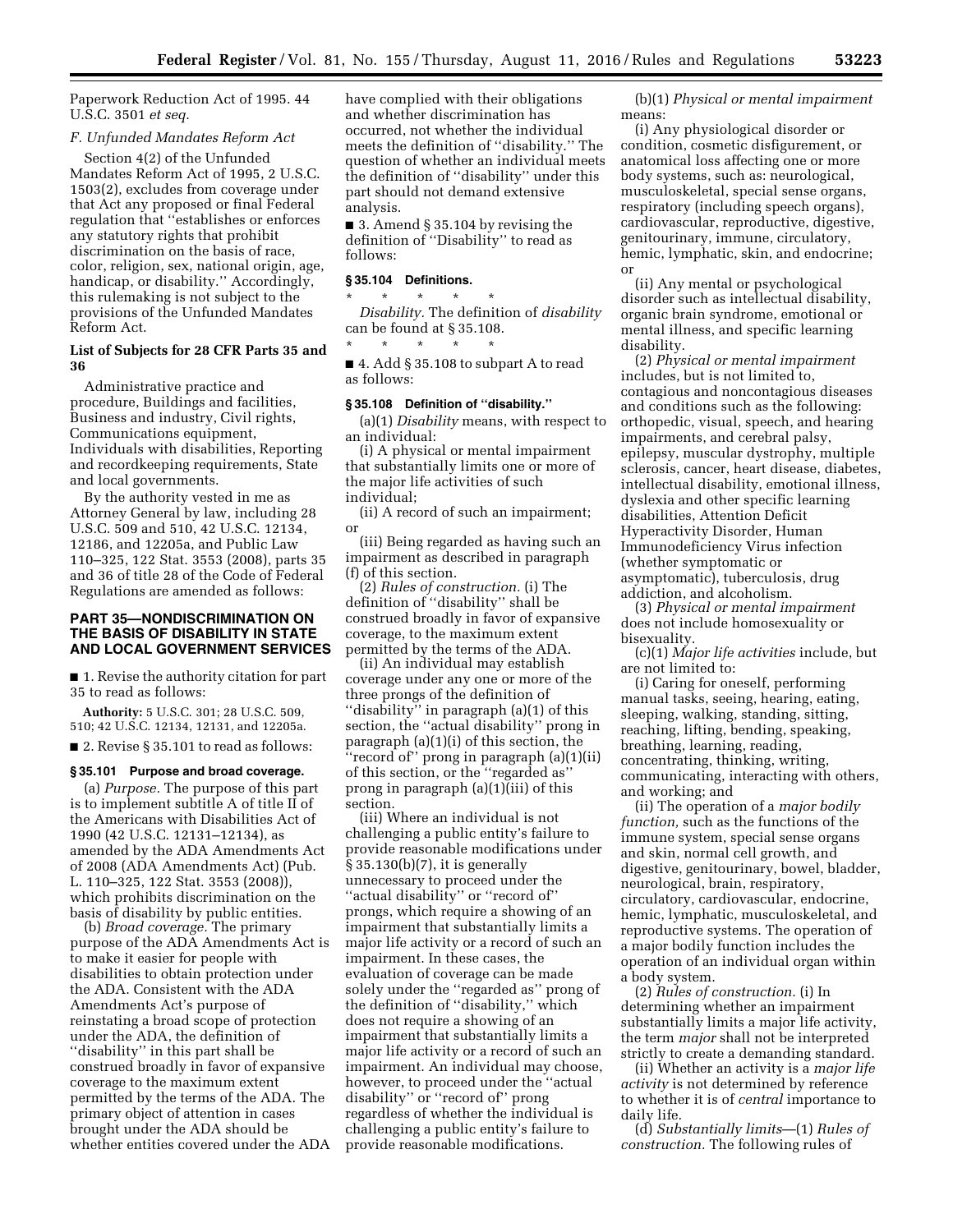construction apply when determining whether an impairment substantially limits an individual in a major life activity.

(i) The term ''substantially limits'' shall be construed broadly in favor of expansive coverage, to the maximum extent permitted by the terms of the ADA. ''Substantially limits'' is not meant to be a demanding standard.

(ii) The primary object of attention in cases brought under title II of the ADA should be whether public entities have complied with their obligations and whether discrimination has occurred, not the extent to which an individual's impairment substantially limits a major life activity. Accordingly, the threshold issue of whether an impairment substantially limits a major life activity should not demand extensive analysis.

(iii) An impairment that substantially limits one major life activity does not need to limit other major life activities in order to be considered a substantially limiting impairment.

(iv) An impairment that is episodic or in remission is a disability if it would substantially limit a major life activity when active.

(v) An impairment is a disability within the meaning of this part if it substantially limits the ability of an individual to perform a major life activity as compared to most people in the general population. An impairment does not need to prevent, or significantly or severely restrict, the individual from performing a major life activity in order to be considered substantially limiting. Nonetheless, not every impairment will constitute a disability within the meaning of this section.

(vi) The determination of whether an impairment substantially limits a major life activity requires an individualized assessment. However, in making this assessment, the term ''substantially limits'' shall be interpreted and applied to require a degree of functional limitation that is lower than the standard for substantially limits applied prior to the ADA Amendments Act.

(vii) The comparison of an individual's performance of a major life activity to the performance of the same major life activity by most people in the general population usually will not require scientific, medical, or statistical evidence. Nothing in this paragraph (d)(1) is intended, however, to prohibit or limit the presentation of scientific, medical, or statistical evidence in making such a comparison where appropriate.

(viii) The determination of whether an impairment substantially limits a major life activity shall be made without

regard to the ameliorative effects of mitigating measures. However, the ameliorative effects of ordinary eyeglasses or contact lenses shall be considered in determining whether an impairment substantially limits a major life activity. Ordinary eyeglasses or contact lenses are lenses that are intended to fully correct visual acuity or to eliminate refractive error.

(ix) The six-month ''transitory'' part of the ''transitory and minor'' exception in paragraph (f)(2) of this section does not apply to the ''actual disability'' or ''record of'' prongs of the definition of ''disability.'' The effects of an impairment lasting or expected to last less than six months can be substantially limiting within the meaning of this section for establishing an actual disability or a record of a disability.

(2) *Predictable assessments.* (i) The principles set forth in the rules of construction in this section are intended to provide for more generous coverage and application of the ADA's prohibition on discrimination through a framework that is predictable, consistent, and workable for all individuals and entities with rights and responsibilities under the ADA.

(ii) Applying these principles, the individualized assessment of some types of impairments will, in virtually all cases, result in a determination of coverage under paragraph (a)(1)(i) of this section (the ''actual disability'' prong) or paragraph (a)(1)(ii) of this section (the "record of" prong). Given their inherent nature, these types of impairments will, as a factual matter, virtually always be found to impose a substantial limitation on a major life activity. Therefore, with respect to these types of impairments, the necessary individualized assessment should be particularly simple and straightforward.

(iii) For example, applying these principles it should easily be concluded that the types of impairments set forth in paragraphs  $(d)(2)(iii)(A)$  through  $(K)$ of this section will, at a minimum, substantially limit the major life activities indicated. The types of impairments described in this paragraph may substantially limit additional major life activities (including major bodily functions) not explicitly listed in paragraphs (d)(2)(iii)(A) through (K).

(A) Deafness substantially limits hearing;

(B) Blindness substantially limits seeing;

(C) Intellectual disability substantially limits brain function;

(D) Partially or completely missing limbs or mobility impairments requiring the use of a wheelchair substantially limit musculoskeletal function; (E) Autism substantially limits brain

function; (F) Cancer substantially limits normal cell growth;

(G) Cerebral palsy substantially limits brain function;

(H) Diabetes substantially limits endocrine function;

(I) Epilepsy, muscular dystrophy, and multiple sclerosis each substantially limits neurological function;

(J) Human Immunodeficiency Virus (HIV) infection substantially limits immune function; and

(K) Major depressive disorder, bipolar disorder, post-traumatic stress disorder, traumatic brain injury, obsessive compulsive disorder, and schizophrenia each substantially limits brain function.

(3) *Condition, manner, or duration.* (i) At all times taking into account the principles set forth in the rules of construction, in determining whether an individual is substantially limited in a major life activity, it may be useful in appropriate cases to consider, as compared to most people in the general population, the conditions under which the individual performs the major life activity; the manner in which the individual performs the major life activity; or the duration of time it takes the individual to perform the major life activity, or for which the individual can perform the major life activity.

(ii) Consideration of facts such as condition, manner, or duration may include, among other things, consideration of the difficulty, effort or time required to perform a major life activity; pain experienced when performing a major life activity; the length of time a major life activity can be performed; or the way an impairment affects the operation of a major bodily function. In addition, the nonameliorative effects of mitigating measures, such as negative side effects of medication or burdens associated with following a particular treatment regimen, may be considered when determining whether an individual's impairment substantially limits a major life activity.

(iii) In determining whether an individual has a disability under the ''actual disability'' or ''record of'' prongs of the definition of ''disability,'' the focus is on how a major life activity is substantially limited, and not on what outcomes an individual can achieve. For example, someone with a learning disability may achieve a high level of academic success, but may nevertheless be substantially limited in one or more major life activities, including, but not limited to, reading, writing, speaking, or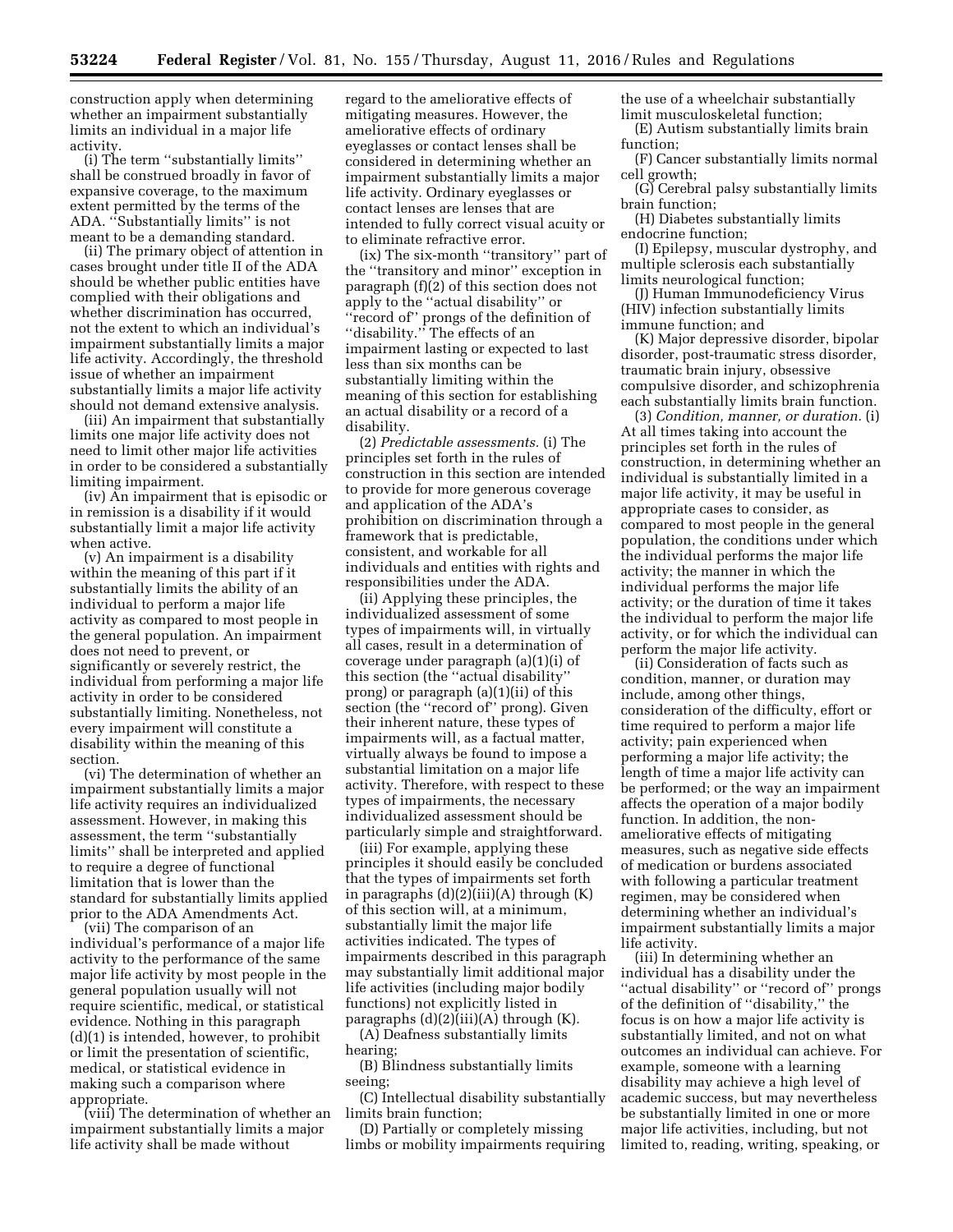learning because of the additional time or effort he or she must spend to read, write, speak, or learn compared to most people in the general population.

(iv) Given the rules of construction set forth in this section, it may often be unnecessary to conduct an analysis involving most or all of the facts related to condition, manner, or duration. This is particularly true with respect to impairments such as those described in paragraph (d)(2)(iii) of this section, which by their inherent nature should be easily found to impose a substantial limitation on a major life activity, and for which the individualized assessment should be particularly simple and straightforward.

(4) *Mitigating measures* include, but are not limited to:

(i) Medication, medical supplies, equipment, appliances, low-vision devices (defined as devices that magnify, enhance, or otherwise augment a visual image, but not including ordinary eyeglasses or contact lenses), prosthetics including limbs and devices, hearing aid(s) and cochlear implant(s) or other implantable hearing devices, mobility devices, and oxygen therapy equipment and supplies;

(ii) Use of assistive technology;

(iii) Reasonable modifications or auxiliary aids or services as defined in this regulation;

(iv) Learned behavioral or adaptive neurological modifications; or

(v) Psychotherapy, behavioral therapy, or physical therapy.

(e) *Has a record of such an impairment.* (1) An individual has a record of such an impairment if the individual has a history of, or has been misclassified as having, a mental or physical impairment that substantially limits one or more major life activities.

(2) *Broad construction.* Whether an individual has a record of an impairment that substantially limited a major life activity shall be construed broadly to the maximum extent permitted by the ADA and should not demand extensive analysis. An individual will be considered to fall within this prong of the definition of "disability" if the individual has a history of an impairment that substantially limited one or more major life activities when compared to most people in the general population, or was misclassified as having had such an impairment. In determining whether an impairment substantially limited a major life activity, the principles articulated in paragraph (d)(1) of this section apply.

(3) *Reasonable modification.* An individual with a record of a substantially limiting impairment may be entitled to a reasonable modification if needed and related to the past disability.

(f) *Is regarded as having such an impairment.* The following principles apply under the ''regarded'' as prong of the definition of ''disability'' (paragraph (a)(1)(iii) of this section):

(1) Except as set forth in paragraph (f)(2) of this section, an individual is ''regarded as having such an impairment'' if the individual is subjected to a prohibited action because of an actual or perceived physical or mental impairment, whether or not that impairment substantially limits, or is perceived to substantially limit, a major life activity, even if the public entity asserts, or may or does ultimately establish, a defense to the action prohibited by the ADA.

(2) An individual is not ''regarded as having such an impairment'' if the public entity demonstrates that the impairment is, objectively, both ''transitory'' and ''minor.'' A public entity may not defeat ''regarded as'' coverage of an individual simply by demonstrating that it subjectively believed the impairment was transitory and minor; rather, the public entity must demonstrate that the impairment is (in the case of an actual impairment) or would be (in the case of a perceived impairment), objectively, both ''transitory'' and ''minor.'' For purposes of this section, ''transitory'' is defined as lasting or expected to last six months or less.

(3) Establishing that an individual is ''regarded as having such an impairment'' does not, by itself, establish liability. Liability is established under title II of the ADA only when an individual proves that a public entity discriminated on the basis of disability within the meaning of title II of the ADA, 42 U.S.C. 12131–12134.

(g) *Exclusions.* The term ''disability'' does not include—

(1) Transvestism, transsexualism, pedophilia, exhibitionism, voyeurism, gender identity disorders not resulting from physical impairments, or other sexual behavior disorders;

(2) Compulsive gambling,

kleptomania, or pyromania; or (3) Psychoactive substance use disorders resulting from current illegal use of drugs.

#### **Subpart B—General Requirements**

■ 5. Amend § 35.130 by revising paragraph (b)(7) and adding paragraph (i) to read as follows:

#### **§ 35.130 General prohibitions against discrimination.**

\* \* \* \* \*

 $(h) * * * *$ 

(7)(i) A public entity shall make reasonable modifications in policies, practices, or procedures when the modifications are necessary to avoid discrimination on the basis of disability, unless the public entity can demonstrate that making the modifications would fundamentally alter the nature of the service, program, or activity.

(ii) A public entity is not required to provide a reasonable modification to an individual who meets the definition of ''disability'' solely under the ''regarded as'' prong of the definition of ''disability'' at § 35.108(a)(1)(iii).

\* \* \* \* \* (i) Nothing in this part shall provide the basis for a claim that an individual without a disability was subject to discrimination because of a lack of disability, including a claim that an individual with a disability was granted a reasonable modification that was denied to an individual without a disability.

\* \* \* \* \* ■ 6. Add Appendix C to part 35 to read as follows:

**Appendix C to Part 35—Guidance to Revisions to ADA Title II and Title III Regulations Revising the Meaning and Interpretation of the Definition of ''Disability'' and Other Provisions in Order To Incorporate the Requirements of the ADA Amendments Act** 

**Note:** This appendix contains guidance providing a section-by-section analysis of the revisions to 28 CFR parts 35 and 36 published on August 11, 2016.

#### **Guidance and Section-by-Section Analysis**

This section provides a detailed description of the Department's changes to the meaning and interpretation of the definition of ''disability'' in the title II and title III regulations, the reasoning behind those changes, and responses to public comments received on these topics. *See*  Office of the Attorney General; Amendment of Americans with Disabilities Act Title II and Title III Regulations to Implement ADA Amendments Act of 2008, 79 FR 4839 (Jan. 30, 2014) (NPRM).

#### *Sections 35.101 and 36.101—Purpose and Broad Coverage*

Sections 35.101 and 36.101 set forth the purpose of the ADA title II and title III regulations. In the NPRM, the Department proposed revising these sections by adding references to the ADA Amendments Act in renumbered §§ 35.101(a) and 36.101(a) and by adding new §§ 35.101(b) and 36.101(b), which explain that the ADA is intended to have broad coverage and that the definition of ''disability'' shall be construed broadly. The proposed language in paragraph (b) stated that the primary purpose of the ADA Amendments Act is to make it easier for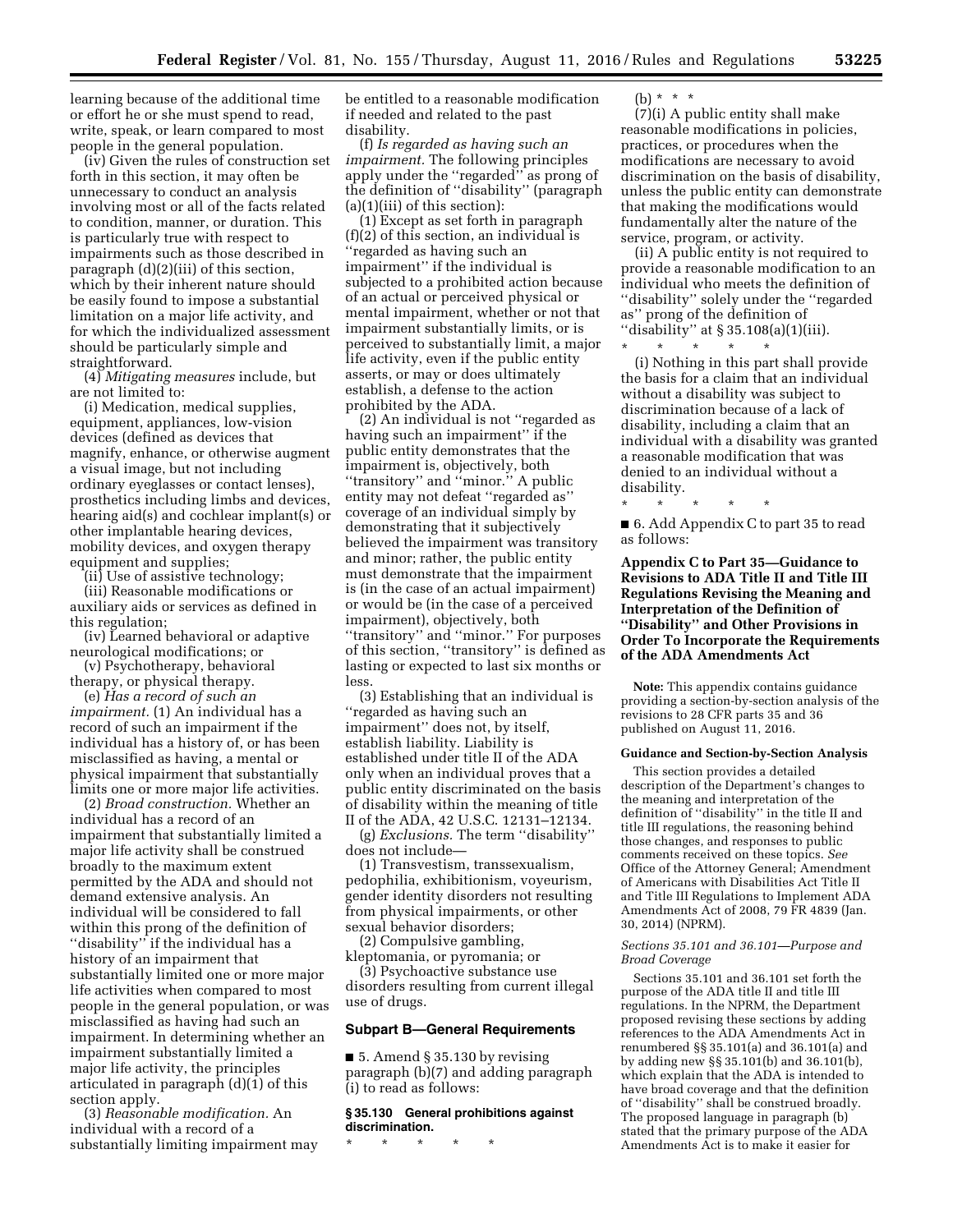people with disabilities to obtain protection under the ADA. Consistent with the ADA Amendments Act's purpose of reinstating a broad scope of protection under the ADA, the definition of ''disability'' in this part shall be construed broadly in favor of expansive coverage to the maximum extent permitted by the terms of the ADA. The primary object of attention in ADA cases should be whether covered entities have complied with their obligations and whether discrimination has occurred, not whether the individual meets the definition of disability. The question of whether an individual meets the definition of disability should not demand extensive analysis.

Many commenters supported inclusion of this information as reiterating the statutory language evincing Congress' intention ''to restore a broad definition of 'disability' under the ADA. . . .'' Several commenters asked the Department to delete the last sentence in §§ 35.101(b) and 36.101(b), arguing that inclusion of this language is inconsistent with the individualized assessment required under the ADA. Some of these commenters acknowledged, however, that this language is drawn directly from the ''Purposes'' of the ADA Amendments Act. *See* Public Law 110– 325, sec. 2(b)(5). The Department declines to remove this sentence from the final rule. In addition to directly quoting the statute, the Department believes that this language neither precludes nor is inconsistent with conducting an individualized assessment of whether an individual is covered by the ADA.

Some commenters recommended that the Department add a third paragraph to these sections expressly stating that ''not all impairments are covered disabilities.'' These commenters contended that ''[t]here is a common misperception that having a diagnosed impairment automatically triggers coverage under the ADA.'' While the Department does not agree that such a misperception is common, it agrees that it would be appropriate to include such a statement in the final rule, and has added it to the rules of construction explaining the phrase ''substantially limits'' at  $\S$ § 35.108(d)(1)(v) and 36.105(d)(1)(v).

#### *Sections 35.104 and 36.104—Definitions*

The current title II and title III regulations include the definition of ''disability'' in regulatory sections that contain all enumerated definitions in alphabetical order. Given the expanded length of the definition of ''disability'' and the number of additional subsections required in order to give effect to the requirements of the ADA Amendments Act, the Department, in the NPRM, proposed moving the definition of ''disability'' from the general definitional sections at §§ 35.104 and 36.104 to a new section in each regulation, §§ 35.108 and 36.105, respectively.

The Department received no public comments in response to this proposal and the definition of ''disability'' remains in its own sections in the final rule.

#### *Sections 35.108(a)(1) and 36.105(a)(1) Definition of ''disability''—General*

In the ADA, Congress originally defined "disability" as "(A) a physical or mental

impairment that substantially limits one or more major life activities of an individual; (B) a record of such an impairment; or (C) being regarded as having such an impairment.'' Public Law 101-336, sec. 3 (1990). This three-part definition—the ''actual,'' ''record of,'' and ''regarded as'' prongs—was modeled after the definition of ''handicap'' found in the Rehabilitation Act of 1973. H.R. Rep. No. 110–730, pt. 2, at 6 (2008). The Department's 1991 title II and title III ADA regulations reiterate this three-part basic definition as follows:

Disability means, with respect to an individual,

• a physical or mental impairment that substantially limits one or more of the major life activities of such individual;

• a record of such an impairment; or • being regarded as having such an impairment.

56 FR 35694, 35717 (July 26, 1991); 56 FR 35544, 35548 (July 26, 1991).

While the ADA Amendments Act did not amend the basic structure or terminology of the original statutory definition of ''disability,'' the Act revised the third prong to incorporate by reference two specific provisions construing this prong. 42 U.S.C. 12102(3)(A)–(B). The first statutory provision clarified the scope of the ''regarded as'' prong by explaining that ''[a]n individual meets the requirement of 'being regarded as having such an impairment' if the individual establishes that he or she has been subjected to an action prohibited under this chapter because of an actual or perceived physical or mental impairment whether or not the impairment limits or is perceived to limit a major life activity."  $42 \text{ U.S.C. } 12102(3)(\text{A}).$ The second statutory provision provides an exception to the ''regarded as'' prong for impairments that are both transitory and minor. A transitory impairment is defined as ''an impairment with an actual or expected duration of 6 months or less.'' 42 U.S.C. 12102(3)(B). In the NPRM, the Department proposed revising the ''regarded as'' prong in  $\S$ § $35.108(a)(1)(iii)$  and  $36.105(a)(1)(iii)$  to reference the regulatory provisions that implement 42 U.S.C. 12102(3). The NPRM proposed, at §§ 35.108(f) and 36.105(f), that ''regarded as'' having an impairment would mean that the individual has been subjected to an action prohibited by the ADA because of an actual or perceived impairment that is not both ''transitory and minor.''

The first proposed sentence directed that the meaning of the ''regarded as prong'' shall be understood in light of the requirements in §§ 35.108(f) and 36.105(f). The second proposed sentence merely provided a summary restatement of the requirements of §§ 35.108(f) and 36.105(f). The Department received no comments in response to this proposed language. Upon consideration, however, the Department decided to retain the first proposed sentence but omit the second as superfluous. Because the first sentence explicitly incorporates and directs the public to the requirements set out in §§ 35.108(f) and 36.105(f), the Department believes that summarizing those requirements here is unnecessary. Accordingly, in the final rule, §§ 35.108(a)(1)(iii) and 36.105(a)(1)(iii)

simply reference paragraph (f) of the respective section. *See also,* discussion in the Guidance and Section-by-Section analysis of §§ 35.108(f) and 36.105(f), below.

#### *Sections 35.108(a)(2) and 36.105(a)(2) Definition of ''disability''—Rules of Construction*

In the NPRM, the Department proposed §§ 35.108(a)(2) and 36.105(a)(2), which set forth rules of construction on how to apply the definition of ''disability.'' Proposed §§ 35.108(a)(2)(i) and 36.105(a)(2)(i) state that an individual may establish coverage under any one or more of the prongs in the definition of ''disability''—the ''actual disability'' prong in paragraph (a)(1)(i), the ''record of'' prong in paragraph (a)(1)(ii) or the ''regarded as'' prong in paragraph (a)(1)(iii). *See* §§ 35.108(a)(1)(i) through (iii); 36.105(a)(1)(i) through (iii). The NPRM's inclusion of rules of construction stemmed directly from the ADA Amendments Act, which amended the ADA to require that the definition of ''disability'' be interpreted in conformance with several specific directives and an overarching mandate to ensure ''broad coverage . . . to the maximum extent permitted by the terms of [the ADA].'' 42 U.S.C. 12102(4)(A).

To be covered under the ADA, an individual must satisfy only one prong. The term ''actual disability'' is used in these rules of construction as shorthand terminology to refer to an impairment that substantially limits a major life activity within the meaning of the first prong of the definition of ''disability.'' *See* §§ 35.108(a)(1)(i);  $36.105(a)(1)(i)$ . The terminology selected is for ease of reference. It is not intended to suggest that an individual with a disability who is covered under the first prong has any greater rights under the ADA than an individual who is covered under the ''record of'' or ''regarded as'' prongs, with the exception that the ADA Amendments Act revised the ADA to expressly state that an individual who meets the definition of ''disability'' solely under the ''regarded as'' prong is not entitled to reasonable modifications of policies, practices, or procedures. *See* 42 U.S.C. 12201(h).

Proposed §§ 35.108(a)(2)(ii) and 36.105(a)(2)(ii) were intended to incorporate Congress's expectation that consideration of coverage under the ''actual disability'' and ''record of disability'' prongs of the definition of ''disability'' will generally be unnecessary except in cases involving requests for reasonable modifications. *See* 154 Cong. Rec. H6068 (daily ed. June 25, 2008) (joint statement of Reps. Steny Hoyer and Jim Sensenbrenner). Accordingly, these provisions state that, absent a claim that a covered entity has failed to provide reasonable modifications, typically it is not necessary to rely on the ''actual disability'' or "record of" disability prongs. Instead, in such cases, the coverage can be evaluated exclusively under the ''regarded as'' prong,'' which does not require a showing of an impairment that substantially limits a major life activity or a record of such an impairment. Whether or not an individual is challenging a covered entity's failure to provide reasonable modifications, the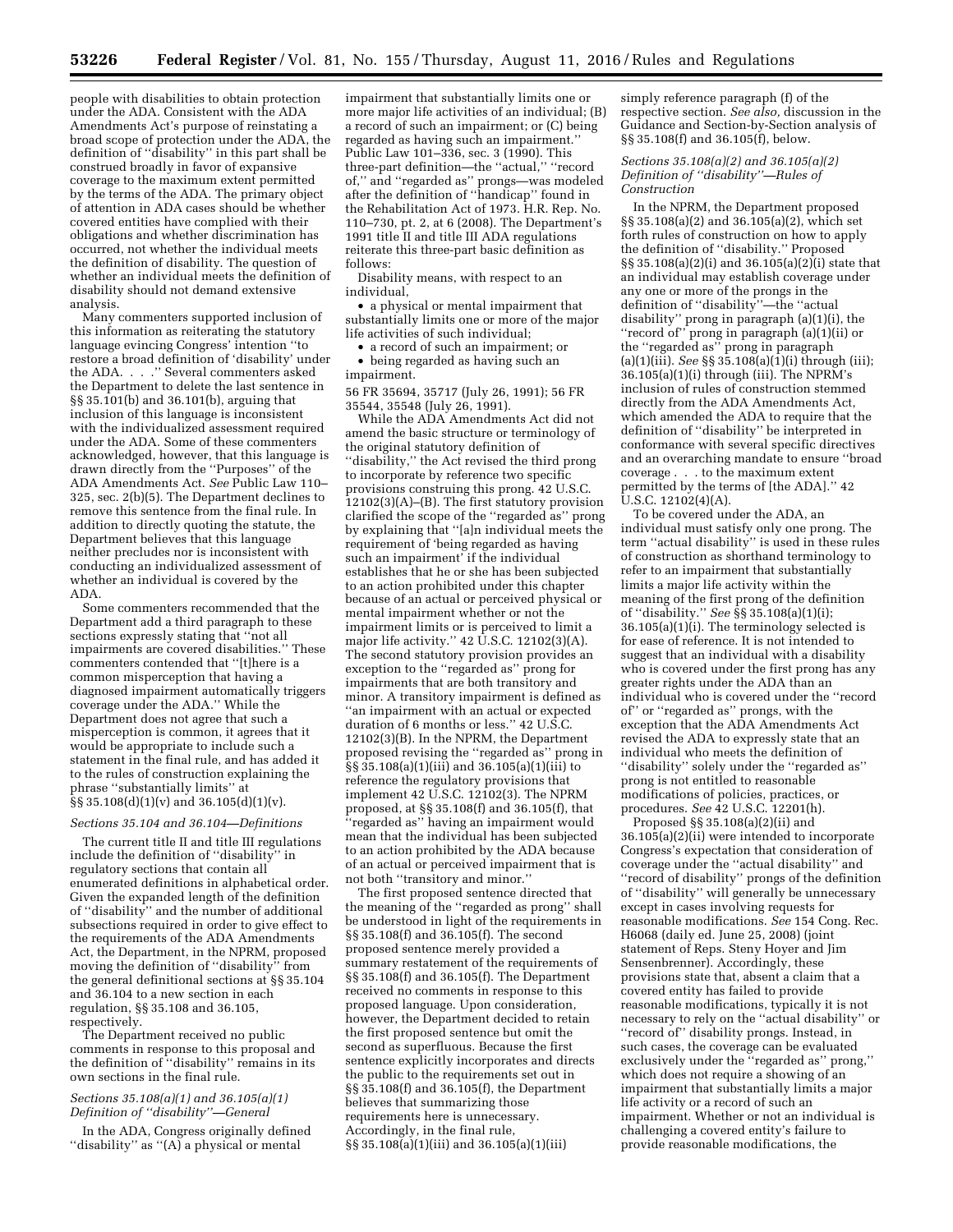individual may nevertheless proceed under the ''actual disability'' or ''record of'' prong. The Department notes, however, that where an individual is challenging a covered entity's failure to provide effective communication, that individual cannot rely solely on the ''regarded as prong'' because the entitlement to an auxiliary aid or service is contingent on a disability-based need for the requested auxiliary aid or service. *See* 28 CFR 35.160(b), 28 CFR 36.303(c).

The Department received no comments objecting to these proposed rules of construction. The final rule retains these provisions but renumbers them as paragraphs  $(iii)$  and  $(iii)$  of §§ 35.108(a)(2) and 36.105(a)(2) and replaces the reference to ''covered entity'' in the title III regulatory text with ''public accommodation.''

The Department has added a third rule of construction at the beginning of §§ 35.108(a)(2) and 36.105(a)(2), numbered §§ 35.108(a)(2)(i) and 36.105(a)(2)(i). Closely tracking the amended statutory language, these provisions state that ''[t]he definition of disability shall be construed broadly in favor of expansive coverage, to the maximum extent permitted by the terms of the ADA.'' *See* 42 U.S.C. 12102(4)(A). This principle is referenced in other portions of the final rule, but the Department believes it is important to include here underscore Congress's intent that it be applied throughout the determination of whether an individual falls within the ADA definition of ''disability.''

### *Sections 35.108(b) and 36.105(b)—Physical or Mental Impairment*

The ADA Amendments Act did not change the meaning of the term ''physical or mental impairment.'' Thus, in the NPRM, the Department proposed only minor modifications to the general regulatory definitions for this term at §§ 35.108(b)(1)(i) and 36.105(b)(1)(i) by adding examples of two additional body systems—the immune system and the circulatory system—that may be affected by a physical impairment.

In addition, the Department proposed adding "dyslexia" to  $\S$ § 35.108(b)(2) and 36.105(b)(2) as an example of a specific learning disability that falls within the meaning of the phrase ''physical or mental impairment.'' Although dyslexia is a specific diagnosable learning disability that causes difficulties in reading, unrelated to intelligence and education, the Department became aware that some covered entities mistakenly believe that dyslexia is not a clinically diagnosable impairment. Therefore, the Department sought public comment regarding its proposed inclusion of a reference to dyslexia in these sections.

The Department received a significant number of comments in response to this proposal. Many commenters supported inclusion of the reference to dyslexia. Some of these commenters also asked the Department to include other examples of specific learning disabilities such as dysgraphia 1 and dyscalculia.2 Several

commenters remarked that as ''research and practice bear out, dyslexia is just one of the specific learning disabilities that arise from 'neurological differences in brain structure and function and affect a person's ability to receive, store, process, retrieve or communicate information.'" These commenters identified the most common specific learning disabilities as: ''Dyslexia, dysgraphia, dyscalculia, auditory processing disorder, visual processing disorder and nonverbal learning disabilities,'' and recommended that the Department rephrase its reference to specific learning disabilities to make clear that there are many other specific learning disabilities besides dyslexia. The Department has considered all of these comments and has decided to use the phrase ''dyslexia and other specific learning disabilities'' in the final rule.

Another commenter asked the Department to add a specific definition of dyslexia to the regulatory text itself. The Department declines to do so as it does not give definitions for any other physical or mental impairment in the regulations.

Other commenters recommended that the Department add ADHD to the list of examples of ''physical or mental impairments'' in §§ 35.108(b)(2) and 36.105(b)(2).3 Some commenters stated that ADHD, which is not a specific learning disability, is a very commonly diagnosed impairment that is not always well understood. These commenters expressed concern that excluding ADHD from the list of physical and mental impairments could be construed to mean that ADHD is less likely to support an assertion of disability as compared to other impairments. On consideration, the Department agrees that, due to the prevalence of ADHD but lack of public understanding of the condition, inclusion of ADHD among the examples set forth in §§ 35.108(b)(2) and 36.105(b)(2) will provide appropriate and helpful guidance to the public.

Other commenters asked the Department to include arthritis, neuropathy, and other examples of physical or mental impairments that could substantially impair a major life activity. The Department declines to add any other examples because, while it notes the value in clarifying the existence of impairments such as ADHD, it also recognizes that the regulation need not elaborate an inclusive list of all impairments, particularly those that are very prevalent, such as arthritis, or those that may be symptomatic of other underlying impairments already referenced in the list, such as neuropathy, which may be caused by

cancer or diabetes. The list is merely illustrative and not exhaustive. The regulations clearly state that the phrase ''physical or mental impairment'' includes, but is not limited to'' the examples provided. No negative implications should be drawn from the omission of any specific impairment in §§ 35.108(b) and 36.105(b).

The Department notes that it is important to distinguish between conditions that are impairments and physical, environmental, cultural, or economic characteristics that are not impairments. The definition of the term ''impairment'' does not include physical characteristics such as eye color, hair color, or left-handedness, or height, weight, or muscle tone that are within ''normal'' range. Moreover, conditions that are not themselves physiological disorders, such as pregnancy, are not impairments. However, even if an underlying condition or characteristic is not itself a physical or mental impairment, it may give rise to a physical or mental impairment that substantially limits a major life activity. In such a case, an individual would be able to establish coverage under the ADA. For example, while pregnancy itself is not an impairment, a pregnancy-related impairment that substantially limits a major life activity will constitute a disability under the first prong of the definition.4 Major life activities that might be substantially limited by pregnancy-related impairments could include walking, standing, and lifting, as well as major bodily functions such as the musculoskeletal, neurological, cardiovascular, circulatory, endocrine, and reproductive functions. Alternatively, a pregnancy-related impairment may constitute a ''record of'' a substantially limiting impairment, or may be covered under the ''regarded as'' prong if it is the basis for a prohibited action and is not both ''transitory and minor.''

#### *Sections 35.108(c) and 36.105(c)—Major Life Activities*

Prior to the passage of the ADA Amendments Act, the ADA did not define ''major life activities,'' leaving delineation of illustrative examples to agency regulations. Paragraph 2 of the definition of ''disability'' in the Department's current title II and title III regulations at 28 CFR 35.104 and 36.104 states that ''major life activities'' means functions such as caring for one's self, performing manual tasks, walking, seeing, hearing, speaking, breathing, learning, and working.

The ADA Amendments Act significantly expanded the range of major life activities by directing that ''major'' be interpreted in a more expansive fashion, by adding a significant new category of major life activities, and by providing non-exhaustive

<sup>1</sup> Dysgraphia is a learning disability that negatively affects the ability to write.

<sup>2</sup> Dyscalculia is a learning disability that negatively affects the processing and learning of numerical information.

<sup>3</sup>The Department is using the term ADHD in the same manner as it is currently used in the Diagnostic and Statistical Manual of Mental Disorders: Fifth Edition (DSM–5), to refer to three different presentations of symptoms: Predominantly inattentive (which was previously known as ''attention deficit disorder); predominantly hyperactive or impulsive; or a combined presentation of inattention and hyperactivityimpulsivity. The DSM–5 is the most recent edition of a widely-used manual designed to assist clinicians and researchers in assessing mental disorders. *See Diagnostic and Statistical Manual of Mental Disorders: Fifth Edition DSM–5,* American Psychiatric Association, at 59–66 (2013).

<sup>4</sup>Pregnancy-related impairments may include, but are not limited to: Disorders of the uterus and cervix, such as insufficient cervix or uterine fibroids; and pregnancy-related anemia, sciatica, carpal tunnel syndrome, gestational diabetes, nausea, abnormal heart rhythms, limited circulation, or depression. *See* EEOC Enforcement Guidance on Pregnancy Discrimination and Related Issues, EEOC Notice 915.003, June 25, 2015, *available at [http://www.eeoc.gov/laws/guidance/](http://www.eeoc.gov/laws/guidance/pregnancy_guidance.cfm) pregnancy*\_*[guidance.cfm](http://www.eeoc.gov/laws/guidance/pregnancy_guidance.cfm)* (last visited Feb. 3, 2016).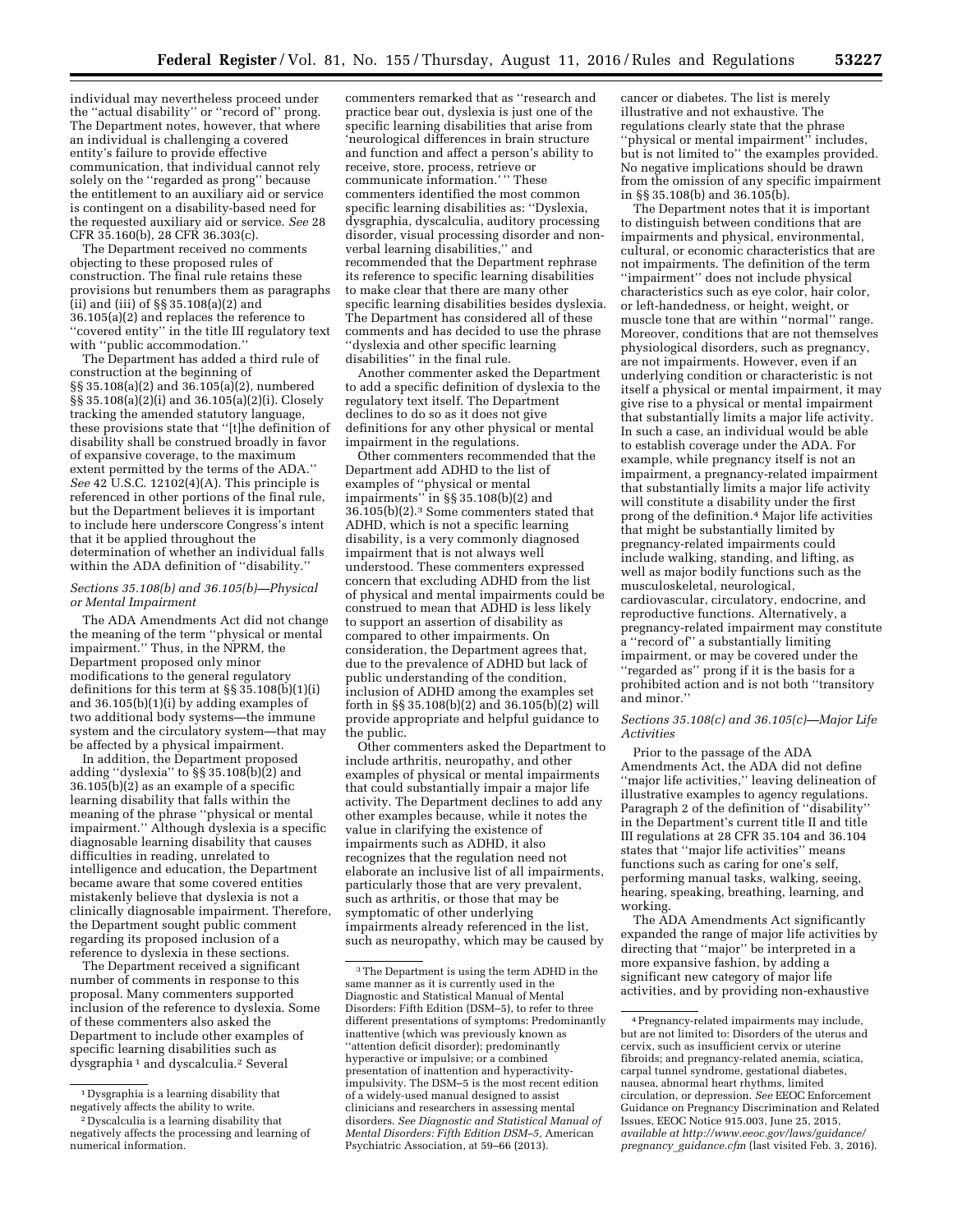lists of examples of major life activities. The amended statute's first list of major life activities includes, but is not limited to, ''caring for oneself, performing manual tasks, seeing, hearing, eating, sleeping, walking, standing, lifting, bending, speaking, breathing, learning, reading, concentrating, thinking, communicating, and working.'' 42 U.S.C. 12102(2)(A). The ADA Amendments Act also broadened the definition of ''major life activity'' to include physical or mental impairments that substantially limit the operation of a ''major bodily function,'' which include, but are not limited to, the ''functions of the immune system, normal cell growth, digestive, bowel, bladder, neurological, brain, respiratory, circulatory, endocrine, and reproductive functions.'' 42 U.S.C. 12102(2)(B). These expanded lists of examples of major life activities reflect Congress's directive to expand the meaning of the term ''major'' in response to court decisions that interpreted the term more narrowly than Congress intended. *See* Public Law 110–25, sec. 3 (b)(4).

### *Examples of Major Life Activities, Other Than the Operations of a Major Bodily Function*

In the NPRM, at §§ 35.108(c) and 36.105(c), the Department proposed revisions of the title II and title III lists of examples of major life activities (other than the operations of a major bodily function) to incorporate all of the statutory examples, as well as to provide additional examples included in the EEOC title I final regulation—reaching, sitting, and interacting with others. *See* 29 CFR 1630.2(i)(1)(i).

A number of commenters representing persons with disabilities or the elderly recommended that the Department add a wide variety of other activities to this first list. Some commenters asked the Department to include references to test taking, writing, typing, keyboarding, or executive function.5 Several commenters asked the Department to include other activities as well, such as the ability to engage in sexual activity, perform mathematical calculations, travel, or drive. One commenter asked the Department to recognize that, depending upon where people live, other life activities may fall within the category of major life activities. This commenter asserted, for example, that tending livestock or operating farm equipment can be a major life activity in a farming or ranching community, and that maintaining septic, well or water systems, or gardening, composting, or hunting may be a major life activity in a rural community.

On consideration of the legislative history and the relevant public comments, the Department decided to include ''writing'' as an additional example in its non-exhaustive list of examples of major life activities in the final rule. The Department notes Congress

repeatedly stressed that writing is one of the major life activities that is often affected by a covered learning disability. *See, e.g.,* 154 Cong. Rec. S8842 (daily ed. Sept. 16, 2008) (Statement of the Managers); H.R. Rep. No. 110–730 pt. 1, at 10–11 (2008).

Other than ''writing,'' the Department declines to add additional examples of major life activities to these provisions in the final rule. This list is illustrative, and the Department believes that it is neither necessary nor possible to list every major life activity. Moreover, the Department notes that many of the commenters' suggested inclusions implicate life activities already included on the list. For example, although, as commenters pointed out, some courts have concluded that test taking is a major life activity,6 the Department notes that one or more already-included major life activities such as reading, writing, concentrating, or thinking, among others—will virtually always be implicated in test taking. Similarly, activities such as operating farm equipment, or maintaining a septic or well system, implicate already-listed major life activities such as reaching, lifting, bending, walking, standing, and performing manual tasks.

The commenters' suggested additions also implicate the operations of various bodily systems that may already be recognized as major life activities. *See* discussion of §§ 35.108(c)(1)(ii) and 36.105(c)(1)(ii), below. For example, it is the Department's view that individuals who have cognitive or other impairments that affect the range of abilities that are often described as part of ''executive function'' will likely be able to assert that they have impairments that substantially limit brain function, which is one of the major bodily functions listed among the examples of major life activities.

### *Examples of Major Life Activities— Operations of a Major Bodily Function*

In the NPRM, the Department proposed revising the regulatory definitions of disability at §§ 35.108(c)(1)(ii) and 36.105(c)(1)(ii) to make clear that the operations of major bodily functions are major life activities, and to include a nonexhaustive list of examples of major bodily functions, consistent with the language of the ADA as amended. Because the statutory list is non-exhaustive, the Department also proposed further expanding the list to include the following examples of major bodily functions: The functions of the special sense organs and skin, genitourinary, cardiovascular, hemic, lymphatic, and musculoskeletal systems. These six major

bodily functions also are specified in the EEOC title I final regulation. 29 CFR 1630.2(i)(1)(i).

One commenter objected to the Department's inclusion of additional examples of major life activities in both these lists, suggesting that the Department include only those activities and conditions specifically set forth in the ADA as amended. The Department believes that providing other examples of major life activities, including major bodily functions, is within the Attorney General's authority to both interpret titles II and III of the ADA and promulgate implementing regulations and that these examples provide helpful guidance to the public. Therefore, the Department declines to limit its lists of major life activities to those specified in the statute. Further, the Department notes that even the expanded lists of major life activities and major bodily functions are illustrative and non-exhaustive. The absence of a particular life activity or bodily function from the list should not create a negative implication as to whether such activity or function constitutes a major life activity under the statute or the implementing regulation.

#### *Rules of Construction for Major Life Activities*

In the NPRM, proposed §§ 35.108(c)(2) and 36.105(c)(2) set out two specific principles applicable to major life activities: ''[i]n determining other examples of major life activities, the term 'major' shall not be interpreted strictly to create a demanding standard for disability,'' and ''[w]hether an activity is a 'major life activity' is not determined by reference to whether it is of 'central importance to daily life.' '' The proposed language furthered a main purpose of the ADA Amendments Act—to reject the standards enunciated by the Supreme Court in *Toyota Motor Manufacturing, Kentucky, Inc.* v. *Williams* that (1) strictly interpreted the terms ''substantially'' and ''major'' in the definition of "disability" to create a demanding standard for qualifying as disabled under the ADA, and that (2) required an individual to have an impairment that prevents or severely restricts the individual from doing activities that are of central importance to most people's daily lives to be considered as ''substantially limited'' in performing a major life activity under the ADA. Public Law 110–325, sec. 2(b)(4).

The Department did not receive any comments objecting to its proposed language. In the final rule, the Department retained these principles but has numbered each principle individually and deemed them ''rules of construction'' because they are intended to inform the determination of whether a particular activity is a major life activity.

#### *Sections 35.108(d)(1) and 36.105(d)(1)— Substantially Limits*

*Overview.* The ADA as amended directs that the term ''substantially limits'' shall be ''interpreted consistently with the findings and purposes of the ADA Amendments Act.'' 42 U.S.C. 12102(4)(B). *See also* Findings and Purposes of the ADA Amendments Act, Public Law 110–325, sec. 2(a)–(b). In the

 $^{\rm 5\, \prime\prime}$ Executive function'' is an umbrella term that has been described as referring to ''a constellation of cognitive abilities that include the ability to plan, organize, and sequence tasks and manage multiple tasks simultaneously.'' *See, e.g.* National Institute of Neurological Disorders and Stroke, *Domain Specific Tasks of Executive Functions, available at grants.nih.gov/grants/guide/notice-files/NOT-NS-04-012.html* (last visited Feb. 3, 2016).

<sup>6</sup> In *Bartlett* v. *N.Y. State Bd. of Law Exam'rs,* 970 F. Supp. 1094, 1117 (S.D.N.Y. 1997), *aff'd in part and vacated in part,* 156 F.3d 321 (2d Cir. 1998), *cert. granted, judgment vacated on other grounds,*  527 U.S. 1031 (1999), and *aff'd in part, vacated in part,* 226 F.3d 69 (2d Cir. 2000), then-Judge Sotomayor stated, ''[I]n the modern era, where testtaking begins in the first grade, and standardized tests are a regular and often life-altering occurrence thereafter, both in school and at work, I find testtaking is within the ambit of 'major life activity.' '' *See also Rawdin* v. *American Bd. of Pediatrics,* 985 F. Supp. 2d 636 (E.D. Pa. 2013), *aff'd. on other grounds,* 2014 U.S. App. LEXIS 17002 (3d Cir. Sept.  $3, 2014$ .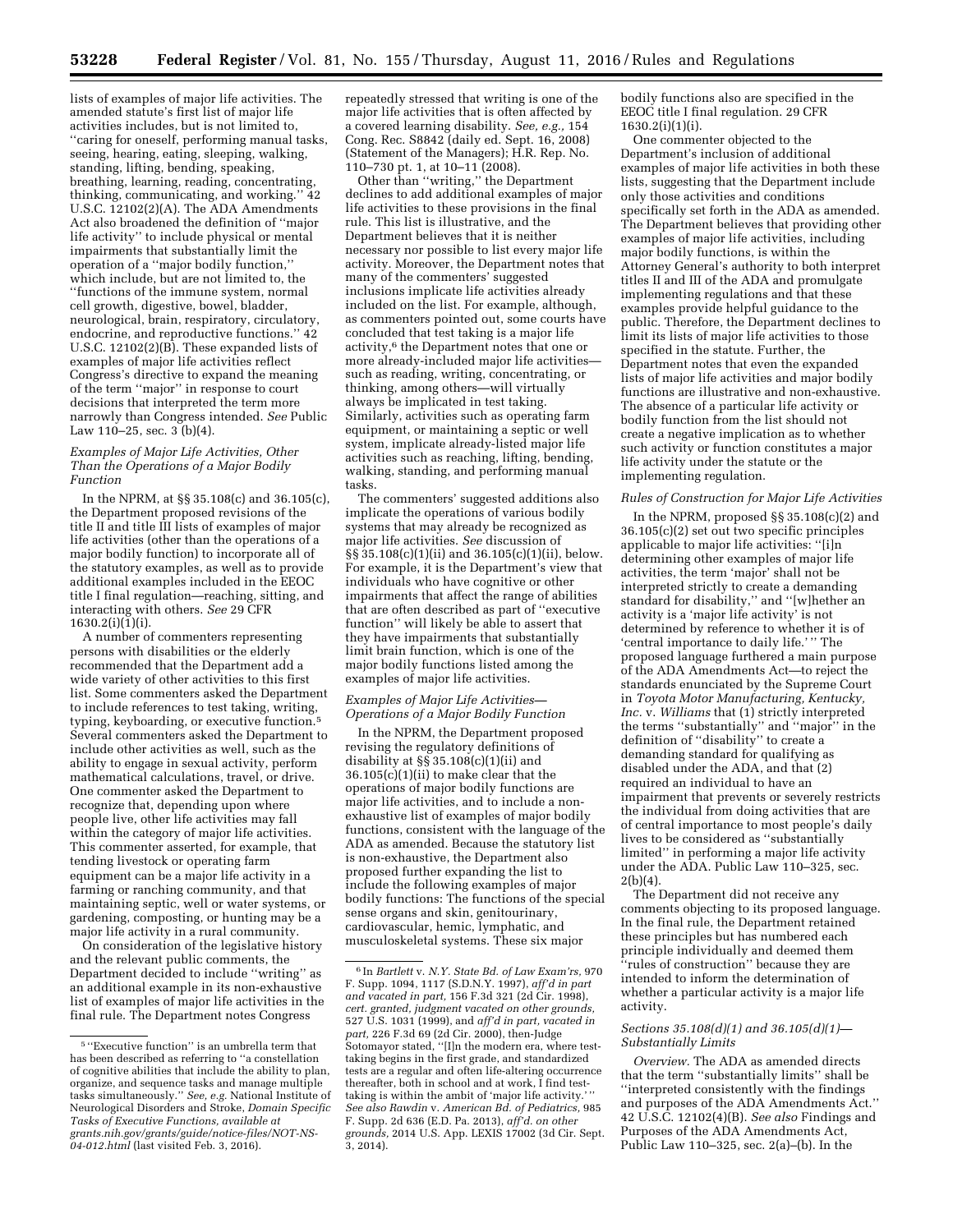NPRM, the Department proposed to add nine rules of construction at §§ 35.108(d) and 36.105(d) clarifying how to interpret the meaning of ''substantially limits'' when determining whether an individual's impairment substantially limits a major life activity. These rules of construction are based on the requirements of the ADA as amended and the clear mandates of the legislative history. Due to the insertion of the rules of construction, these provisions are renumbered in the final rule.

#### *Sections 35.108(d)(1)(i) and 36.105(d)(1)(i)— Broad Construction, Not a Demanding Standard*

In accordance with Congress's overarching directive to construe the term ''disability'' broadly, *see* 42 U.S.C. 12102(4)(A), the Department, in its NPRM, proposed §§ 35.108(d)(1)(i) and 36.105(d)(1)(i), which state: ''The term 'substantially limits' shall be construed broadly in favor of expansive coverage, to the maximum extent permitted by the terms of the ADA.'' These provisions are also rooted in the Findings and Purposes of the ADA Amendments Act, in which Congress instructed that ''the question of whether an individual's impairment is a disability under the ADA should not demand extensive analysis.'' *See* Public Law 110–325, sec. 2(b)(1),  $(4)$ –(5).

Several commenters on these provisions supported the Department's proposal to include these rules of construction, noting that they were in keeping with both the statutory language and Congress's intent to broaden the definition of ''disability'' and restore expansive protection under the ADA. Some of these commenters stated that, even after the passage of the ADA Amendments Act, some covered entities continued to apply a narrow definition of ''disability.''

Other commenters expressed concerns that the proposed language would undermine congressional intent by weakening the meaning of the word ''substantial.'' One of these commenters asked the Department to define the term ''substantially limited'' to include an element of materiality, while other commenters objected to the breadth of these provisions and argued that it would make the pool of people who might claim disabilities too large, allowing those without substantial limitations to be afforded protections under the law. Another commenter expressed concern about the application of the regulatory language to the diagnosis of learning disabilities and ADHD.

The Department considered all of these comments and declines to provide a definition of the term ''substantially limits'' or make any other changes to these provisions in the final rule. The Department notes that Congress considered and expressly rejected including language defining the term ''substantially limits'': ''We have concluded that adopting a new, undefined term that is subject to widely disparate meanings is not the best way to achieve the goal of ensuring consistent and appropriately broad coverage under this Act. The resulting need for further judicial scrutiny and construction will not help move the focus from the threshold issue of disability to the primary issue of discrimination.'' 154 Cong. Rec. S8441. (daily ed. Sept. 16, 2008) (Statement of the Managers).

The Department believes that the nine rules of construction interpreting the term ''substantially limits'' provide ample guidance on determining whether an impairment substantially limits a major life activity and are sufficient to ensure that covered entities will be able to understand and apply Congress's intentions with respect to the breadth of the definition of ''disability.''

Moreover, the commenters' arguments that these provisions would undermine congressional intent are unsupported. To the contrary, Congress clearly intended the ADA Amendments Act to expand coverage: ''The managers have introduced the ADA Amendments Act of 2008 to restore the proper balance and application of the ADA by clarifying and broadening the definition of disability, and to increase eligibility for the protections of the ADA. It is our expectation that because this bill makes the definition of disability more generous, some people who were not covered before will now be covered.'' 154 Cong. Rec. S8441 (daily ed. Sept. 16, 2008) (Statement of the Managers).

The Department has also considered the comments expressed about the interplay between the proposed regulatory language and the diagnosis of learning disabilities and ADHD disorders. The Department believes that the revised definition of ''disability,'' including, in particular, the provisions construing ''substantially limits,'' strikes the appropriate balance to effectuate Congress's intent when it passed the ADA Amendments Act, and will not modify its regulatory language in response to these comments.

#### *Sections 35.108(d)(1)(ii) and 36.105(d)(1)(ii)—Primary Object of ADA Cases*

In the ADA Amendments Act, Congress directed that rules of construction should ensure that ''substantially limits'' is construed in accordance with the findings and purposes of the statute. *See* 42 U.S.C.  $12102(4)$ (B). One of the purposes of the Act was to convey that ''the primary object of attention in cases brought under the ADA should be whether entities covered under the ADA have complied with the obligations and to convey that the question of whether an individuals' impairment is a disability should not demand extensive analysis.'' Public Law 110–325, sec. 2(b)(5). The legislative history clarifies that: ''Through this broad mandate [of the ADA], Congress sought to protect anyone who is treated less favorably because of a current, past, or perceived disability. Congress did not intend for the threshold question of disability to be used as a means of excluding individuals from coverage. Nevertheless, as the courts began interpreting and applying the definition of disability strictly, individuals have been excluded from the protections that the ADA affords because they are unable to meet the demanding judicially imposed standard for qualifying as disabled.''). H.R. Rep. No. 110–730, pt. 2, at 5 (2008) (House Committee on the Judiciary).

In keeping with Congress's intent and the language of the ADA Amendments Act, the

rules of construction at proposed §§ 35.108(d)(1)(iii) and 36.105(d)(1)(iii) make clear that the primary object of attention in ADA cases should be whether public or other covered entities have complied with their obligations and whether discrimination has occurred, not the extent to which an individual's impairment substantially limits a major life activity. In particular, the threshold issue of whether an impairment substantially limits a major life activity should not demand extensive analysis.

A number of commenters expressed support for these rules of construction, noting that they reinforced Congress's intent in ensuring that the primary focus will be on compliance. Several commenters objected to the use of the word ''cases'' in these provisions, stating that it lacked clarity. The word ''cases'' tracks the language of the ADA Amendments Act and the Department declines to change the term.

A few commenters objected to these provisions because they believed that the language would be used to supersede or otherwise change the required analysis of requests for reasonable modifications or testing accommodations. *See* 28 CFR 35.130(b)(7), 36.302, 36.309. The Department disagrees with these commenters. These rules of construction relate only to the determination of coverage under the ADA. They do not change the analysis of whether a discriminatory act has taken place, including the determination as to whether an individual is entitled to a reasonable modification or testing accommodation. *See*  discussion of §§ 35.108(d)(1)(vii) and 36.105(d)(1)(vii) below.

The Department retained the language of these rules of construction in the final rule except that in the title III regulatory text it has changed the reference from ''covered entity'' to ''public accommodation.'' The Department also renumbered these provisions as §§ 35.108(d)(1)(ii) and 36.105(d)(1)(ii).

#### *Sections 35.108(d)(1)(iii) and 36.105(d)(1)(iii)—Impairment Need Not Substantially Limit More Than One Major Life Activity*

Proposed §§ 35.108(d)(1)(viii) and  $36.10\overline{5}$ (d)(1)(viii) stated that "[a]n impairment that substantially limits one major life activity need not substantially limit other major life activities in order to be considered a substantially limiting impairment.'' *See* 42 U.S.C. 12102(4)(C). This language reflected the statutory intent to reject court decisions that had required individuals to show that an impairment substantially limits more than one major life activity. *See* 154 Cong. Rec. S8841–44 (daily ed. Sept. 16, 2008) (Statement of the Managers). Applying this principle, for example, an individual seeking to establish coverage under the ADA need not show a substantial limitation in the ability to learn if that individual is substantially limited in another major life activity, such as walking, or the functioning of the nervous or endocrine systems. The proposed rule also was intended to clarify that the ability to perform one or more particular tasks within a broad category of activities does not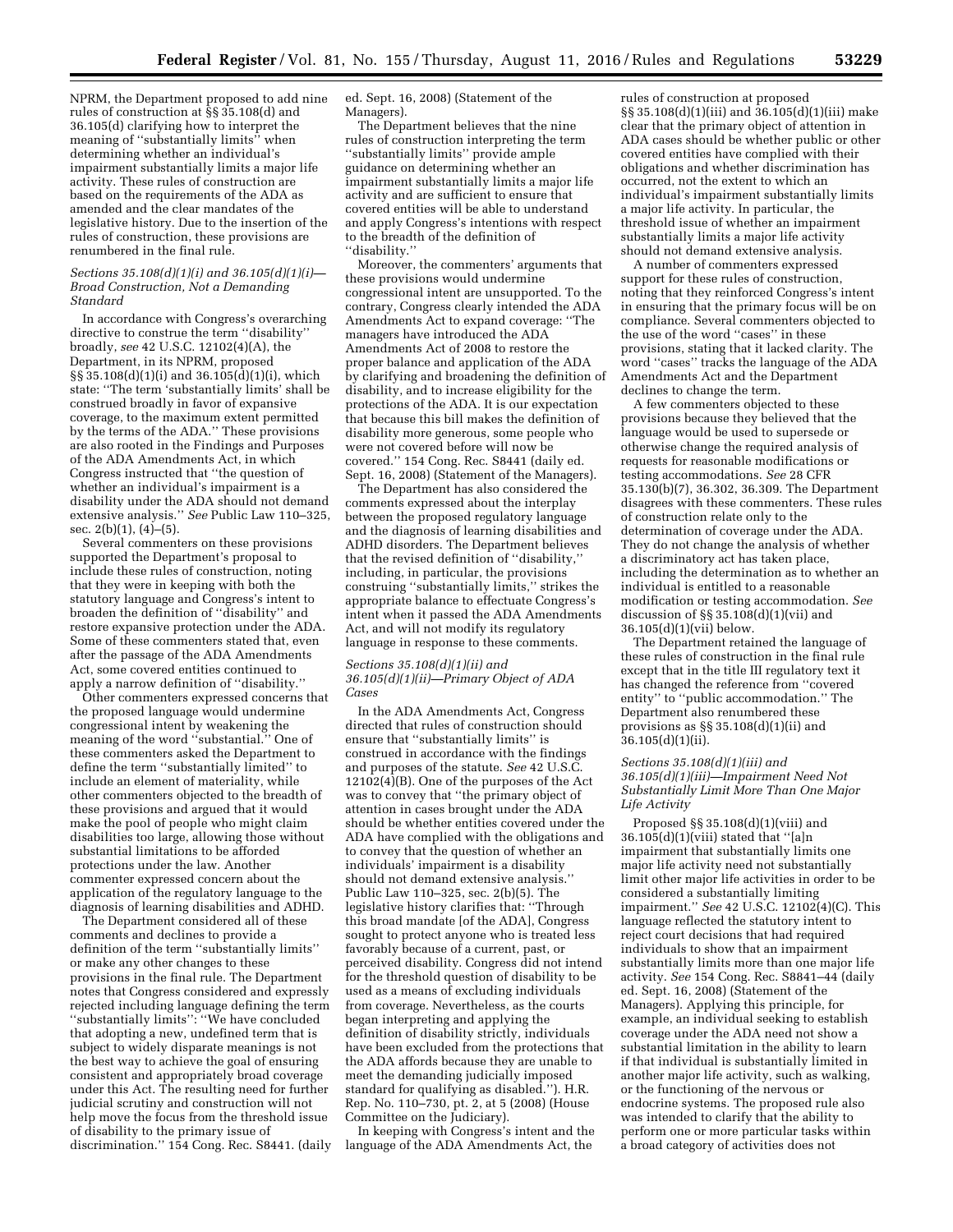preclude coverage under the ADA. *See* H.R. Rep. No. 110–730, pt. 2, at 19 & n.52 (2008) (House Committee on the Judiciary). For instance, an individual with cerebral palsy could have a capacity to perform certain manual tasks yet nonetheless show a substantial limitation in the ability to perform a ''broad range'' of manual tasks.

The Department received one comment specifically supporting this provision and none opposing it. The Department is retaining this language in the final rule although it is renumbered and is found at §§ 35.108(d)(1)(iii) and 36.105(d)(1)(iii).

#### *Sections 35.108(d)(1)(iv) and 36.105(d)(1)(iv)—Impairments That Are Episodic or in Remission*

The ADA as amended provides that ''an impairment that is episodic or in remission is a disability if it would substantially limit a major life activity when active.''

42 U.S.C. 12102(4)(D). In the NPRM, the Department proposed §§ 35.108(d)(1)(vii) and  $36.105(d)(1)(vii)$  to directly incorporate this language. These provisions are intended to reject the reasoning of court decisions concluding that certain individuals with certain conditions—such as epilepsy or post traumatic stress disorder—were not protected by the ADA because their conditions were episodic or intermittent. The legislative history provides that "[t]his . . . rule of construction thus rejects the reasoning of the courts in cases like *Todd* v. *Academy Corp.* 

[57 F. Supp. 2d 448, 453 (S.D. Tex. 1999)] where the court found that the plaintiff's epilepsy, which resulted in short seizures during which the plaintiff was unable to speak and experienced tremors, was not sufficiently limiting, at least in part because those seizures occurred episodically. It similarly rejects the results reached in cases [such as *Pimental* v. *Dartmouth-Hitchcock Clinic,* 236 F. Supp. 2d 177, 182–83 (D.N.H. 2002)] where the courts have discounted the impact of an impairment [such as cancer] that may be in remission as too short-lived to be substantially limiting. It is thus expected that individuals with impairments that are episodic or in remission (*e.g.,*  epilepsy, multiple sclerosis, cancer) will be able to establish coverage if, when active, the impairment or the manner in which it manifests (*e.g.,* seizures) substantially limits a major life activity.'' H.R. Rep. No. 110–730, pt. 2, at 19–20 (2008) (House Committee on the Judiciary).

Some examples of impairments that may be episodic include hypertension, diabetes, asthma, major depressive disorder, bipolar disorder, and schizophrenia. The fact that the periods during which an episodic impairment is active and substantially limits a major life activity may be brief or occur infrequently is no longer relevant to determining whether the impairment substantially limits a major life activity. For example, a person with post-traumatic stress disorder who experiences intermittent flashbacks to traumatic events is substantially limited in brain function and thinking.

The Department received three comments in response to these provisions. Two commenters supported this provision and

one commenter questioned about how school systems should provide reasonable modifications to students with disabilities that are episodic or in remission. As discussed elsewhere in this guidance, the determination of what is an appropriate modification is separate and distinct from the determination of whether an individual is covered by the ADA, and the Department will not modify its regulatory language in response to this comment.

#### *Sections 35.108(d)(1)(v) and 36.105(d)(1)(v)— Comparisons to Most People in the Population, and Impairment Need Not Prevent or Significantly or Severely Restrict a Major Life Activity*

In the legislative history of the ADA Amendments Act, Congress explicitly recognized that it had always intended that determinations of whether an impairment substantially limits a major life activity should be based on a comparison to most people in the population. The Senate Managers Report approvingly referenced the discussion of this requirement in the committee report from 1989. *See* 154 Cong. Rec. S8842 (daily ed. Sept. 16, 2008) (Statement of the Managers) (citing S. Rep. No. 101–116, at 23 (1989)). The preamble to the Department's 1990 title II and title III regulations also referenced that the impact of an individual's impairment should be based on a comparison to most people. *See* 56 FR 35694, 35699 (July 26, 1991).

Consistent with its longstanding intent, Congress directed, in the ADA Amendments Act, that disability determinations ''should not demand extensive analysis'' and that impairments do not need to rise to the level of ''prevent[ing] or severely restrict[ing] the individual from doing activities that are of central importance to most people's daily lives.'' *See* Public Law 110–325, sec. 2(b)(4)– (5). In giving this direction, Congress sought to correct the standard that courts were applying to determinations of disability after *Toyota,* which had created ''a situation in which physical or mental impairments that would previously have been found to constitute disabilities are not considered disabilities under the Supreme Court's narrower standard.'' 154 Cong. Rec. S8840– 8841 (daily ed. Sept. 16, 2008) (Statement of the Managers). The ADA Amendments Act thus abrogates *Toyota*'s holding by mandating that ''substantially limited'' must no longer create ''an inappropriately high level of limitation.'' *See* Public Law 110–325, sec. 2(b)(4)–(5) and 42 U.S.C. 12102(4)(B). For example, an individual with carpal tunnel syndrome, a physical impairment, can demonstrate that the impairment substantially limits the major life activity of writing even if the impairment does not prevent or severely restrict the individual from writing.

Accordingly, proposed §§ 35.108(d)(1)(ii) and 36.105(d)(1)(ii) state that an impairment is a disability if it substantially limits the ability of an individual to perform a major life activity as compared to most people in the general population. However, an impairment does not need to prevent, or significantly or severely restrict, an individual from performing a major life

activity in order to be substantially limiting. The proposed language in the NPRM was rooted in the corrective nature of the ADA Amendments Act and its explicit rejection of the strict standards imposed under *Toyota*  and its progeny. *See* Public Law 110–325, sec.  $2(b)(4)$ .

The Department received several comments on these provisions, none of which recommended modification of the regulatory language. A few commenters raised concerns that are further addressed in the ''Condition, manner, or duration'' section below, regarding the Department's inclusion in the NPRM preamble of a reference to possibly using similarly situated individuals as the basis of comparison. The Department has removed this discussion and clarified that it does not endorse reliance on similarly situated individuals to demonstrate substantial limitations. For example, the Department recognizes that when determining whether an elderly person is substantially limited in a major life activity, the proper comparison is most people in the general population, and not similarly situated elderly individuals. Similarly, someone with ADHD should be compared to most people in the general population, most of whom do not have ADHD. Other commenters expressed interest in the possibility that, in some cases, evidence to support an assertion that someone has an impairment might simultaneously be used to demonstrate that the impairment is substantially limiting. These commenters approvingly referenced the EEOC's interpretive guidance for its ADA Amendments Act regulation, which provided an example of an individual with a learning disability. *See* 76 FR 16978, 17009 (Mar. 25, 2011). In that example, evidence gathered to demonstrate the impairment of a learning disability showed a discrepancy between the person's age, measured intelligence, and education and that person's actual versus expected achievement. The EEOC noted that such individuals also likely would be able to demonstrate substantial limitations caused by that impairment to the major life activities of learning, reading, or thinking, when compared to most people in the general population, especially when the ameliorative effects of mitigating measures were set aside. The Department concurs with this view.

Finally, the Department added an explicit statement recognizing that not every impairment will constitute a disability within the meaning of the section. This language echoes the Senate Statement of Managers, which clarified that: ''[N]ot every individual with a physical or mental impairment is covered by the first prong of the definition of disability in the ADA. An impairment that does not substantially limit a major life activity is not a disability under this prong.'' 154 Cong. Rec. S8841 (daily ed. Sept. 16, 2008) (Statement of the Managers).

#### *Sections 35.108(d)(1)(vi) and 36.105(d)(1)(vi)—''Substantially Limits'' Shall Be Interpreted To Require a Lesser Degree of Functional Limitation Than That Required Prior to the ADA Amendments Act*

In the NPRM, proposed §§ 35.108(d)(1)(iv) and  $36.105(d)(1)(iv)$  state that determining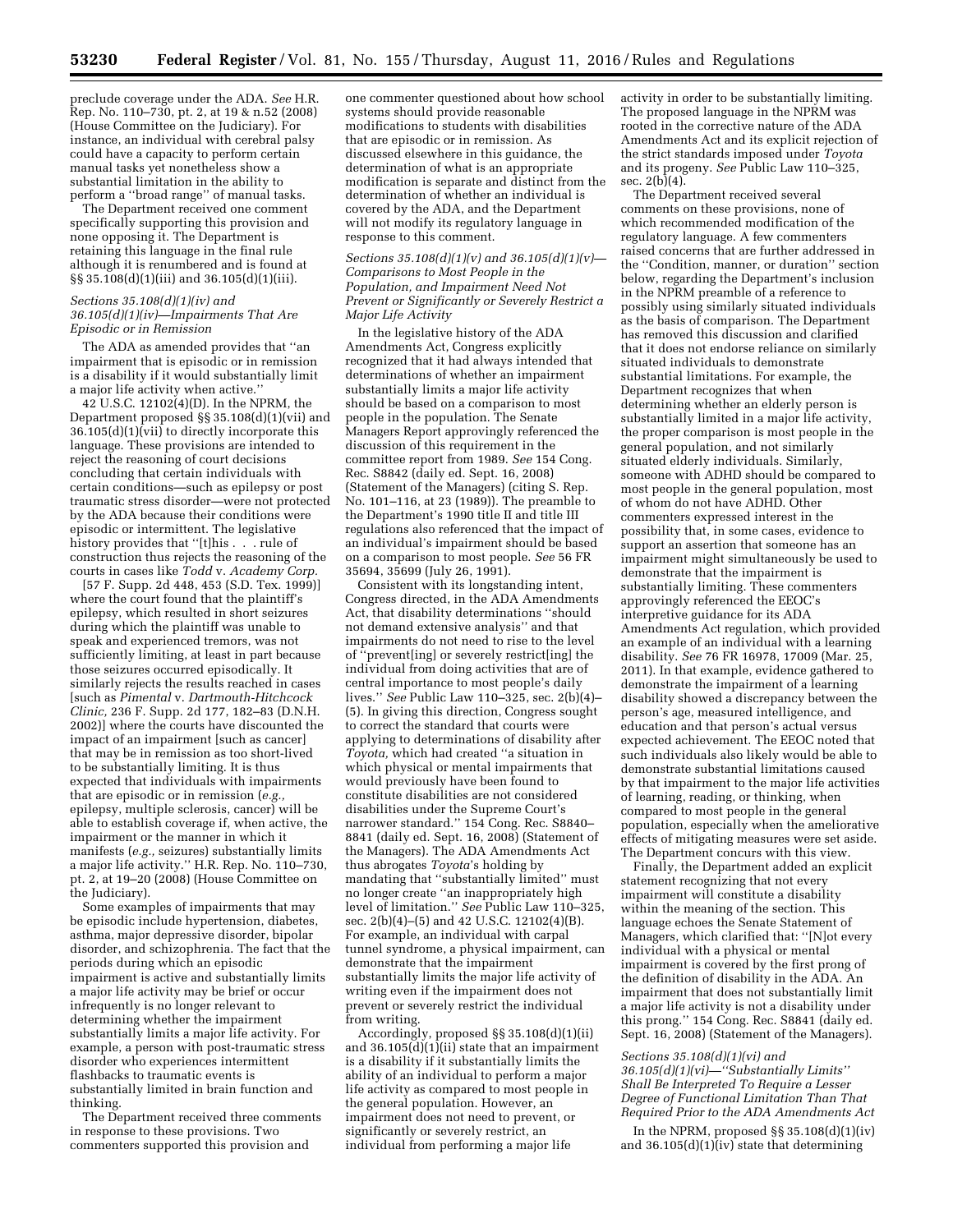whether an impairment substantially limits a major life activity requires an individualized assessment. But, the interpretation and application of the term ''substantially limits'' for this assessment requires a lower degree of functional limitation than the standard applied prior to the ADA Amendments Act.

These rules of construction reflect Congress's concern that prior to the adoption of the ADA Amendments Act, courts were using too high a standard to determine whether an impairment substantially limited a major life activity. *See* Public Law 110–325, sec. 2(b)(4)–(5); *see also* 154 Cong. Rec. S8841 (daily ed. Sept. 16, 2008) (Statement of the Managers) (''This bill lowers the standard for determining whether an impairment constitute[s] a disability and reaffirms the intent of Congress that the definition of disability in the ADA is to be interpreted broadly and inclusively.'').

The Department received no comments on these provisions. The text of these provisions is unchanged in the final rule, although they have been renumbered as §§ 35.108(d)(1)(vi) and 36.105(d)(1)(vi).

#### *Sections §§ 35.108(d)(1)(vii) and 36.105(d)(1)(vii)—Comparison of Individual's Performance of Major Life Activity Usually Will Not Require Scientific, Medical, or Statistical Analysis*

In the NPRM, the Department proposed at §§ 35.108(d)(1)(v) and  $36.105(d)(1)(v)$  rules of construction making clear that the comparison of an individual's performance of a major life activity to that of most people in the general population usually will not require scientific, medical, or statistical evidence. However, this rule is not intended to prohibit or limit the use of scientific, medical, or statistical evidence in making such a comparison where appropriate.

These rules of construction reflect Congress's rejection of the demanding standards of proof imposed upon individuals with disabilities who tried to assert coverage under the ADA prior to the adoption of the ADA Amendments Act. In passing the Act, Congress rejected the idea that the disability determination should be ''an onerous burden for those seeking accommodations or modifications.'' *See* 154 Cong. Rec. S8842 (daily ed. Sept. 16, 2008) (Statement of the Managers). These rules make clear that in most cases, people with impairments will not need to present scientific, medical, or statistical evidence to support their assertion that an impairment is substantially limiting compared to most people in the general population. Instead, other types of evidence that are less onerous to collect, such as statements or affidavits of affected individuals, school records, or determinations of disability status under other statutes, should, in most cases, be considered adequate to establish that an impairment is substantially limiting. The Department's proposed language reflected Congress's intent to ensure that individuals with disabilities are not precluded from seeking protection under the ADA because of an overbroad, burdensome, and generally unnecessary requirement.

The Department received several comments in support of these provisions and a number of comments opposing all or part of them. One commenter representing individuals with disabilities expressed support for the proposed language, noting that ''[m]any people with disabilities have limited resources and requiring them to hire an expert witness to confirm their disability would pose an insurmountable barrier that could prevent them from pursuing their ADA cases.

Commenters representing testing entities objected to this language arguing that they needed scientific, medical, or statistical evidence in order to determine whether an individual has a learning disability or ADHD. These commenters argued that, unlike other disabilities, assessment of learning disabilities and ADHD require scientific, medical, or statistical evidence because such disabilities have no overt symptoms, cannot be readily observed, and lack medical or scientific verifiability. One commenter stated that the proposed language ''favor[s] expedience over evidence-based guidance.''

In opposing these provisions, these commenters appear to conflate proof of the existence of an impairment with the analysis of how an impairment substantially limits a major life activity. These provisions address only how to evaluate whether an impairment substantially limits a major life activity, and the Department's proposed language appropriately reflects Congress's intent to ensure that individuals with disabilities are not precluded from seeking protection under the ADA because of overbroad, burdensome, and generally unnecessary evidentiary requirements. Moreover, the Department disagrees with the commenters' suggestion that an individual with ADHD or a specific learning disability can never demonstrate how the impairment substantially limits a major life activity without scientific, medical, or statistical evidence. Scientific, medical, or statistical evidence usually will not be necessary to determine whether an individual with a disability is substantially limited in a major life activity. However, as the rule notes, such evidence may be appropriate in some circumstances.

One commenter suggested that the words ''where appropriate'' be deleted from these provisions in the final rule out of concern that they may be used to preclude individuals with disabilities from proffering scientific or medical evidence in support of a claim of coverage under the ADA. The Department disagrees with the commenter's reading of these provisions. Congress recognized that some people may choose to support their claim by presenting scientific or medical evidence and made clear that ''plaintiffs should not be constrained from offering evidence needed to establish that their impairment is substantially limiting.'' *See* 154 Cong. Rec. S8842 (daily ed. Sept. 16, 2008) (Statement of the Managers). The language ''where appropriate'' allows for those circumstances where an individual chooses to present such evidence, but makes clear that in most cases presentation of such evidence shall not be necessary.

Finally, although the NPRM did not propose any changes with respect to the title III regulatory requirements applicable to the provision of testing accommodations at 28

CFR 36.309, one commenter requested revisions to § 36.309 to acknowledge the changes to regulatory language in the definition of ''disability.'' Another commenter noted that the proposed changes to the regulatory definition of ''disability'' warrant new agency guidance on how the ADA applies to requests for testing accommodations.

The Department does not consider it appropriate to include provisions related to testing accommodations in the definitional sections of the ADA regulations. The determination of disability, and thus coverage under the ADA, is governed by the statutory and regulatory definitions and the related rules of construction. Those provisions do not speak to what testing accommodations an individual with a disability is entitled to under the ADA nor to the related questions of what a testing entity may request or require from an individual with a disability who seeks testing accommodations. Testing entities' substantive obligations are governed by 42 U.S.C. 12189 and the implementing regulation at 28 CFR 36.309. The implementing regulation clarifies that private entities offering covered examinations need to make sure that any request for required documentation is reasonable and limited to the need for the requested modification, accommodation, or auxiliary aid or service. Furthermore, when considering requests for modifications, accommodations, or auxiliary aids or services, the entity should give considerable weight to documentation of past modifications, accommodations, or auxiliary aids or services received in similar testing situations or provided in response to an Individualized Education Program (IEP) provided under the IDEA or a plan describing services provided under section 504 of the Rehabilitation Act of 1973 (often referred as a Section 504 Plan).

Contrary to the commenters' suggestions, there is no conflict between the regulation's definitional provisions and title III's testing accommodation provisions. The first addresses the core question of who is covered under the definition of ''disability,'' while the latter sets forth requirements related to documenting the need for particular testing accommodations. To the extent that testing entities are urging conflation of the analysis for establishing disability with that for determining required testing accommodations, such an approach would contradict the clear delineation in the statute between the determination of disability and the obligations that ensue.

Accordingly, in the final rule, the text of these provisions is largely unchanged, except that the provisions are renumbered as §§ 35.108(d)(1)(vii) and 36.108(d)(1)(vii), and the Department added ''the presentation of,'' in the second sentence, which was included in the corresponding provision of the EEOC final rule. *See* 29 CFR 1630.2(j)(1)(v).

#### *Sections 35.108(d)(1)(viii) and*

*36.105(d)(1)(viii)—Determination Made Without Regard to the Ameliorative Effects of Mitigating Measures* 

The ADA as amended expressly prohibits any consideration of the ameliorative effects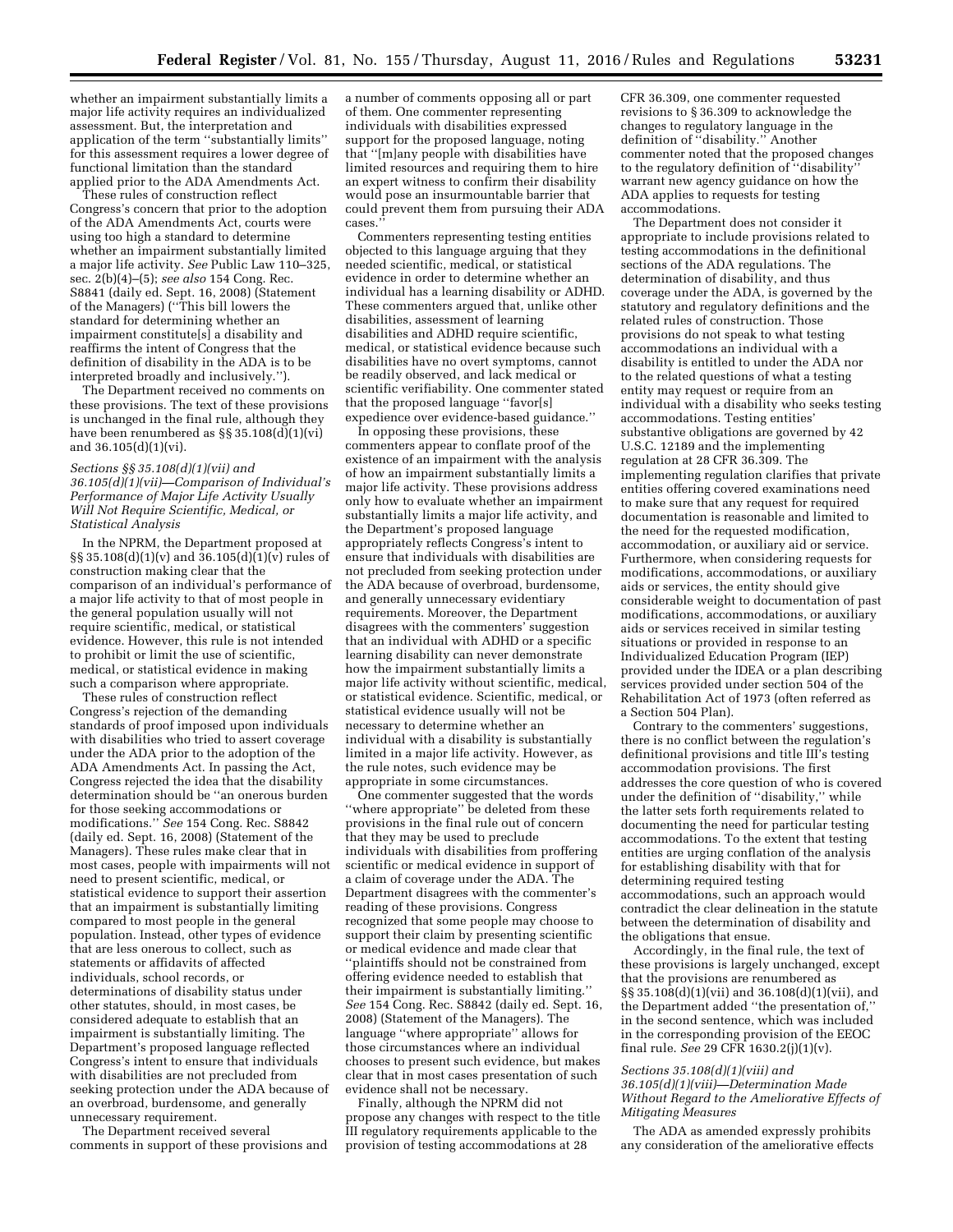of mitigating measures when determining whether an individual's impairment substantially limits a major life activity, except for the ameliorative effects of ordinary eyeglasses or contact lenses. 42 U.S.C. 12102(4)(E). The statute provides an illustrative, and non-exhaustive list of different types of mitigating measures. *Id.* 

In the NPRM, the Department proposed §§ 35.108(d)(2)(vi) and  $36.105(d)(2)(vi)$ , which tracked the statutory language regarding consideration of mitigating measures. These provisions stated that the ameliorative effects of mitigating measures should not be considered when determining whether an impairment substantially limits a major life activity. However, the beneficial effects of ordinary eyeglasses or contact lenses should be considered when determining whether an impairment substantially limits a major life activity. Ordinary eyeglasses or contact lenses refer to lenses that are intended to fully correct visual acuity or to eliminate refractive errors. Proposed §§ 35.108(d)(4) and 36.105(d)(4), discussed below, set forth examples of mitigating measures.

A number of commenters agreed with the Department's proposed language and no commenters objected. Some commenters, however, asked the Department to add language to these sections stating that, although the ameliorative effects of mitigating measures may not be considered in determining whether an individual has a covered disability, they may be considered in determining whether an individual is entitled to specific testing accommodations or reasonable modifications. The ADA Amendments Act revised the definition of ''disability'' and the Department agrees that the Act's prohibition on assessing the ameliorative effects of mitigating measures applies only to the determination of whether an individual meets the definition of ''disability.'' The Department declines to add the requested language, however, because it goes beyond the scope of this rulemaking by addressing ADA requirements that are not related to the definition of ''disability.'' These rules of construction do not apply to the requirements to provide reasonable modifications under §§ 35.130(b)(7) and 36.302 or testing accommodations under § 36.309 in the title III regulations. The Department disagrees that further clarification is needed at this point and declines to modify these provisions except that they are now renumbered as §§ 35.108(d)(1)(viii) and § 36.105(d)(1)(viii).

The Department notes that in applying these rules of construction, evidence showing that an impairment would be substantially limiting in the absence of the ameliorative effects of mitigating measures could include evidence of limitations that a person experienced prior to using a mitigating measure or evidence concerning the expected course of a particular disorder absent mitigating measures.

The determination of whether an individual's impairment substantially limits a major life activity is unaffected by an individual's choice to forgo mitigating measures. For individuals who do not use a mitigating measure (including, for example,

medication or auxiliary aids and services that might alleviate the effects of an impairment), the availability of such measures has no bearing on whether the impairment substantially limits a major life activity. The limitations posed by the impairment on the individual and any negative (nonameliorative) effects of mitigating measures will serve as the foundation for a determination of whether an impairment is substantially limiting. The origin of the impairment, whether its effects can be mitigated, and any ameliorative effects of mitigating measures that are employed may not be considered in determining if the impairment is substantially limiting.

#### *Sections 35.108(d)(1)(ix) and 36.105(d)(1)(ix)—Impairment That Lasts Less Than Six Months Can Still Be a Disability Under First Two Prongs of the Definition*

In §§ 35.108(d)(1)(ix) and 36.105(d)(1)(ix), the NPRM proposed rules of construction noting that the six-month ''transitory'' part of the ''transitory and minor'' exception does not apply to the ''actual disability'' or ''record of'' prongs of the definition of ''disability.'' Even if an impairment may last or is expected to last six months or less, it can be substantially limiting.

The ADA as amended provides that the ''regarded as'' prong of the definition of ''disability'' does ''not apply to impairments that are [both] transitory and minor.'' 42 U.S.C. 12102(3)(B). ''Transitory impairment'' is defined as ''an impairment with an actual or expected duration of six months or less.'' *Id.* The statute does not define the term ''minor.'' Whether an impairment is both ''transitory and minor'' is a question of fact that is dependent upon individual circumstances. The ADA as amended contains no such provision with respect to the first two prongs of the definition of ''disability''—''actual disability,'' and ''record of'' disability. The application of the ''transitory and minor'' exception to the ''regarded as'' prong is addressed in §§ 35.108(f) and 36.105(f).

The Department received two comments on this proposed language. One commenter recommended that the Department delete this language and ''replace it with language clarifying that if a condition cannot meet the lower threshold of impairment under the third prong, it cannot meet the higher threshold of a disability under the first and second prongs.'' The Department declines to modify these provisions because the determination of whether an individual satisfies the requirements of a particular prong is not a comparative determination between the three means of demonstrating disability under the ADA. The Department believes that the suggested language would create confusion because there are significant differences between the first two prongs and the third prong. In addition, the Department believes its proposed language is in keeping with the ADA Amendments Act and the supporting legislative history.

The other commenter suggested that the Department add language to provide greater clarity with respect to the application of the transitory and minor exception to the ''regarded as prong.'' The Department does

not believe that additional language should be added to these rules of construction, which relate only to whether there is a sixmonth test for the first two prongs of the definition. As discussed below, the Department has revised both the regulatory text at §§ 35.108(f) and 36.105(f) and its guidance on the application of the ''transitory and minor'' exception to the ''regarded as'' prong. *See* discussion below.

#### *Sections 35.108(d)(2) and 36.105(d)(2)— Predictable Assessments*

In the NPRM, proposed §§ 35.108(d)(2) and 36.105(d)(2) set forth examples of impairments that should easily be found to substantially limit one or more major life activities. These provisions recognized that while there are no ''per se'' disabilities, for certain types of impairments the application of the various principles and rules of construction concerning the definition of ''disability'' to the individualized assessment would, in virtually all cases, result in the conclusion that the impairment substantially limits a major life activity. Thus, the necessary individualized assessment of coverage premised on these types of impairments should be particularly simple and straightforward. The purpose of the ''predictable assessments'' provisions is to simplify consideration of those disabilities that virtually always create substantial limitations to major life activities, thus satisfying the statute's directive to create clear, consistent, and enforceable standards and ensuring that the inquiry of ''whether an individual's impairment is a disability under the ADA should not demand extensive analysis.'' *See* Public Law 110–325, sec.  $2(b)(1)$ ,  $(5)$ . The impairments identified in the predictable assessments provision are a nonexhaustive list of examples of the kinds of disabilities that meet these criteria and, with one exception, are consistent with the corresponding provision in the EEOC ADA Amendments Act rule. *See* 29 CFR 1630.2(j)(3)(iii).7

The Department believes that the predictable assessments provisions comport with the ADA Amendments Act's emphasis on adopting a less burdensome and more expansive definition of ''disability.'' The provisions are rooted in the application of the statutory changes to the meaning and interpretation of the definition of ''disability'' contained in the ADA Amendments Act and flow from the rules of construction set forth in §§ 35.108(a)(2)(i), 36.105(a)(2)(i), 35.108(c)(2)(i) and (ii), 36.105(c)(2)(i) and (ii). These rules of construction and other specific provisions require the broad construction of the definition of ''disability'' in favor of expansive coverage to the maximum extent permitted by the terms of the ADA. In addition, they lower the standard to be applied to ''substantially limits,'' making clear that an impairment need not prevent or significantly restrict an individual from performing a major life activity; clarify that major life activities include major bodily functions; elucidate that impairments that are

<sup>7</sup> In the NPRM, the Department proposed adding ''traumatic brain injury'' to the predictable assessments list.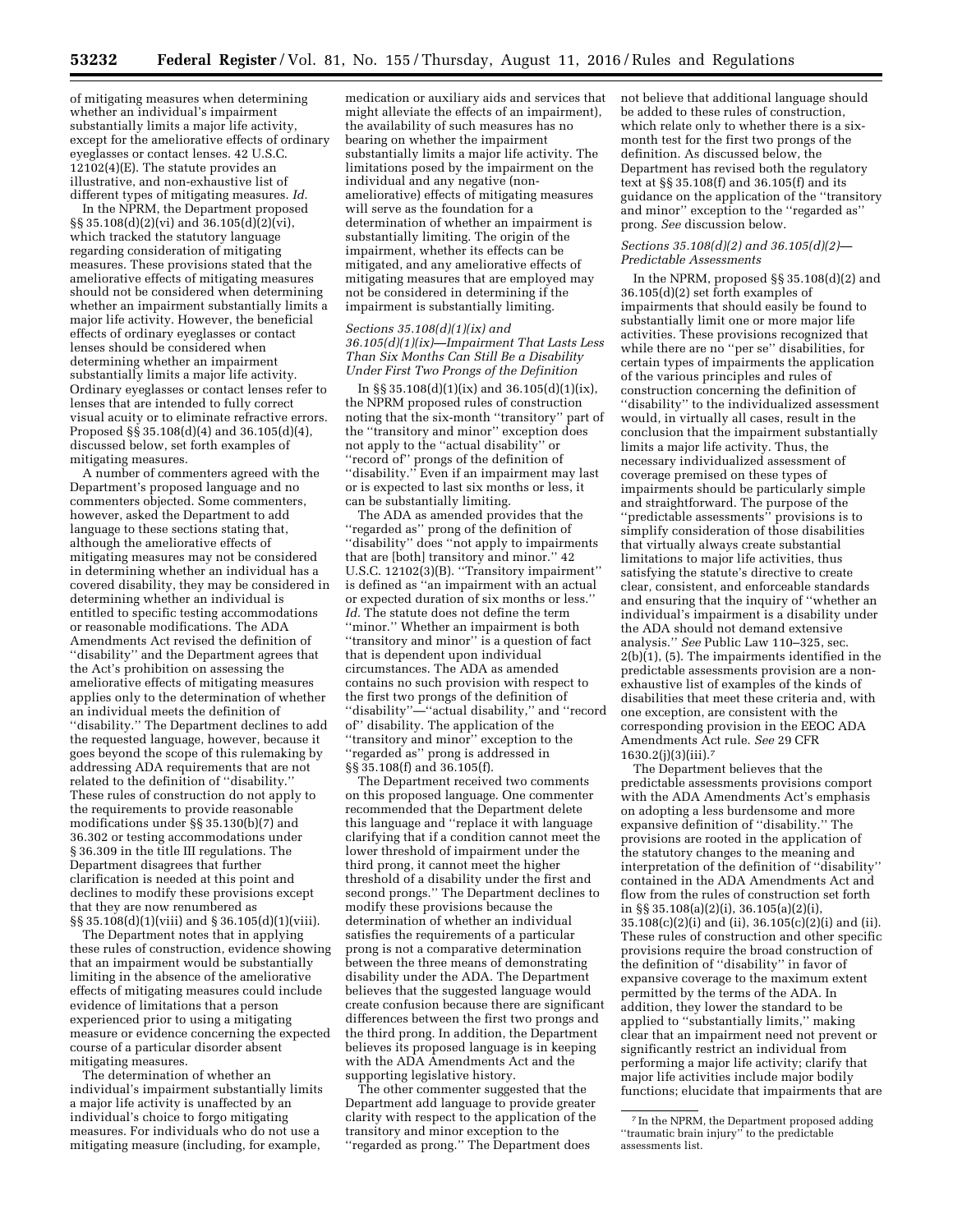episodic or in remission are disabilities if they would be substantially limiting when active; and incorporate the requirement that the ameliorative effects of mitigating measures (other than ordinary eyeglasses or contact lenses) must be disregarded in assessing whether an individual has a disability.

Several organizations representing persons with disabilities and the elderly, constituting the majority of commenters on these provisions, supported the inclusion of the predictable assessments provisions. One commenter expressed strong support for the provision and recommended that it closely track the corresponding provision in the EEOC title I rule, while another noted its value in streamlining individual assessments. In contrast, some commenters from educational institutions and testing entities recommended the deletion of these provisions, expressing concern that it implies the existence of ''per se'' disabilities, contrary to congressional intent that each assertion of disability should be considered on a case-bycase basis. The Department does not believe that the predictable assessment provisions constitutes a ''per se'' list of disabilities and will retain it. These provisions highlight, through a non-exhaustive list, impairments that virtually always will be found to substantially limit one or more major life activities. Such impairments still warrant individualized assessments, but any such assessments should be especially simple and straightforward.

The legislative history of the ADA Amendments Act supports the Department's approach in this area. In crafting the Act, Congress hewed to the ADA definition of ''disability,'' which was modeled on the definition of ''disability'' in the Rehabilitation Act, and indicated that it wanted courts to interpret the definition as it had originally been construed. *See* H.R. Rep. No. 110–730, pt. 2, at 6 (2008). Describing this goal, the legislative history states that courts had interpreted the Rehabilitation Act definition ''broadly to include persons with a wide range of physical and mental impairments such as epilepsy, diabetes, multiple sclerosis, and intellectual and developmental disabilities . . . even where a mitigating measure—like medication or a hearing aid—might lessen their impact on the individual.'' *Id.; see also id.* at 9 (referring to individuals with disabilities that had been covered under section 504 of the Rehabilitation Act and that Congress intended to include under the ADA—''people with serious health conditions like epilepsy, diabetes, cancer, cerebral palsy, multiple sclerosis, intellectual and developmental disabilities''); *id.* at 6, n.6 (citing cases also finding that cerebral palsy, hearing impairments, intellectual disabilities, heart disease, and vision in only one eye were disabilities under the Rehabilitation Act); *id.* at 10 (citing testimony from Rep. Steny H. Hoyer, one of the original lead sponsors of the ADA in 1990, stating that ''[w]e could not have fathomed that people with diabetes, epilepsy, heart conditions, cancer, mental illnesses and other disabilities would have their ADA claims denied because they would be considered too functional to

meet the definition of disability''); 2008 Senate Statement of Managers at 3 (explaining that ''we [we]re faced with a situation in which physical or mental impairments that would previously have been found to constitute disabilities [under the Rehabilitation Act] [we]re not considered disabilities'' and citing individuals with impairments such as amputation, intellectual disabilities, epilepsy, multiple sclerosis, diabetes, muscular dystrophy, and cancer as examples).

Some commenters asked the Department to add certain impairments to the predictable assessments list, while others asked the Department to remove certain impairments. Commenters representing educational and testing institutions urged that, if the Department did not delete the predictable assessment provisions, then the list should be modified to remove any impairments that are not obvious or visible to third parties and those for which functional limitations can change over time. One commenter cited to a pre-ADA Amendments Act reasonable accommodations case, which included language regarding the uncertainty facing employers in determining appropriate reasonable accommodations when mental impairments often are not obvious and apparent to employers. *See Wallin* v. *Minnesota Dep't of Corrections,* 153 F.3d 681, 689 (8th Cir. 1998). This commenter suggested that certain impairments, including autism, depression, post-traumatic stress disorder, and obsessive-compulsive disorder, should not be deemed predictable assessments because they are not immediately apparent to third parties. The Department disagrees with this commenter, and believes that it is appropriate to include these disabilities on the list of predictable assessments. Many disabilities are less obvious or may be invisible, such as cancer, diabetes, HIV infection, schizophrenia, intellectual disabilities, and traumatic brain injury, as well as those identified by the commenter. The likelihood that an impairment will substantially limit one or more major life activities is unrelated to whether or not the disability is immediately apparent to an outside observer. Therefore, the Department will retain the examples that involve less apparent disabilities on the list of predictable assessments.

The Department believes that the list accurately illustrates impairments that virtually always will result in a substantial limitation of one or more major life activities. The Department recognizes that impairments are not always static and can result in different degrees of functional limitation at different times, particularly when mitigating measures are used. However, the ADA as amended anticipates variation in the extent to which impairments affect major life activities, clarifying that impairments that are episodic or in remission nonetheless are disabilities if they would be substantially limiting when active and requiring the consideration of disabilities without regard to ameliorative mitigating measures. The Department does not believe that limiting the scope of its provisions addressing predictable assessments only to those disabilities that would never vary in functional limitation would be appropriate.

Other commenters speaking as individuals or representing persons with disabilities endorsed the inclusion of some impairments already on the list, including traumatic brain injury, sought the inclusion of additional impairments, requested revisions to some descriptions of impairments, or asked for changes to the examples of major life activities linked to specific impairments.

Several commenters requested the expansion of the predictable assessments list, in particular to add specific learning disabilities. Some commenters pointed to the ADA Amendments Act's legislative history, which included Representative Stark's remarks that specific learning disabilities are ''neurologically based impairments that substantially limit the way these individuals perform major life activities, like reading or learning, or the time it takes to perform such activities.'' 154 Cong. Rec. H8291 (daily ed. Sept. 17, 2008). Others recommended that some specific types of specific learning disabilities, including dyslexia, dyscalculia, dysgraphia, dyspraxia, and slowed processing speed should be referenced as predictable assessments. With respect to the major life activities affected by specific learning disabilities, commenters noted that specific learning disabilities are neurologically based and substantially limit learning, thinking, reading, communicating, and processing speed.

Similarly, commenters recommended the inclusion of ADHD, urging that it originates in the brain and affects executive function skills including organizing, planning, paying attention, regulating emotions, and selfmonitoring. One commenter noted that if ADHD meets the criteria established in the DSM–5, then it would consistently meet the criteria to establish disability under the ADA. The same commenter noted that ADHD is brain based and affects the major life activity of executive function. Another commenter suggested that ADHD should be included and should be identified as limiting brain function, learning, reading, concentrating, thinking, communicating, interacting with others, and working. Other commenters urged the inclusion of panic disorders, anxiety disorder, cognitive disorder, and post-concussive disorder. A number of commenters noted that the exclusion of impairments from the predictable assessments list could be seen as supporting an inference that the impairments that are not mentioned should not easily be found to be disabilities.

The Department determined that it will retain the language it proposed in the NPRM and will not add or remove any impairments from this list. As discussed above, the list is identical to the EEOC's predictable assessments list, at 29  $CFR$  1630.2(g)(3)(iii), except that the Department's NPRM added traumatic brain injury. The Department received support for including traumatic brain injury and did not receive any comments recommending the removal of traumatic brain injury from the list; thus, we are retaining it in this final rule.

The Department's decision to track the EEOC's list, with one minor exception, stems in part from our intent to satisfy the congressional mandate for ''clear, strong,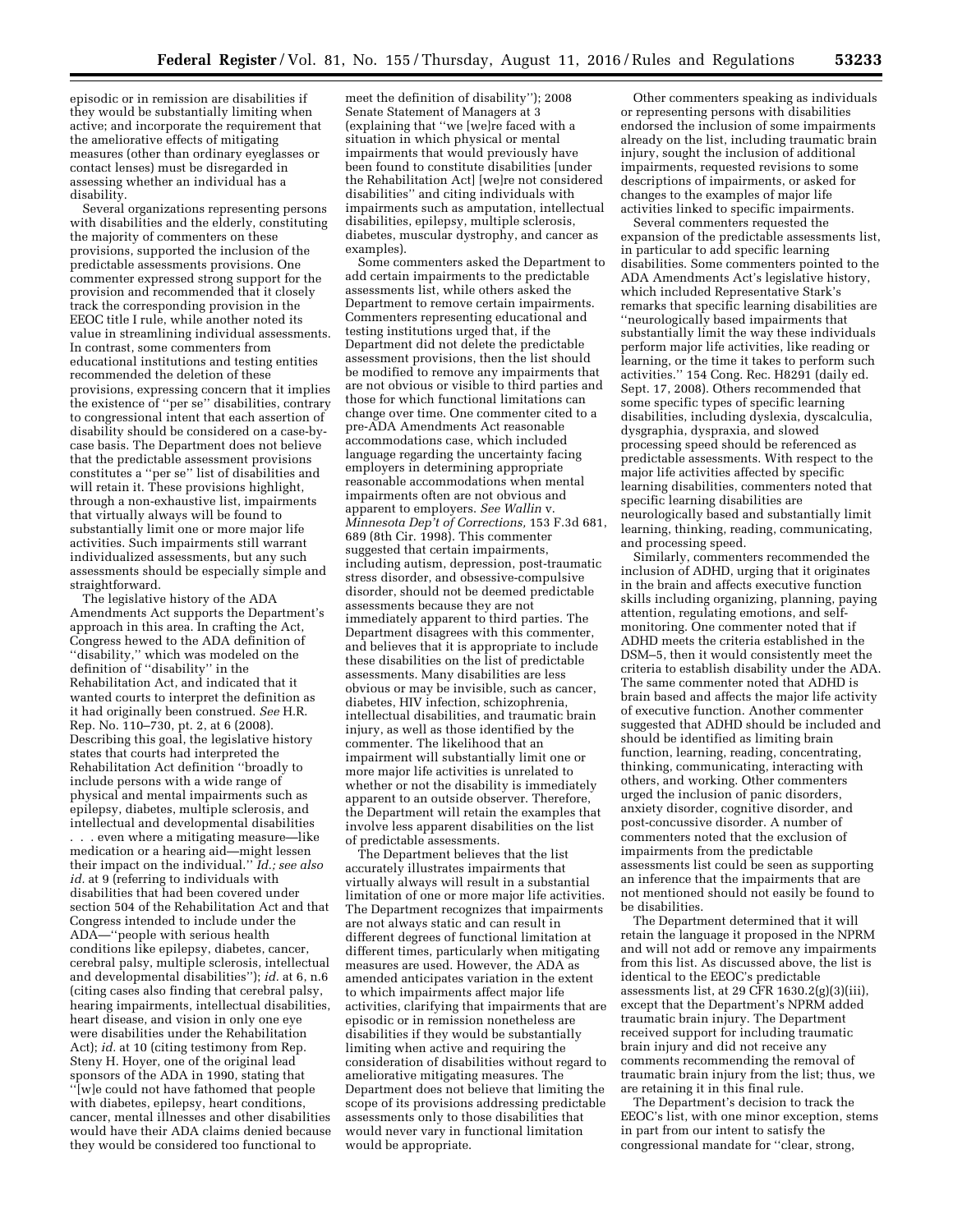brain function.

consistent, enforceable standards.'' A number of courts already have productively applied the EEOC's predictable assessments provision, and the Department believes that it will continue to serve as a useful, commonsense tool in promoting judicial efficiency. It is important to note, however, that the failure to include any impairment in the list of examples of predictable assessments does not indicate that that impairment should be subject to undue scrutiny.

Some commenters expressed concern about the major life activities that the Department attributed to particular impairments. Two commenters sought revision of the major life activities attributed to intellectual disabilities, suggesting that it would be more accurate to reference cognitive function and learning, instead of reading, learning, and problem solving. One commenter recommended attributing the major life activity of brain function to autism rather than learning, social interaction, and communicating. The Department determined that it will follow the EEOC's model and, with respect to both intellectual disabilities and autism, it will reference the major bodily function of brain function. By using the term ''brain function'' to describe the system affected by various mental impairments, the Department intends to capture functions such as the brain's ability to regulate thought processes and emotions.

The Department considers it important to reiterate that, just as the list of impairments in these sections is not comprehensive, the list of major bodily functions or other major life activities linked to those impairments are not exhaustive. The impairments identified in these sections, may affect a wide range of major bodily functions and other major life activities. The Department's specification of certain major life activities with respect to particular impairments simply provides one avenue by which a person might elect to demonstrate that he or she has a disability.

The Department recognizes that impairments listed in §§ 35.108(d)(2) and 36.105(d)(2) may substantially limit other major life activities in addition to those listed in the regulation. For example, diabetes may substantially limit major life activities including eating, sleeping, and thinking. Major depressive disorder may substantially limit major life activities such as thinking, concentrating, sleeping, and interacting with others. Multiple sclerosis may substantially limit major life activities such as walking, bending, and lifting.

One commenter noted that the NPRM did not track the EEOC's language with respect to the manner in which it identified a major bodily function that is substantially limited by epilepsy, muscular dystrophy, or multiple sclerosis in 29 CFR 1630.2(j)(3)(iii). While the EEOC listed each of these three impairments individually, noting in each case that the major bodily function affected is neurological function, at 29 CFR 1630.2(j)(3)(iii), the NPRM grouped the three impairments and noted that they affect neurological function. In order to clarify that each of the three impairments may manifest a substantial limitation of neurological function, the final rule incorporates ''each'' immediately following the list of the three impairments.

Similarly, the Department added an ''each'' to  $\S$ § 35.108(d)(2)(iii)(K) and 36.105(d)(2)(iii)(K) to make clear that each of the listed impairments substantially limits

Some commenters representing testing entities and educational institutions sought the insertion of language in the predictable assessment provisions that would indicate that individuals found to have disabilities are not, by virtue of a determination that they have a covered disability, eligible for a testing accommodation or a reasonable modification. The Department agrees with these commenters that the determination of disability is a distinct determination separate from the determination of the need for a requested modification or a testing accommodation. The Department declines to add the language suggested by the commenters to §§ 35.108(d)(2) and 36.105(d)(2), however, because the requirements for reasonable modifications are addressed separately in §§ 35.130(b)(7) and 36.302 of the title II and III regulations and the requirements related to providing appropriate accommodations in testing and licensing are found at § 36.309.

#### *Sections 35.108(d)(3) and 36.105(d)(3)— Condition, Manner, or Duration*

*Overview.* Proposed §§ 35.108(d)(3) and 36.105(d)(3), both titled ''Condition, manner[,] and duration," addressed how evidence related to condition, manner, or duration may be used to show how impairments substantially limit major life activities. These principles were first addressed in the preamble to the 1991 rule. At that time, the Department noted that ''[a] person is considered an individual with a disability . . . when the individual's important life activities are restricted as to the conditions, manner, or duration under which they can be performed in comparison to most people.'' 56 FR 35544, 35549 (July 26, 1991); *see also* S. Rep. No. 101–116, at 23 (1989).

These concepts were affirmed by Congress in the legislative history to the ADA Amendments Act: ''We particularly believe that this test, which articulated an analysis that considered whether a person's activities are limited in condition, duration and manner, is a useful one. We reiterate that using the correct standard—one that is lower than the strict or demanding standard created by the Supreme Court in *Toyota*—will make the disability determination an appropriate threshold issue but not an onerous burden for those seeking accommodations or modifications. At the same time, plaintiffs should not be constrained from offering evidence needed to establish that their impairment is substantially limiting.'' 154 Cong. Rec. S8346 (Sept. 11, 2008). Noting its continued reliance on the functional approach to defining disability, Congress expressed its belief that requiring consistency with the findings and purposes of the ADA Amendments Act would ''establish[ ] an appropriate functionality test for determining whether an individual has a disability.'' *Id.*  While condition, manner, and duration are not required factors that must be considered, the regulations clarify that these are the types of factors that may be considered in appropriate cases. To the extent that such factors may be useful or relevant to show a substantial limitation in a particular fact pattern, some or all of them (and related facts) may be considered, but evidence relating to each of these factors often will not be necessary to establish coverage.

In the NPRM, proposed  $\S$ § 35.108(d)(3)(i) and  $35.105(d)(3)(i)$  noted that the rules of construction at §§ 35.108(d)(1) and 35.105(d)(1) should inform consideration of how individuals are substantially limited in major life activities. Sections 35.108(d)(3)(ii) and 36.105(d)(3)(ii) provided examples of how restrictions on condition, manner, or duration might be interpreted and also clarified that the negative or burdensome side effects of medication or other mitigating measures may be considered when determining whether an individual has a disability. In §§ 35.108(d)(3)(iii) and  $36.105(d)(3)(iii)$ , the proposed language set forth a requirement to focus on how a major life activity is substantially limited, rather than on the ultimate outcome a person with an impairment can achieve.

The Department received comments on the condition, manner, or duration provision from advocacy groups for individuals with disabilities, from academia, from education and testing entities, and from interested individuals. Several advocacy organizations for individuals with disabilities and private individuals noted that the section title's heading was inconsistent with the regulatory text and sought the replacement of the ''and'' in the section's title, ''Condition, manner, and duration,'' with an ''or.'' Commenters expressed concern that retaining the ''and'' in the heading title would be inconsistent with congressional intent and would incorrectly suggest that individuals are subject to a threepart test and must demonstrate that an impairment substantially limits a major life activity with respect to condition, manner, and duration. The Department agrees that the "and" used in the title of the proposed regulatory provision could lead to confusion and a misapplication of the law and has revised the title so it now reads ''Condition, manner, *or* duration.'' Consistent with the regulatory text, the revised heading makes clear that any one of the three descriptors— ''condition,'' ''manner,'' or ''duration''—may aid in demonstrating that an impairment substantially limits a major life activity or a major bodily function.

#### *Condition, Manner, or Duration*

In the NPRM, proposed  $\S$ § 35.108(d)(3)(i) and  $36.105(d)(3)(i)$  noted that the application of the terms ''condition'' ''manner,'' or ''duration'' should at all times take into account the principles in § 35.108(d)(1) and § 36.105(d)(1), respectively, which referred to the rules of construction for ''substantially limited.'' The proposed regulatory text also included brief explanations of the meaning of the core terms, clarifying that in appropriate cases, it could be useful to consider, in comparison to most people in the general population, the conditions under which an individual performs a major life activity; the manner in which an individual performs a major life activity; or the time it takes an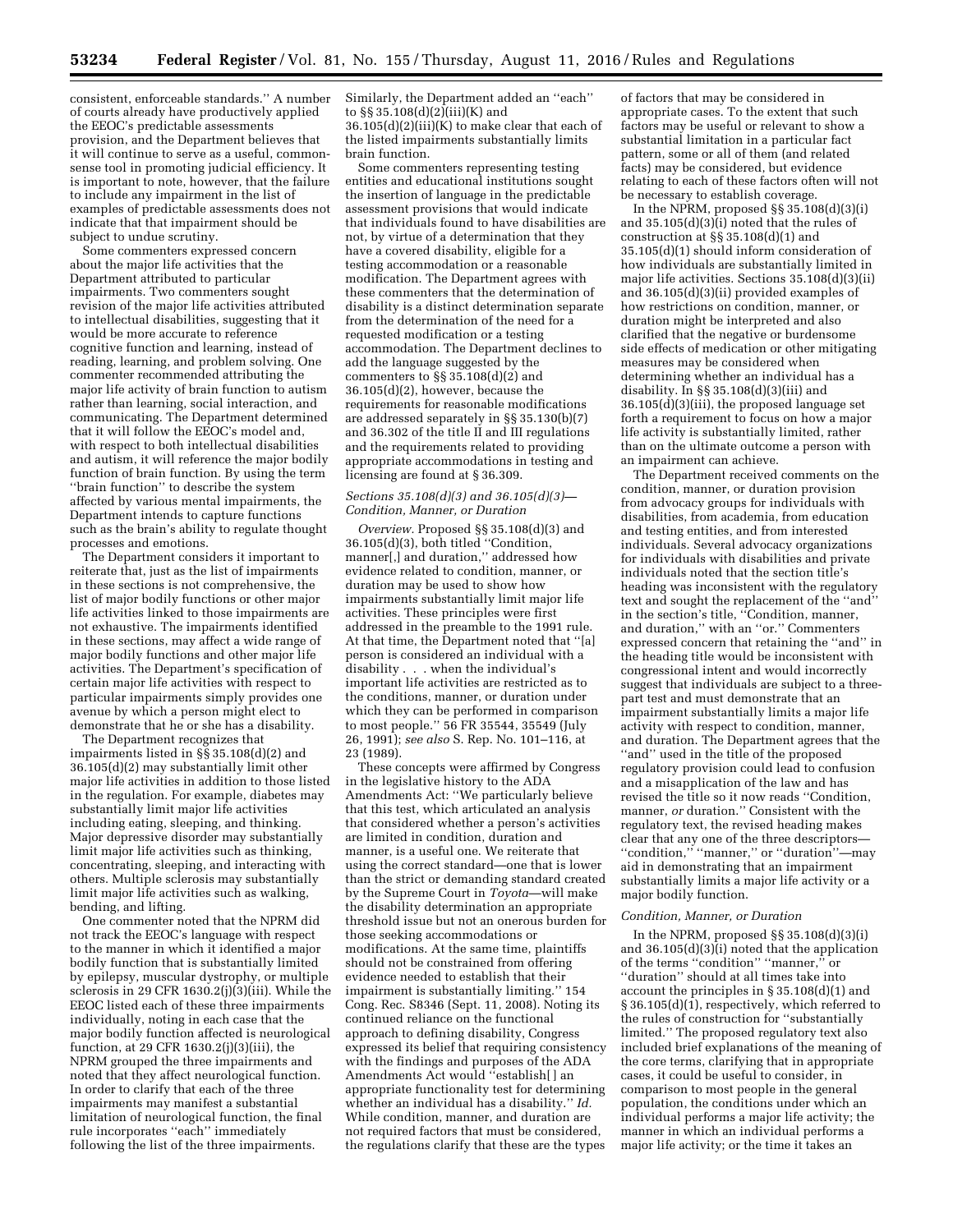individual to perform a major life activity, or for which the individual can perform a major life activity.

Several disability rights advocacy groups and individuals supported the NPRM approach, with some referencing the value of pointing to the rules of construction and their relevance to condition, manner, or duration considerations. Some commenters noted that it was helpful to highlight congressional intent that the definition of ''disability'' should be broadly construed and not subject to extensive analysis. Another commenter recommended introducing a clarification that, while the limitation imposed by an impairment must be important, it does not need to rise to the level of severely or significantly restricting the ability to perform a major life activity. Some commenters sought additional guidance regarding the meaning of the terms ''condition,'' ''manner,'' and ''duration'' and recommended the addition of more illustrative examples.

In response to commenters' concerns, the Department has modified the regulatory text in §§ 35.108(d)(3)(i) and 36.105(d)(3)(i) to reference all of the rules of construction rather than only those pertaining to ''substantially limited.'' The Department also added §§ 35.108(d)(3)(iv) and 36.105(d)(3)(iv), further discussed below, to clarify that the rules of construction will not always require analysis of condition, manner, or duration, particularly with respect to certain impairments, such as those referenced in paragraph (d)(2)(iii) (predictable assessments). With these changes, the Department believes that the final rule more accurately reflects congressional intent. The Department also believes that clarifying the application of the rules of construction to condition, manner, or duration will contribute to consistent interpretation of the definition of ''disability'' and reduce inadvertent reliance on older cases that incorporate demanding standards rejected by Congress in the ADA Amendments Act.

It is the Department's view that the rules of construction offer substantial guidance about how condition, manner, or duration must be interpreted so as to ensure the expansive coverage intended by Congress. Except for this clarification, the Department did not receive comments opposing the proposed regulatory text on condition, manner, or duration in §§ 35.108(d)(3)(i) and 36.105(d)(3)(i) and did not make any other changes to these provisions.

Some commenters objected to language in the preamble to the NPRM which suggested that there might be circumstances in which the consideration of condition, manner, or duration might not include comparisons to most people in the general population. On reconsideration, the Department recognizes that this discussion could create confusion about the requirements. The Department believes that condition, manner, or duration determinations should be drawn in contrast to most people in the general population, as is indicated in the related rules of construction, at §§ 35.108(d)(1)(v) and  $36.105(d)(1)(v)$ .

#### *Condition, Manner, or Duration Examples, Including Negative Effects of Mitigating Measures*

Proposed §§ 35.108(d)(3)(ii) and 36.105(d)(3)(ii) set forth examples of the types of evidence that might demonstrate condition, manner, or duration limitations, including the way an impairment affects the operation of a major bodily function, the difficulty or effort required to perform a major life activity, the pain experienced when performing a major life activity, and the length of time it takes to perform a major life activity. These provisions also clarified that the non-ameliorative effects of mitigating measures may be taken into account to demonstrate the impact of an impairment on a major life activity. The Department's discussion in the NPRM preamble noted that such non-ameliorative effects could include negative side effects of medicine, burdens associated with following a particular treatment regimen, and complications that arise from surgery, among others. The preamble also provided further clarification of the possible applications of condition, manner, or duration analyses, along with several examples. Several commenters supported the proposed rule's incorporation of language and examples offering insight into the varied ways that limitations on condition, manner, or duration could demonstrate substantial limitation. One commenter positively noted that the language regarding the ''difficulty, effort, or time required to perform a major life activity'' could prove extremely helpful to individuals asserting a need for testing accommodations, as evidence previously presented regarding these factors was deemed insufficient to demonstrate the existence of a disability. Some commenters requested the insertion of additional examples and explanation in the preamble about how condition, manner or duration principles could be applied under the new rules of construction. Another commenter sought guidance on the specific reference points that should be used when drawing comparisons with most people in the general population. The commenter offered the example of delays in developmental milestones as a possible referent in evaluating children with speechlanguage disorders, but noted a lack of guidance regarding comparable referents for adults. The commenter also noted that guidance is needed regarding what average or acceptable duration might be with respect to certain activities. An academic commenter expressed support for the Department's reference to individuals with learning impairments using certain self-mitigating measures, such as extra time to study or taking an examination in a different format, and the relevance of these measures to condition, manner, and duration.

The Department did not receive comments opposing the NPRM language on condition, manner, or duration in §§ 35.108(d)(3)(ii) and 36.105(d)(3)(ii) and is not making any changes to this language. The Department agrees that further explanation and examples as provided below regarding the concepts of condition, manner, or duration will help clarify how the ADA Amendments Act has expanded the definition of ''disability.'' An

impairment may substantially limit the "condition" or "manner" in which a major life activity can be performed in a number of different ways. For example, the condition or manner in which a major life activity can be performed may refer to how an individual performs a major life activity; *e.g.*, the condition or manner under which a person with an amputated hand performs manual tasks will likely be more cumbersome than the way that most people in the general population would perform the same tasks. Condition or manner also may describe how performance of a major life activity affects an individual with an impairment. For example, an individual whose impairment causes pain or fatigue that most people would not experience when performing that major life activity may be substantially limited. Thus, the condition or manner under which someone with coronary artery disease performs the major life activity of walking would be substantially limited if the individual experiences shortness of breath and fatigue when walking distances that most people could walk without experiencing such effects. An individual with specific learning disabilities may need to approach reading or writing in a distinct manner or under different conditions than most people in the general population, possibly employing aids including verbalizing, visualizing, decoding or phonology, such that the effort required could support a determination that the individual is substantially limited in the major life activity of reading or writing.

Condition or manner may refer to the extent to which a major life activity, including a major bodily function, can be performed. In some cases, the condition or manner under which a major bodily function can be performed may be substantially limited when the impairment ''causes the operation [of the bodily function] to overproduce or under-produce in some harmful fashion.'' *See* H.R. Rep. No. 110–730, pt. 2, at 17 (2008). For example, the endocrine system of a person with type I diabetes does not produce sufficient insulin. For that reason, compared to most people in the general population, the impairment of diabetes substantially limits the major bodily functions of endocrine function and digestion. Traumatic brain injury substantially limits the condition or manner in which an individual's brain functions by impeding memory and causing headaches, confusion, or fatigue—each of which could constitute a substantial limitation on the major bodily function of brain function.

''Duration'' refers to the length of time an individual can perform a major life activity or the length of time it takes an individual to perform a major life activity, as compared to most people in the general population. For example, a person whose back or leg impairment precludes him or her from standing for more than two hours without significant pain would be substantially limited in standing, because most people can stand for more than two hours without significant pain. However, ''[a] person who can walk for 10 miles continuously is not substantially limited in walking merely because on the eleventh mile, he or she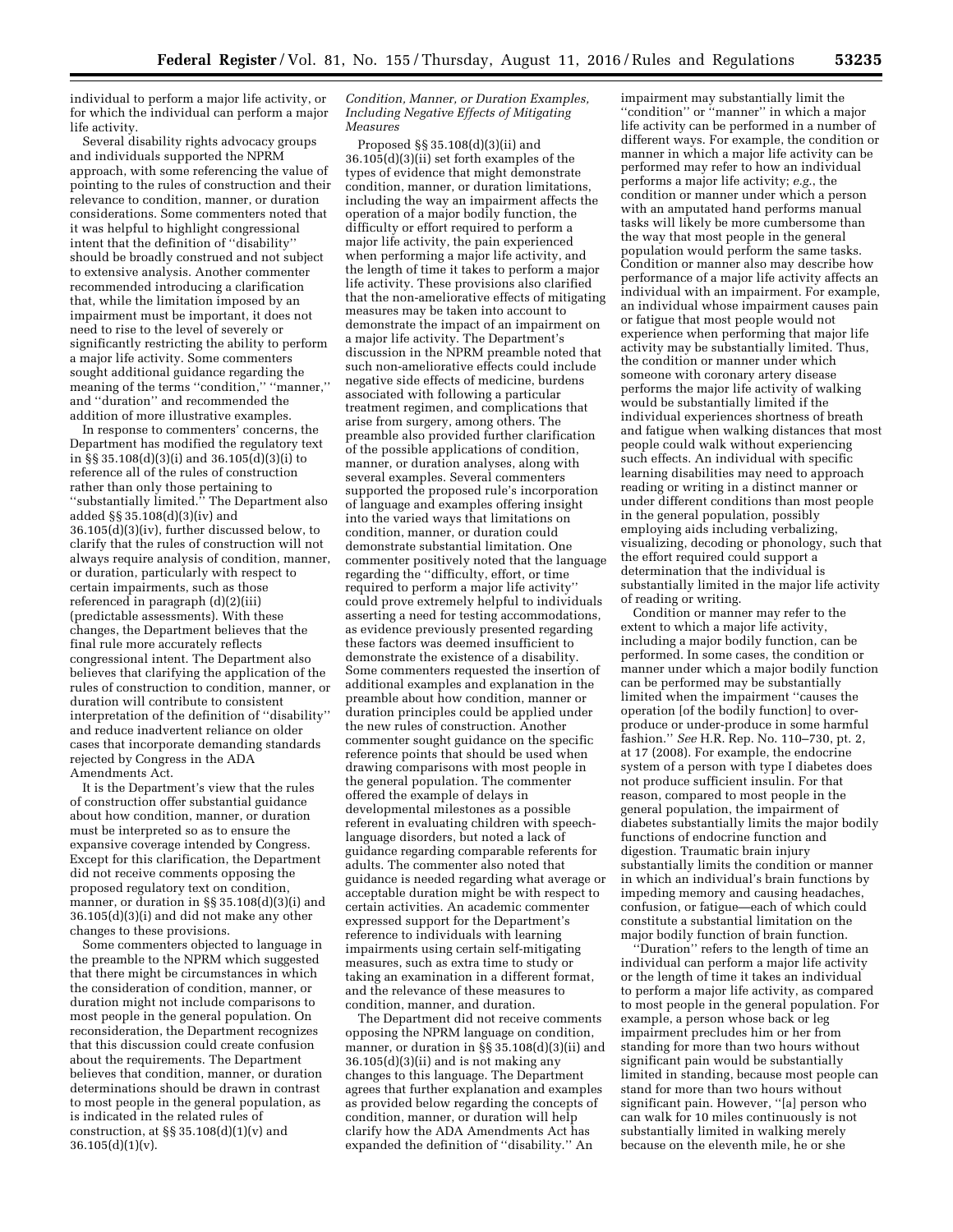begins to experience pain because most people would not be able to walk eleven miles without experiencing some discomfort.'' *See* 154 Cong. Rec. S8842 (daily ed. Sept. 16, 2008) (Statement of the Managers) (quoting S. Rep. No. 101–116, at 23 (1989)). Some impairments, such as ADHD, may have two different types of impact on duration considerations. ADHD frequently affects both an ability to sustain focus for an extended period of time and the speed with which someone can process information. Each of these duration-related concerns could demonstrate that someone with ADHD, as compared to most people in the general population, takes longer to complete major life activities such as reading, writing, concentrating, or learning.

The Department reiterates that, because the limitations created by certain impairments are readily apparent, it would not be necessary in such cases to assess the negative side effects of a mitigating measure in determining that a particular impairment substantially limits a major life activity. For example, there likely would be no need to consider the burden that dialysis treatment imposes for someone with end-stage renal disease because the impairment would allow a simple and straightforward determination that the individual is substantially limited in kidney function.

One commenter representing people with disabilities asked the Department to recognize that, particularly with respect to learning disabilities, on some occasions the facts related to condition, manner, or duration necessary to reach a diagnosis of a learning disability also are sufficient to establish that the affected individual has a disability under the ADA. The Department agrees that the facts gathered to establish a diagnosis of an impairment may simultaneously satisfy the requirements for demonstrating limitations on condition, manner, or duration sufficient to show that the impairment constitutes a disability.

#### *Emphasis on Limitations Instead of Outcomes*

In passing the ADA Amendments Act, Congress clarified that courts had misinterpreted the ADA definition of ''disability'' by, among other things, inappropriately emphasizing the capabilities of people with disabilities to achieve certain outcomes. *See* 154 Cong. Rec. S8842 (daily ed. Sept. 16, 2008) (Statement of the Managers). For example, someone with a learning disability may achieve a high level of academic success, but may nevertheless be substantially limited in one or more of the major life activities of reading, writing, speaking, or learning because of the additional time or effort he or she must spend to read, speak, write, or learn compared to most people in the general population. As the House Education and Labor Committee Report emphasized:

[S]ome courts have found that students who have reached a high level of academic achievement are not to be considered individuals with disabilities under the ADA, as such individuals may have difficulty demonstrating substantial limitation in the major life activities of learning or reading

relative to ''most people.'' When considering the condition, manner or duration in which an individual with a specific learning disability performs a major life activity, it is critical to reject the assumption that an individual who performs well academically or otherwise cannot be substantially limited in activities such as learning, reading, writing, thinking, or speaking. As such, the Committee rejects the findings in *Price* v. *National Board of Medical Examiners*, *Gonzales* v. *National Board of Medical Examiners*, and *Wong* v. *Regents of University of California.* 

The Committee believes that the comparison of individuals with specific learning disabilities to ''most people'' is not problematic unto itself, but requires a careful analysis of the method and manner in which an individual's impairment limits a major life activity. For the majority of the population, the basic mechanics of reading and writing do not pose extraordinary lifelong challenges; rather, recognizing and forming letters and words are effortless, unconscious, automatic processes. Because specific learning disabilities are neurologically-based impairments, the process of reading for an individual with a reading disability (*e.g.*, dyslexia) is word-by-word, and otherwise cumbersome, painful, deliberate and slow throughout life. The Committee expects that individuals with specific learning disabilities that substantially limit a major life activity will be better protected under the amended Act.

H.R. Rep. No. 110–730 pt. 1, at 10–11 (2008). Sections 35.108(d)(3)(iii) and 36.105(d)(3)(iii) of the proposed rule reflected congressional intent and made clear that the outcome an individual with a disability is able to achieve is not determinative of whether an individual is substantially limited in a major life activity. Instead, an individual can demonstrate the extent to which an impairment affects the condition, manner, or duration in which the individual performs a major life activity, such that it constitutes a substantial limitation. The ultimate outcome of an individual's efforts should not undermine a claim of disability, even if the individual ultimately is able to achieve the same or similar result as someone without the impairment.

The Department received several comments on these provisions, with disability organizations and individuals supporting the inclusion of these provisions and some testing entities and an organization representing educational institutions opposing them. The opponents argued that academic performance and testing outcomes are objective evidence that contradict findings of disability and that covered entities must be able to focus on those outcomes in order to demonstrate whether an impairment has contributed to a substantial limitation. These commenters argued that the evidence frequently offered by those making claims of disability that demonstrate the time or effort required to achieve a result, such as evidence of self-mitigating measures, informal accommodations, or recently provided reasonable modifications, is inherently subjective and unreliable. The

testing entities suggested that the Department had indicated support for their interest in focusing on outcomes over process-related obstacles in the NPRM preamble language where the Department had noted that covered entities ''may defeat a showing of substantial limitation by refuting whatever evidence the individual seeking coverage has offered, or by offering evidence that shows that an impairment does not impose a substantial limitation on a major life activity.'' NPRM, 79 FR 4839, 4847–48 (Jan. 30, 2014). The commenters representing educational institutions and testing entities urged the removal of  $\S$  35.108(d)(3)(iii) and 36.105(d)(3)(iii) or, in the alternative, the insertion of language indicating that outcomes, such as grades and test scores indicating academic success, are relevant evidence that should be considered when making disability determinations.

In contrast, commenters representing persons with disabilities and individual commenters expressed strong support for these provisions, noting that what an individual can accomplish despite an impairment does not accurately reflect the obstacles an individual had to overcome because of the impairment. One organization representing persons with disabilities noted that while individuals with disabilities have achieved successes at work, in academia, and in other settings, their successes should not create obstacles to addressing what they can do ''in spite of an impairment.'' Commenters also expressed concerns that testing entities and educational institutions had failed to comply with the rules of construction or to revise prior policies and practices to comport with the new standards under the ADA as amended. Some commenters asserted that testing entities improperly rejected accommodation requests because the testing entities focused on test scores and outcomes rather than on how individuals learn; required severe levels of impairment; failed to disregard the helpful effect of selfmitigating measures; referenced participation in extracurricular activities as evidence that individuals did not have disabilities; and argued that individuals diagnosed with specific learning disabilities or ADHD in adulthood cannot demonstrate that they have a disability because their diagnosis occurred too late.

Commenters representing persons with disabilities pointed to the discussion in the legislative history about restoring a focus on process rather than outcomes with respect to learning disabilities. They suggested that such a shift in focus also would be helpful in evaluating ADHD. One commenter asked the Department to include a reference to ADHD and to explain that persons with ADHD may achieve a high level of academic success but may nevertheless be substantially limited in one or more major life activities, such as reading, writing, speaking, concentrating, or learning. A private citizen requested the addition of examples demonstrating the application of these provisions because, in the commenter's view, there have been many problems with decisions regarding individuals with learning disabilities and an inappropriate focus on outcomes and test scores.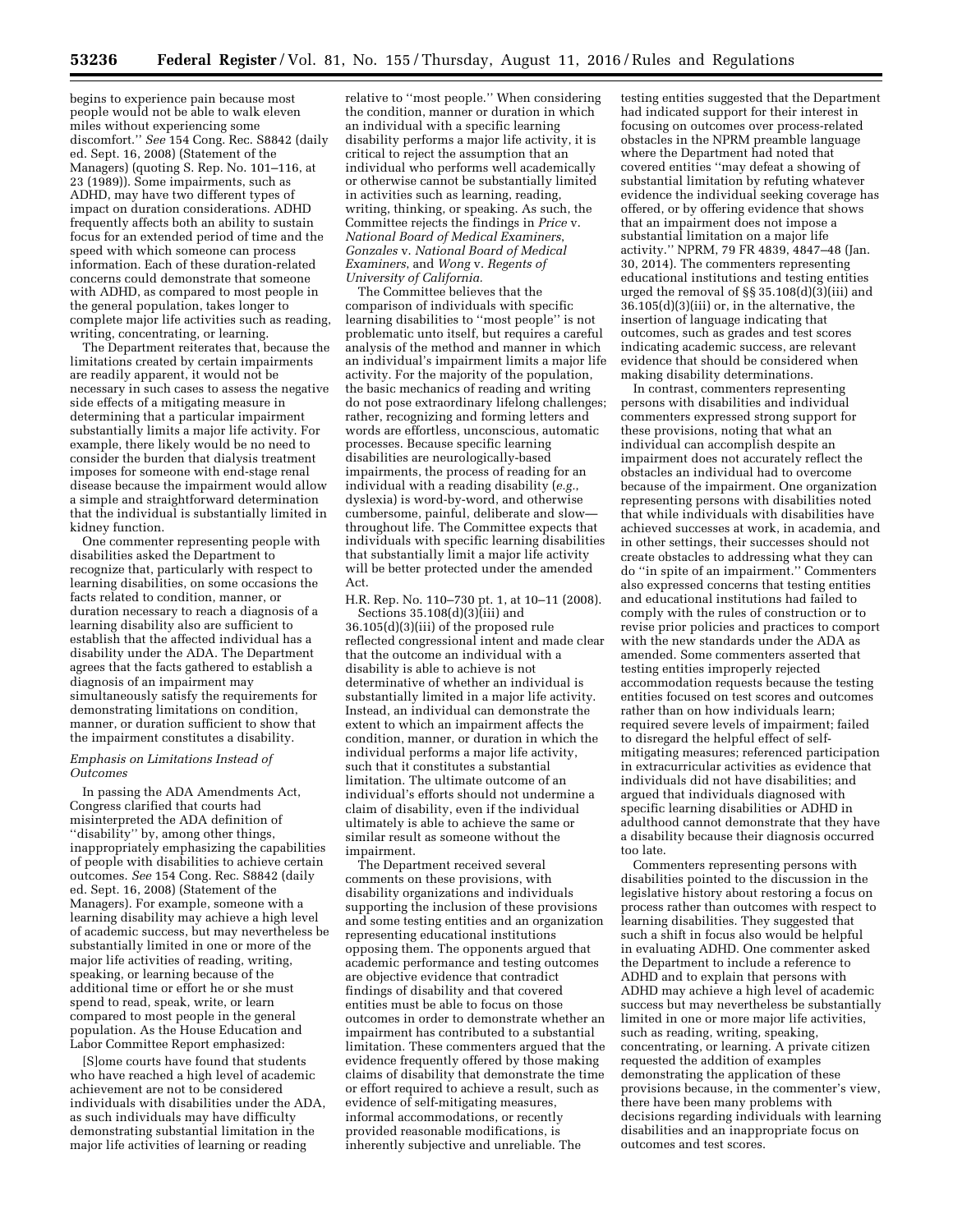The Department declines the request to add a specific reference to ADHD in these provisions. The Department believes that the principles discussed above apply equally to persons with ADHD as well as individuals with other impairments. The provision already references an illustrative, but not exclusive, example of an individual with a learning disability. The Department believes that this example effectively illustrates the concern that has affected individuals with other impairments due to an inappropriate emphasis on outcomes rather than how a major life activity is limited.

Organizations representing testing and educational entities asked the Department to add regulatory language indicating that testing-related outcomes, such as grades and test scores, are relevant to disability determinations under the ADA. The Department has considered this proposal and declines to adopt it because it is inconsistent with congressional intent. As discussed earlier in this section, Congress specifically stated that the outcome an individual with a disability is able to achieve is not determinative of whether that individual has a physical or mental impairment that substantially limits a major life activity. The analysis of whether an individual with an impairment has a disability is a fact-driven analysis shaped by how an impairment has substantially limited one or more major life activities or major bodily functions, considering those specifically asserted by the individual as well as any others that may apply. For example, if an individual with ADHD seeking a reasonable modification or a testing accommodation asserts substantial limitations in the major life activities of concentrating and reading, then the analysis of whether or not that individual has a covered disability will necessarily focus on concentrating and reading. Relevant considerations could include restrictions on the conditions, manner, or duration in which the individual concentrates or reads, such as a need for a non-stimulating environment or extensive time required to read. Even if an individual has asserted that an impairment creates substantial limitations on activities such as reading, writing, or concentrating, the individual's academic record or prior standardized testing results might not be relevant to the inquiry. Instead, the individual could show substantial limitations by providing evidence of condition, manner, or duration limitations, such as the need for a reader or additional time. The Department does not believe that the testing results or grades of an individual seeking reasonable modifications or testing accommodations always would be relevant to determinations of disability. While testing and educational entities may, of course, put forward any evidence that they deem pertinent to their response to an assertion of substantial limitation, testing results and grades may be of only limited relevance.

In addition, the Department does not agree with the assertions made by testing and educational entities that evidence of testing and grades is objective and, therefore, should be weighted more heavily, while evidence of self-mitigating measures, informal accommodations, or recently provided

accommodations or modifications is inherently subjective and should be afforded less consideration. Congress's discussion of the relevance of testing outcomes and grades clearly indicates that it did not consider them definitive evidence of the existence or nonexistence of a disability. While tests and grades typically are numerical measures of performance, the capacity to quantify them does not make them inherently more valuable with respect to proving or disproving disability. To the contrary, Congress's incorporation of rules of construction emphasizing broad coverage of disabilities to the maximum extent permitted, its direction that such determinations should neither contemplate ameliorative mitigating measures nor demand extensive analysis, and its recognition of learned and adaptive modifications all support its openness for individuals with impairments to put forward a wide range of evidence to demonstrate their disabilities.

The Department believes that Congress made its intention clear that the ADA's protections should encompass people for whom the nature of their impairment requires an assessment that focuses on how they engage in major life activities, rather than the ultimate outcome of those activities. Beyond directly addressing this concern in the debate over the ADA Amendments Act, Congress's incorporation of the far-reaching rules of construction, its explicit rejection of the consideration of ameliorative mitigating measures—including ''learned behavioral or adaptive neurological modifications,'' 42 U.S.C.  $12102(4)(E)(i)(IV)$ , such as those often employed by individuals with learning disabilities or ADHD—and its stated intention to ''reinstat[e] a broad scope of protection to be available under the ADA,'' Public Law 110–325, sec. 2(b)(1), all support the language initially proposed in these provisions. For these reasons, the Department determined that it will retain the language of these provisions as they were originally drafted.

#### *Analysis of Condition, Manner, or Duration Not Always Required*

As noted in the discussion above, the Department has added §§ 35.108(d)(3)(iv) and 36.105(d)(3)(iv) in the final rule to clarify that analysis of condition, manner, or duration will not always be necessary, particularly with respect to certain impairments that can easily be found to substantially limit a major life activity. This language is also found in the EEOC ADA title I regulation. *See* 29 CFR 1630(j)(4)(iv). As noted earlier, the inclusion of these provisions addresses several comments from organizations representing persons with disabilities. This language also responds to several commenters' concerns that the Department should clarify that, in some cases and particularly with respect to predictable assessments, no or only a very limited analysis of condition, manner, or duration is necessary.

At the same time, individuals seeking coverage under the first or second prong of the definition of ''disability'' should not be constrained from offering evidence needed to establish that their impairment is

substantially limiting. *See* 154 Cong. Rec. S8842 (daily ed. Sept. 16, 2008) (Statement of the Managers). Such evidence may comprise facts related to condition, manner, or duration. And, covered entities may defeat a showing of substantial limitation by refuting whatever evidence the individual seeking coverage has offered, or by offering evidence that shows that an impairment does not impose a substantial limitation on a major life activity. However, a showing of substantial limitation is not defeated by facts unrelated to condition, manner, or duration that are not pertinent to the substantial limitation of a major life activity that the individual has proffered.

### *Sections 35.108(d)(4) and 36.105(d)(4)— Examples of Mitigating Measures*

The rules of construction set forth at §§ 35.108(d)(1)(viii) and 36.105(d)(1)(viii) of the final rule make clear that the ameliorative effects of mitigating measures shall not be considered when determining whether an impairment substantially limits a major life activity. In the NPRM, proposed §§ 35.108(d)(4) and 36.105(d)(4) provided a non-inclusive list of mitigating measures, which includes medication, medical supplies, equipment, appliances, low-vision devices, prosthetics, hearing aids, cochlear implants and implantable hearing devices, mobility devices, oxygen therapy equipment, and assistive technology. In addition, the proposed regulation clarified that mitigating measures can include ''learned behavioral or adaptive neurological modifications,'' psychotherapy, behavioral therapy, or physical therapy, and ''reasonable modifications'' or auxiliary aids and services.

The phrase ''learned behavioral or adaptive neurological modifications,'' is intended to include strategies developed by an individual to lessen the impact of an impairment. The phrase ''reasonable modifications'' is intended to include informal or undocumented accommodations and modifications as well as those provided through a formal process.

The ADA as amended specifies one exception to the rule on mitigating measures, stating that the ameliorative effects of ordinary eyeglasses and contact lenses shall be considered in determining whether a person has an impairment that substantially limits a major life activity and thereby is a person with a disability. 42 U.S.C. 12102(4)(E)(ii). As discussed above, §§ 35.108(d)(4)(i) and 36.105(d)(4)(i) incorporate this exception by excluding ordinary eyeglasses and contact lenses from the definition of ''low-vision devices,'' which are mitigating measures that may not be considered in determining whether an impairment is a substantial limitation.

The Department received a number of comments supporting the Department's language in these sections and its broad range of examples of what constitutes a mitigating measure. Commenters representing students with disabilities specifically supported the inclusion of "learned behavioral or adaptive neurological modifications,'' noting that the section ''appropriately supports and highlights that students [and individuals in other settings] may have developed self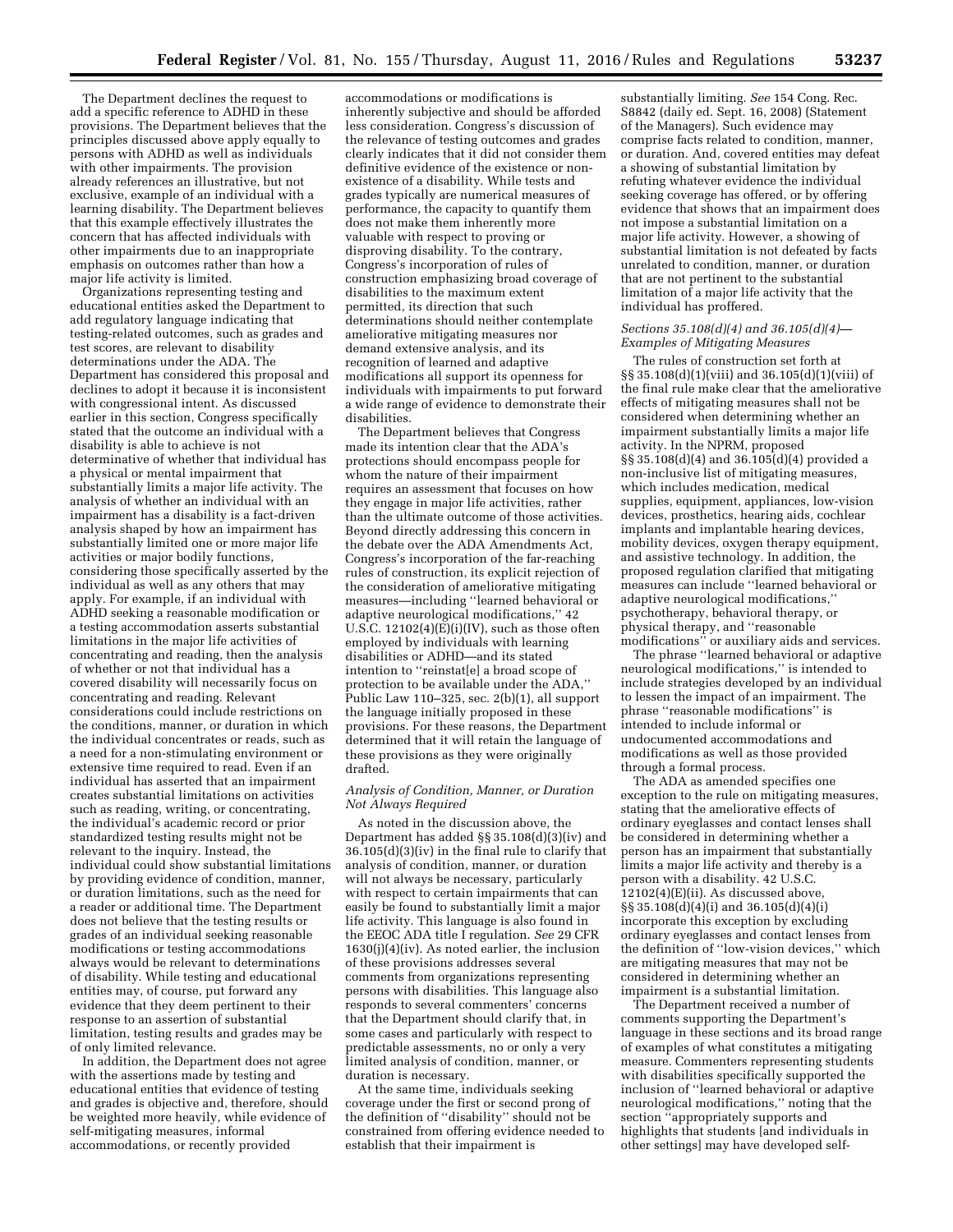imposed ways to support their disability in order to perform major life activities required of daily life and that such measures cannot be used to find that the person is not substantially limited.''

The Department notes that self-mitigating measures or undocumented modifications or accommodations for students who have impairments that substantially limit learning, reading, writing, speaking, or concentrating may include such measures as arranging to have multiple reminders for task completion; seeking help from others to provide reminders or to assist with the organization of tasks; selecting courses strategically (such as selecting courses that require papers instead of exams); devoting a far larger portion of the day, weekends, and holidays to study than students without disabilities; teaching oneself strategies to facilitate reading connected text or mnemonics to remember facts (including strategies such as highlighting and margin noting); being permitted extra time to complete tests; receiving modified homework assignments; or taking exams in a different format or in a less stressful or anxiety-provoking setting. Each of these mitigating measures, whether formal or informal, documented or undocumented, can improve the academic function of a student having to deal with a substantial limitation in a major life activity such as concentrating, reading, speaking, learning, or writing. However, when the determination of disability is made without considering the ameliorative effects of these measures, as required under the ADA as amended, these individuals still have a substantial limitation in major life activities and are covered by the ADA. *See also*  discussion of §§ 35.108(d)(1) and 36.105(d)(1), above.

Some commenters argued that the Department's examples of mitigating measures inappropriately include normal learning strategies and asked that the Department withdraw or narrow its discussion of self-mitigating measures. The Department disagrees. Narrowing the discussion of self-mitigating measures to exclude normal or common strategies would not be consistent with the ADA Amendments Act. The Department construes learned behavioral or adaptive neurological modifications broadly to include strategies applied or utilized by an individual with a disability to lessen the effect of an impairment; whether the strategy applied is normal or common to students without disabilities is not relevant to whether an individual with a disability's application of the strategy lessens the effect of an impairment.

An additional commenter asked the Department to add language to the regulation and preamble addressing mitigating measures an individual with ADHD may employ. This commenter noted that ''[a]n individual with ADHD may employ a wide variety of selfmitigating measures, such as exertion of extensive extra effort, use of multiple reminders, whether low tech or high tech, seeking a quiet or distraction free place or environment to do required activities.'' The Department agrees with this commenter that these are examples of the type of self-

mitigating measures used by individuals with ADHD, but believes that they fall within the range of mitigating measures already addressed by the regulatory language.

Another commenter asked the Department to add language to the regulation or preamble addressing surgical interventions in a similar fashion to the approach taken in the EEOC's title I preamble, 76 FR 16978, 16983 (Mar. 25, 2011). There, the EEOC noted that a surgical intervention may be an ameliorative mitigating measure that could result in the permanent elimination of an impairment, but it also indicated that confusion about how this example might apply recommended against its inclusion in the regulatory text. Therefore, the EEOC eliminated that example from the draft regulatory text and recommended that, ''[d]eterminations about whether surgical interventions should be taken into consideration when assessing whether an individual has a disability are better assessed on a case-by-case basis.'' The Department agrees with the EEOC and underscores that surgical interventions may constitute mitigating measures that should not be considered in determining whether an individual meets the definition of ''disability.'' The Department declines to make any changes to its proposed regulatory text for these sections of the final rule.

The ADA Amendments Act provides an ''illustrative but non-comprehensive list of the types of mitigating measures that are not to be considered.'' 154 Cong. Rec. S8842 (daily ed. Sept. 16, 2008) (Statement of the Managers) at 9; *see also* H.R. Rep. No. 110– 730, pt. 2, at 20 (2008). The absence of any particular mitigating measure should not convey a negative implication as to whether the measure is a mitigating measure under the ADA. *Id.* This principle applies equally to the non-exhaustive list in §§ 35.108(d)(4) and 36.105(d)(4).

#### *Sections 35.108(e) and 36.105(e)—Has a Record of Such an Impairment*

The second prong of the definition of ''disability'' under the ADA provides that an individual with a record of an impairment that substantially limits or limited a major life activity is an individual with a disability. 42 U.S.C. 12102(1)(B).

Paragraph (3) of the definition of ''disability'' in the existing title II and title III regulations states that the phrase ''has a record of such an impairment'' means has a history of, or has been misclassified as having, a mental or physical impairment that substantially limits one or more major life activities. 28 CFR 35.104, 36.104. The NPRM proposed keeping the language in the title II and title III regulations (with minor editorial changes) but to renumber it as §§ 35.108(e)(1) and 36.105(e)(1). In addition, the NPRM proposed adding a new second paragraph stating that any individual's assertion of a record of impairment that substantially limits a major life activity should be broadly construed to the maximum extent permitted by the ADA and should not require extensive analysis. If an individual has a history of an impairment that substantially limited one or more major life activities when compared to most people in the general population or was misclassified as having had such an

impairment, then that individual will satisfy the third prong of the definition of ''disability.'' The NPRM also proposed adding paragraph (3), which provides that ''[a]n individual with a record of a substantially limiting impairment may be entitled to a reasonable modification if needed and related to the past disability.''

The Department received no comments objecting to its proposed language for these provisions and has retained it in the final rule. The Department received one comment requesting additional guidance on the meaning of these provisions. The Department notes that Congress intended this prong of the definition of ''disability'' to ensure that people are not discriminated against based on prior medical history. This prong is also intended to ensure that individuals are not discriminated against because they have been misclassified as an individual with a disability. For example, individuals misclassified as having learning disabilities or intellectual disabilities are protected from discrimination on the basis of that erroneous classification. *See* H.R. Rep. No. 110–730, pt. 2, at 7–8 & n.14 (2008).

This prong of the definition is satisfied where evidence establishes that an individual has had a substantially limiting impairment. The impairment indicated in the record must be an impairment that would substantially limit one or more of the individual's major life activities. The terms ''substantially limits'' and ''major life activity'' under the second prong of the definition of ''disability'' are to be construed in accordance with the same principles applicable under the ''actual disability'' prong, as set forth in §§ 35.108(b) and 36.105(b).

There are many types of records that could potentially contain this information, including but not limited to, education, medical, or employment records. The Department notes that past history of an impairment need not be reflected in a specific document. Any evidence that an individual has a past history of an impairment that substantially limited a major life activity is all that is necessary to establish coverage under the second prong. An individual may have a ''record of'' a substantially limiting impairment—and thus establish coverage under the ''record of'' prong of the statute—even if a covered entity does not specifically know about the relevant record. For the covered entity to be liable for discrimination under the ADA, however, the individual with a ''record of'' a substantially limiting impairment must prove that the covered entity discriminated on the basis of the record of the disability.

Individuals who are covered under the ''record of'' prong may be covered under the first prong of the definition of ''disability'' as well. This is because the rules of construction in the ADA Amendments Act and the Department's regulations provide that an individual with an impairment that is episodic or in remission can be protected under the first prong if the impairment would be substantially limiting when active. *See* §§ 35.108(d)(1)(iv); 36.105(d)(1)(iv). Thus, an individual who has cancer that is currently in remission is an individual with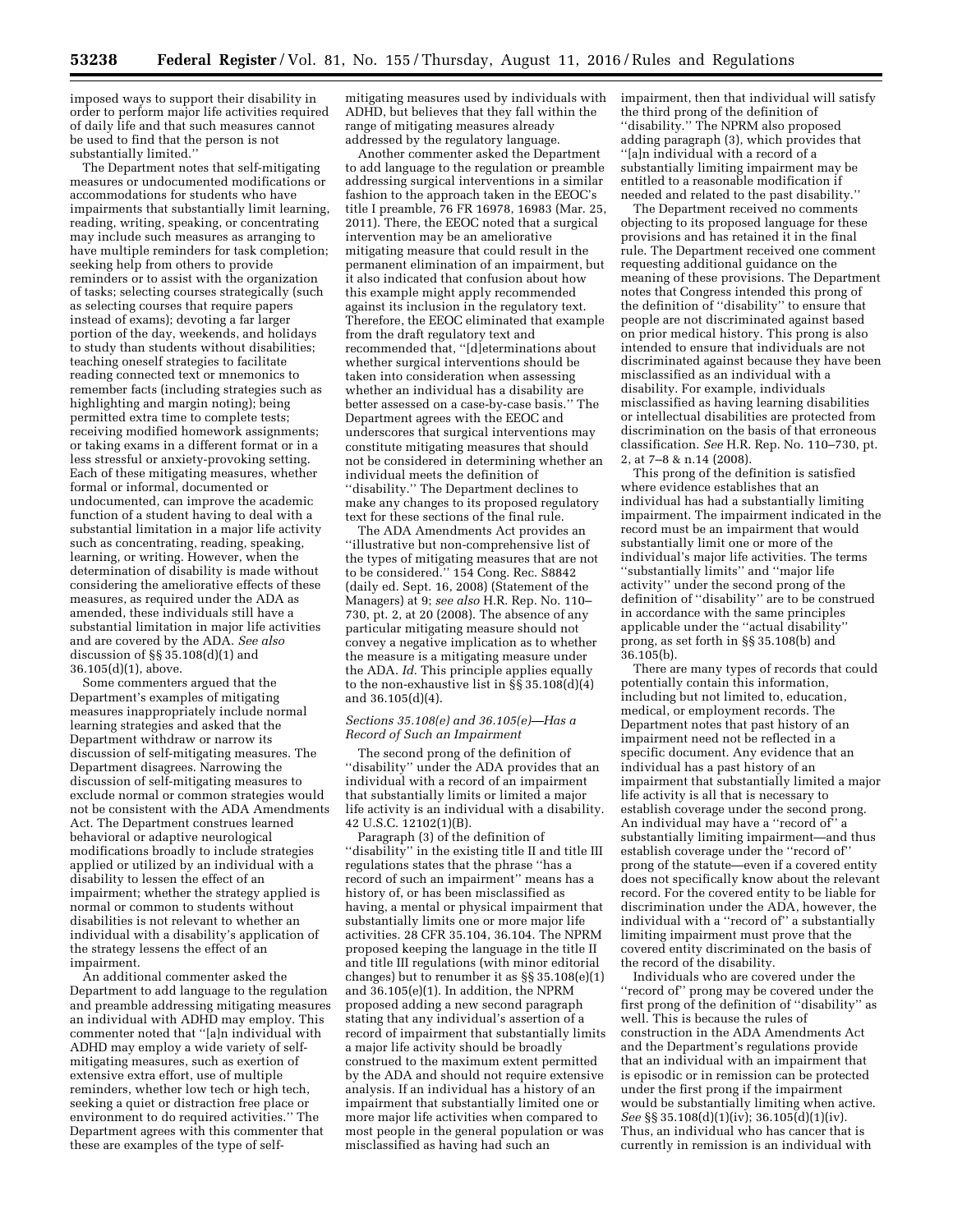a disability under the ''actual disability'' prong because he has an impairment that would substantially limit normal cell growth when active. He is also covered by the ''record of'' prong based on his history of having had an impairment that substantially limited normal cell growth.

Finally, these provisions of the regulations clarify that an individual with a record of a disability is entitled to a reasonable modification currently needed relating to the past substantially limiting impairment. In the legislative history, Congress stated that reasonable modifications were available to persons covered under the second prong of the definition. *See* H.R. Rep. No. 110–730, pt. 2, at 22 (2008) (''This makes clear that the duty to accommodate . . . arises only when an individual establishes coverage under the first or second prong of the definition.''). For example, a high school student with an impairment that previously substantially limited, but no longer substantially limits, a major life activity may need permission to miss a class or have a schedule change as a reasonable modification that would permit him or her to attend follow-up or monitoring appointments from a health care provider.

### *Sections 35.108(f) and 36.105(f)—Is Regarded as Having Such an Impairment*

The ''regarded as having such an impairment'' prong of the definition of ''disability'' was included in the ADA specifically to protect individuals who might not meet the first two prongs of the definition, but who were subject to adverse decisions by covered entities based upon unfounded concerns, mistaken beliefs, fears, myths, or prejudices about persons with disabilities. *See* 154 Cong. Rec. S8842 (daily ed. Sept. 16, 2008) (Statement of the Managers). The rationale for the ''regarded as'' part of the definition of ''disability'' was articulated by the Supreme Court in the context of section 504 of the Rehabilitation Act of 1973 in *School Board of Nassau County* v. *Arline,* 480 U.S. 273 (1987). In *Arline,* the Court noted that, although an individual may have an impairment that does not diminish his or her physical or mental capabilities, it could ''nevertheless substantially limit that person's ability to work as a result of the negative reactions of others to the impairment.'' *Id.* at 283. Thus, individuals seeking the protection of the ADA under the ''regarded as'' prong only had to show that a covered entity took some action prohibited by the statute because of an actual or perceived impairment. At the time of the *Arline* decision, there was no requirement that the individual demonstrate that he or she, in fact, had or was perceived to have an impairment that substantially limited a major life activity. *See* 154 Cong. Rec. S8842 (daily ed. Sept. 16, 2008) (Statement of the Managers). For example, if a daycare center refused to admit a child with burn scars because of the presence of the scars, then the daycare center regarded the child as an individual with a disability, regardless of whether the child's scars substantially limited a major life activity.

In *Sutton* v. *United Air Lines, Inc.,* 527 U.S. 471 (1999), the Supreme Court significantly narrowed the application of this prong,

holding that individuals who asserted coverage under the ''regarded as having such an impairment'' prong had to establish either that the covered entity mistakenly believed that the individual had a physical or mental impairment that substantially limited a major life activity, or that the covered entity mistakenly believed that ''an actual, nonlimiting impairment substantially limit[ed]'' a major life activity, when in fact the impairment was not so limiting. *Id.* at 489. Congress expressly rejected this standard in the ADA Amendments Act by amending the ADA to clarify that it is sufficient for an individual to establish that the covered entity regarded him or her as having an impairment, regardless of whether the individual actually has the impairment or whether the impairment constitutes a disability under the Act. 42 U.S.C.  $12102(3)(A)$ . This amendment restores Congress's intent to allow individuals to establish coverage under the ''regarded as'' prong by showing that they were treated adversely because of an actual or perceived impairment without having to establish the covered entity's beliefs concerning the severity of the impairment. *See* H.R. Rep. No. 110–730, pt. 2, at 18 (2008).

Thus, under the ADA as amended, it is not necessary, as it was prior to the ADA Amendments Act and following the Supreme Court's decision in *Sutton,* for an individual to demonstrate that a covered entity perceived him as substantially limited in the ability to perform a major life activity in order for the individual to establish that he or she is covered under the ''regarded as'' prong. Nor is it necessary to demonstrate that the impairment relied on by a covered entity is (in the case of an actual impairment) or would be (in the case of a perceived impairment) substantially limiting for an individual to be ''regarded as having such an impairment.'' In short, to be covered under the ''regarded as'' prong, an individual is not subject to any functional test. *See* 154 Cong. Rec. S8843 (daily ed. Sept. 16, 2008) (Statement of the Managers) (''The functional limitation imposed by an impairment is irrelevant to the third 'regarded as' prong.''); H.R. Rep. No. 110–730, pt. 2, at 17 (2008) (''[T]he individual is not required to show that the perceived impairment limits performance of a major life activity.'') The concepts of ''major life activities'' and ''substantial limitation'' simply are not relevant in evaluating whether an individual is ''regarded as having such an impairment.''

In the NPRM, the Department proposed §§ 35.108(f)(1) and 36.105(f)(1), which are intended to restore the meaning of the ''regarded as'' prong of the definition of ''disability'' by adding language that incorporates the amended statutory provision: ''An individual is 'regarded as having such an impairment' if the individual is subjected to an action prohibited by the ADA because of an actual or perceived physical or mental impairment, whether or not that impairment substantially limits, or is perceived to substantially limit, a major life activity, except for an impairment that is both transitory and minor.''

The proposed provisions also incorporate the statutory definition of transitory

impairment, stating that a ''transitory impairment is an impairment with an actual or expected duration of six months or less.'' The "transitory and minor" exception was not in the third prong in the original statutory definition of ''disability.'' Congress added this exception to address concerns raised by the business community that ''absent this exception, the third prong of the definition would have covered individuals who are regarded as having common ailments like the cold or flu.'' *See* H.R. Rep. No. 110–730, pt. 2, at 18 (2008). However, as an exception to the general rule for broad coverage under the ''regarded as'' prong, this limitation on coverage should be construed narrowly. *Id.* The ADA Amendments Act did not define ''minor.''

In addition, proposed §§ 35.108(f)(2) and 36.105(f)(2) stated that any time a public entity or covered entity takes a prohibited action because of an individual's actual or perceived impairment, even if the entity asserts, or may or does ultimately establish, a defense to such action, that individual is ''regarded as'' having such an impairment. Commenters on these provisions recommended that the Department revise its language to clarify that the determination of whether an impairment is in fact "transitory" and minor'' is an objective determination and that a covered entity may not defeat ''regarded as'' coverage of an individual simply by demonstrating that it subjectively believed that the impairment is transitory and minor. In addition, a number of commenters cited the EEOC title I rule at 29 CFR 1630.15(f) and asked the Department to clarify that ''the issue of whether an actual or perceived impairment is 'transitory and minor' is an affirmative defense and not part of the plaintiff's burden of proof.'' The Department agrees with these commenters and has revised paragraphs (1) and (2) of these sections for clarity, as shown in §§ 35.108(f)(2) and 36.105(f)(2) of the final rule.

The revised language makes clear that the relevant inquiry under these sections is whether the actual or perceived impairment that is the basis of the covered entity's action is objectively ''transitory and minor,'' not whether the covered entity claims it subjectively believed the impairment was transitory and minor. For example, a private school that expelled a student whom it believes has bipolar disorder cannot take advantage of this exception by asserting that it believed the student's impairment was transitory and minor, because bipolar disorder is not objectively transitory and minor. Similarly, a public swimming pool that refused to admit an individual with a skin rash, mistakenly believing the rash to be symptomatic of HIV, will have ''regarded'' the individual as having a disability. It is not a defense to coverage that the skin rash was objectively transitory and minor because the covered entity took the prohibited action based on a perceived impairment, HIV, that is not transitory and minor.

The revised regulatory text also makes clear that the ''transitory and minor'' exception to a ''regarded as'' claim is a defense to a claim of discrimination and not part of an individual's prima facie case. The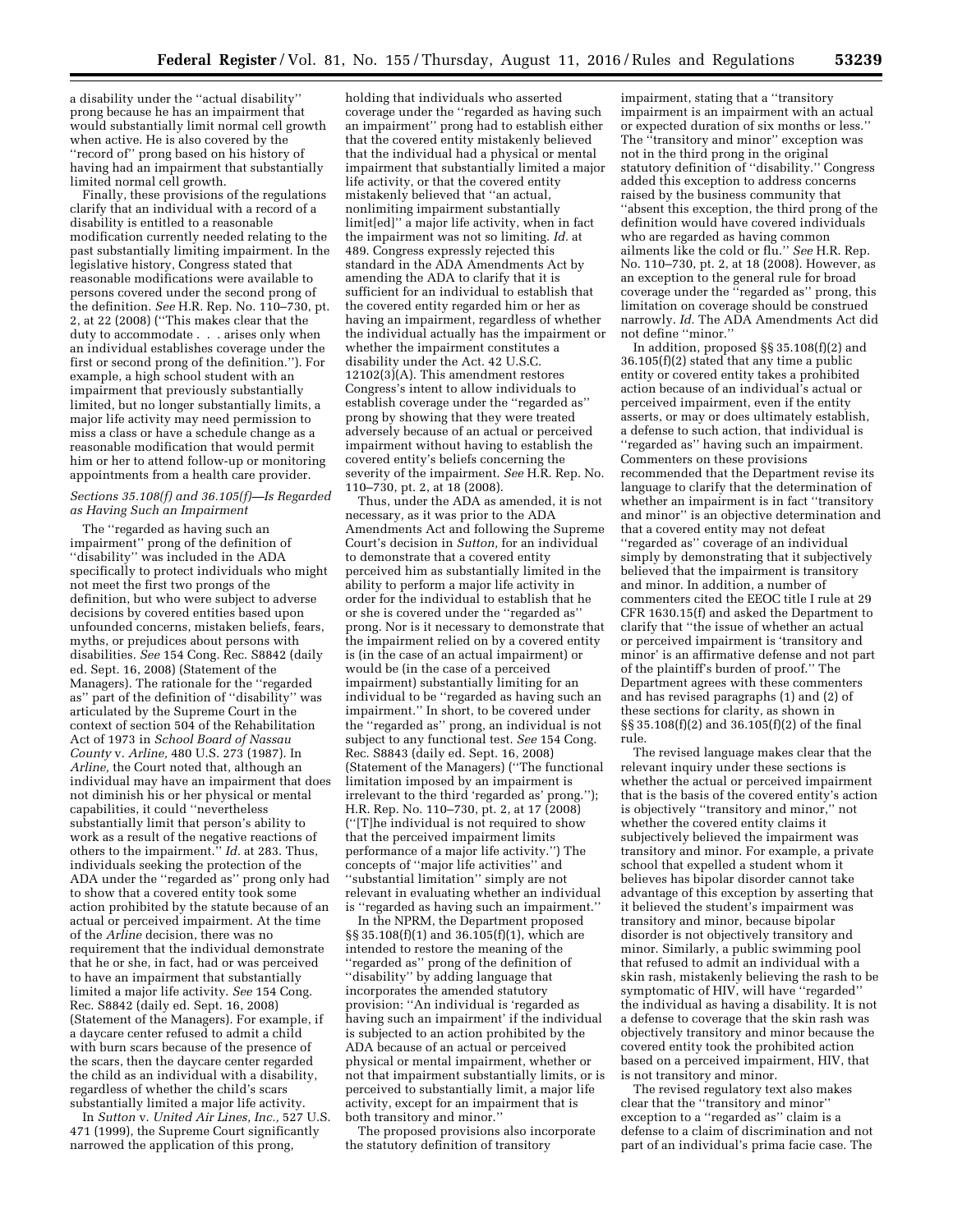Department reiterates that to fall within this exception, the actual or perceived impairment must be *both* transitory (less than six months in duration) *and* minor. For example, an individual with a minor back injury could be ''regarded as'' an individual with a disability if the back impairment lasted or was anticipated to last more than six months. The Department notes that the revised regulatory text is consistent with the EEOC rule which added the transitory and minor exception to its general affirmative defense provision in its title I ADA regulation at 29 CFR 1630.15(f). Finally, in the NPRM, the Department proposed §§ 35.108(f)(3) and 36.105(f)(3) which provided that an individual who is "regarded as having such an impairment'' does not establish liability based on that alone. Instead, an individual can establish liability only when an individual proves that a private entity or covered entity discriminated on the basis of disability within the meaning of the ADA. This provision was intended to make it clear that in order to establish liability, an individual must establish coverage as a person with a disability, as well as establish that he or she had been subjected to an action prohibited by the ADA.

The Department received no comments on the language in these paragraphs. Upon consideration, in the final rule, the Department has decided to retain the regulatory text for §§ 35.108(f)(3) and 36.105(f)(3) except that the reference to "covered entity" in the title III regulatory text is changed to ''public accommodation.''

#### *Sections 35.108(g) and 36.105(g)—Exclusions*

The NPRM did not propose changes to the text of the existing exclusions contained in paragraph (5) of the definition of ''disability'' in the title II and title III regulations, *see* 28 CFR 35.104, 36.104, which are based on 42 U.S.C. 12211(b), a statutory provision that was not modified by the ADA Amendments Act. The NPRM did propose to renumber these provisions, relocating them at §§ 35.108(g) and 36.105(g) of the Department's revised definition of ''disability.'' The Department received no comments on the proposed renumbering, which is retained in the final rule.

#### *Sections 35.130(b)(7)(i)—General Prohibitions Against Discrimination and 36.302(g)—Modifications in Policies, Practices, or Procedures*

The ADA Amendments Act revised the ADA to specify that a public entity under title II, and any person who owns, leases (or leases to), or operates a place of public accommodation under title III, ''need not provide a reasonable accommodation or a reasonable modification to policies, practices, or procedures to an individual who meets the definition of disability'' solely on the basis of being regarded as having an impairment. 42 U.S.C. 12201(h). In the NPRM, the Department proposed §§ 35.130(b)(7)(i) and  $36.302(g)$  to reflect this concept, explaining that a public entity or covered entity ''is not required to provide a reasonable modification to an individual who meets the definition of disability solely under the 'regarded as' prong of the definition of

disability.'' These provisions clarify that the duty to provide reasonable modifications arises only when the individual establishes coverage under the first or second prong of the definition of ''disability.'' These provisions are not intended to diminish the existing obligations to provide reasonable modifications under title II and title III of the ADA.

The Department received no comments associated with these provisions and retains the NPRM language in the final rule except for replacing the words ''covered entity'' with ''public accommodation'' in § 36.302(g).

#### *Sections 35.130(i) and 36.201(c)—Claims of No Disability*

The ADA as amended provides that ''[n]othing in this [Act] shall provide the basis for a claim by an individual without a disability that the individual was subject to discrimination because of the individual's lack of disability.'' 42 U.S.C. 12201(g). In the NPRM the Department proposed adding §§ 35.130(*i*) and 36.201(c) to the title II and title III regulations, respectively, which incorporate similar language. These provisions clarify that persons without disabilities do not have an actionable claim under the ADA on the basis of not having a disability.

The Department received no comments associated with this issue and has retained these provisions in the final rule.

### *Effect of ADA Amendments Act on Academic Requirements in Postsecondary Education*

The Department notes that the ADA Amendments Act revised the rules of construction in title V of the ADA by including a provision affirming that nothing in the Act changed the existing ADA requirement that covered entities provide reasonable modifications in policies, practices, or procedures unless the entity can demonstrate that making such modifications, including academic requirements in postsecondary education, would fundamentally alter the nature of goods, services, facilities, privileges, advantages, or accommodations involved. *See* 42 U.S.C. 12201(f). Congress noted that the reference to academic requirements in postsecondary education was included ''solely to provide assurances that the bill does not alter current law with regard to the obligations of academic institutions under the ADA, which we believe is already demonstrated in case law on this topic. Specifically, the reference to academic standards in post-secondary education is unrelated to the purpose of this legislation and should be given no meaning in interpreting the definition of disability.'' 154 Cong. Rec. S8843 (daily ed. Sept. 16, 2008) (Statement of the Managers). Given that Congress did not intend there to be any change to the law in this area, the Department did not propose to make any changes to its regulatory requirements in response to this provision of the ADA Amendments Act.

### **PART 36—NONDISCRIMINATION ON THE BASIS OF DISABILITY BY PUBLIC ACCOMMODATIONS AND IN COMMERCIAL FACILITIES**

■ 7. Revise the authority citation for part 36 to read as follows:

**Authority:** 5 U.S.C. 301; 28 U.S.C. 509, 510; 42 U.S.C. 12186(b) and 12205a.

■ 8. Revise § 36.101 to read as follows:

#### **§ 36.101 Purpose and broad coverage.**

(a) *Purpose.* The purpose of this part is to implement subtitle A of title III of the Americans with Disabilities Act of 1990 (42 U.S.C. 12181–12189), as amended by the ADA Amendments Act of 2008 (ADA Amendments Act) (Pub. L. 110–325, 122 Stat. 3553 (2008)), which prohibits discrimination on the basis of disability by covered public accommodations and requires places of public accommodation and commercial facilities to be designed, constructed, and altered in compliance with the accessibility standards established by this part.

(b) *Broad coverage.* The primary purpose of the ADA Amendments Act is to make it easier for people with disabilities to obtain protection under the ADA. Consistent with the ADA Amendments Act's purpose of reinstating a broad scope of protection under the ADA, the definition of ''disability'' in this part shall be construed broadly in favor of expansive coverage to the maximum extent permitted by the terms of the ADA. The primary object of attention in cases brought under the ADA should be whether entities covered under the ADA have complied with their obligations and whether discrimination has occurred, not whether the individual meets the definition of ''disability.'' The question of whether an individual meets the definition of ''disability'' under this part should not demand extensive analysis.

■ 9. Amend § 36.104 by revising the definition of ''Disability'' to read as follows:

#### **§ 36.104 Definitions.**

\* \* \* \* \*

\* \* \* \* \* *Disability.* The definition of *disability*  can be found at § 36.105.

■ 10. Add § 36.105 to subpart A to read as follows:

## **§ 36.105 Definition of ''disability.''**

(a)(1) *Disability* means, with respect to an individual:

(i) A physical or mental impairment that substantially limits one or more of the major life activities of such individual;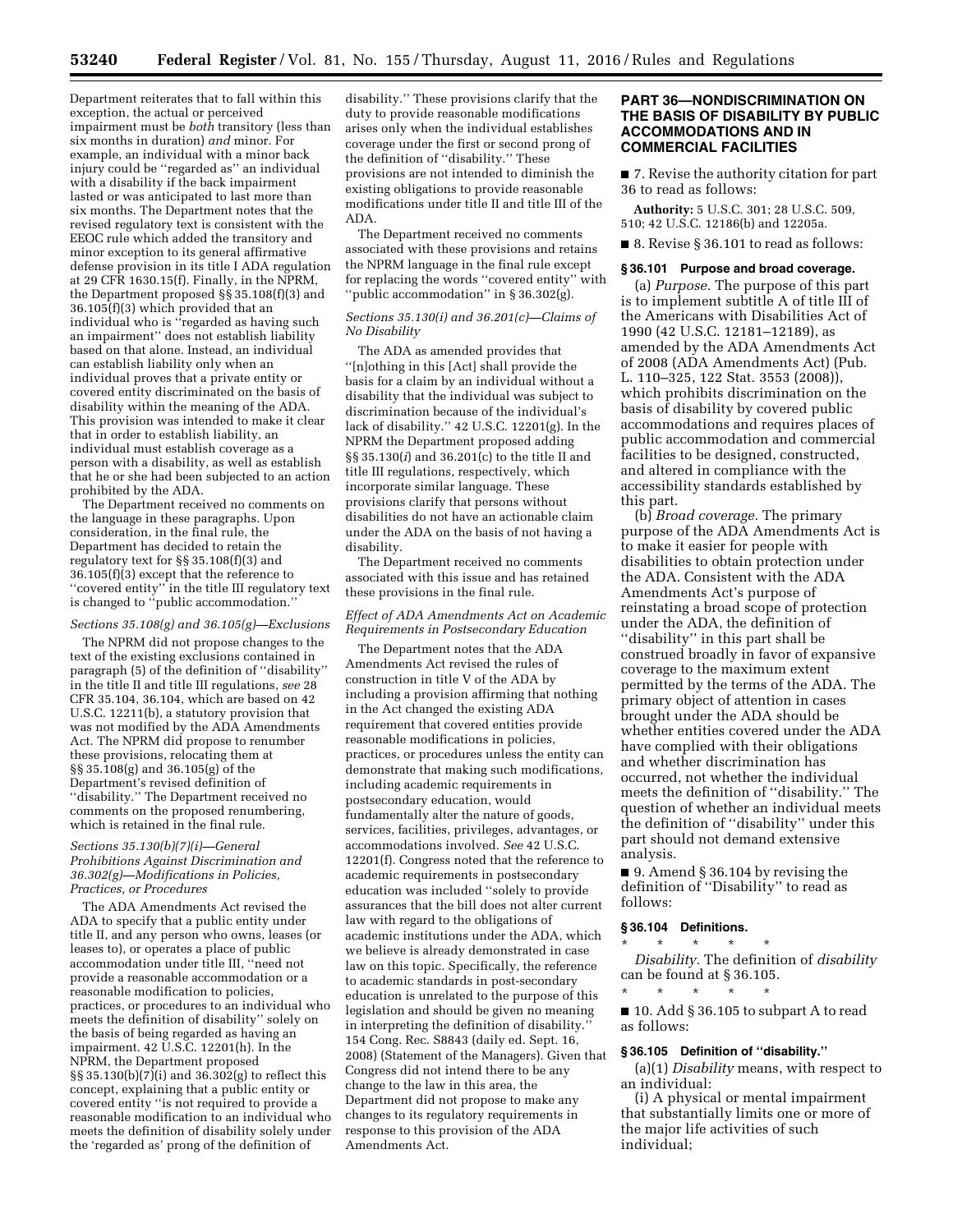(ii) A record of such an impairment; or

(iii) Being regarded as having such an impairment as described in paragraph (f) of this section.

(2) *Rules of construction.* (i) The definition of ''disability'' shall be construed broadly in favor of expansive coverage, to the maximum extent permitted by the terms of the ADA.

(ii) An individual may establish coverage under any one or more of the three prongs of the definition of "disability" in paragraph  $(a)(1)$  of this section, the ''actual disability'' prong in paragraph (a)(1)(i) of this section, the ''record of'' prong in paragraph (a)(1)(ii) of this section, or the ''regarded as'' prong in paragraph (a)(1)(iii) of this section.

(iii) Where an individual is not challenging a public accommodation's failure to provide reasonable modifications under § 36.302, it is generally unnecessary to proceed under the ''actual disability'' or ''record of'' prongs, which require a showing of an impairment that substantially limits a major life activity or a record of such an impairment. In these cases, the evaluation of coverage can be made solely under the ''regarded as'' prong of the definition of ''disability,'' which does not require a showing of an impairment that substantially limits a major life activity or a record of such an impairment. An individual may choose, however, to proceed under the ''actual disability'' or ''record of'' prong regardless of whether the individual is challenging a public accommodation's failure to provide reasonable modifications.

(b)(1) *Physical or mental impairment*  means:

(i) Any physiological disorder or condition, cosmetic disfigurement, or anatomical loss affecting one or more body systems, such as: Neurological, musculoskeletal, special sense organs, respiratory (including speech organs), cardiovascular, reproductive, digestive, genitourinary, immune, circulatory, hemic, lymphatic, skin, and endocrine; or

(ii) Any mental or psychological disorder such as intellectual disability, organic brain syndrome, emotional or mental illness, and specific learning disability.

(2) *Physical or mental impairment*  includes, but is not limited to, contagious and noncontagious diseases and conditions such as the following: Orthopedic, visual, speech and hearing impairments, and cerebral palsy, epilepsy, muscular dystrophy, multiple sclerosis, cancer, heart disease, diabetes, intellectual disability, emotional illness,

dyslexia and other specific learning disabilities, Attention Deficit Hyperactivity Disorder, Human Immunodeficiency Virus infection (whether symptomatic or asymptomatic), tuberculosis, drug addiction, and alcoholism.

(3) *Physical or mental impairment*  does not include homosexuality or bisexuality.

(c)(1) *Major life activities* include, but are not limited to:

(i) Caring for oneself, performing manual tasks, seeing, hearing, eating, sleeping, walking, standing, sitting, reaching, lifting, bending, speaking, breathing, learning, reading, concentrating, thinking, writing, communicating, interacting with others, and working; and

(ii) The operation of a *major bodily function,* such as the functions of the immune system, special sense organs and skin, normal cell growth, and digestive, genitourinary, bowel, bladder, neurological, brain, respiratory, circulatory, cardiovascular, endocrine, hemic, lymphatic, musculoskeletal, and reproductive systems. The operation of a major bodily function includes the operation of an individual organ within a body system.

(2) *Rules of construction.* (i) In determining whether an impairment substantially limits a major life activity, the term *major* shall not be interpreted strictly to create a demanding standard.

(ii) Whether an activity is a *major life activity* is not determined by reference to whether it is of *central* importance to daily life.

(d) *Substantially limits*—(1) *Rules of construction.* The following rules of construction apply when determining whether an impairment substantially limits an individual in a major life activity.

(i) The term ''substantially limits'' shall be construed broadly in favor of expansive coverage, to the maximum extent permitted by the terms of the ADA. ''Substantially limits'' is not meant to be a demanding standard.

(ii) The primary object of attention in cases brought under title III of the ADA should be whether public accommodations have complied with their obligations and whether discrimination has occurred, not the extent to which an individual's impairment substantially limits a major life activity. Accordingly, the threshold issue of whether an impairment substantially limits a major life activity should not demand extensive analysis.

(iii) An impairment that substantially limits one major life activity does not need to limit other major life activities

in order to be considered a substantially limiting impairment.

(iv) An impairment that is episodic or in remission is a disability if it would substantially limit a major life activity when active.

(v) An impairment is a disability within the meaning of this part if it substantially limits the ability of an individual to perform a major life activity as compared to most people in the general population. An impairment does not need to prevent, or significantly or severely restrict, the individual from performing a major life activity in order to be considered substantially limiting. Nonetheless, not every impairment will constitute a disability within the meaning of this section.

(vi) The determination of whether an impairment substantially limits a major life activity requires an individualized assessment. However, in making this assessment, the term ''substantially limits'' shall be interpreted and applied to require a degree of functional limitation that is lower than the standard for substantially limits applied prior to the ADA Amendments Act.

(vii) The comparison of an individual's performance of a major life activity to the performance of the same major life activity by most people in the general population usually will not require scientific, medical, or statistical evidence. Nothing in this paragraph (d)(1) is intended, however, to prohibit or limit the presentation of scientific, medical, or statistical evidence in making such a comparison where appropriate.

(viii) The determination of whether an impairment substantially limits a major life activity shall be made without regard to the ameliorative effects of mitigating measures. However, the ameliorative effects of ordinary eyeglasses or contact lenses shall be considered in determining whether an impairment substantially limits a major life activity. Ordinary eyeglasses or contact lenses are lenses that are intended to fully correct visual acuity or to eliminate refractive error.

(ix) The six-month ''transitory'' part of the ''transitory and minor'' exception in paragraph (f)(2) of this section does not apply to the ''actual disability'' or ''record of'' prongs of the definition of ''disability.'' The effects of an impairment lasting or expected to last less than six months can be substantially limiting within the meaning of this section for establishing an actual disability or a record of a disability.

(2) *Predictable assessments.* (i) The principles set forth in the rules of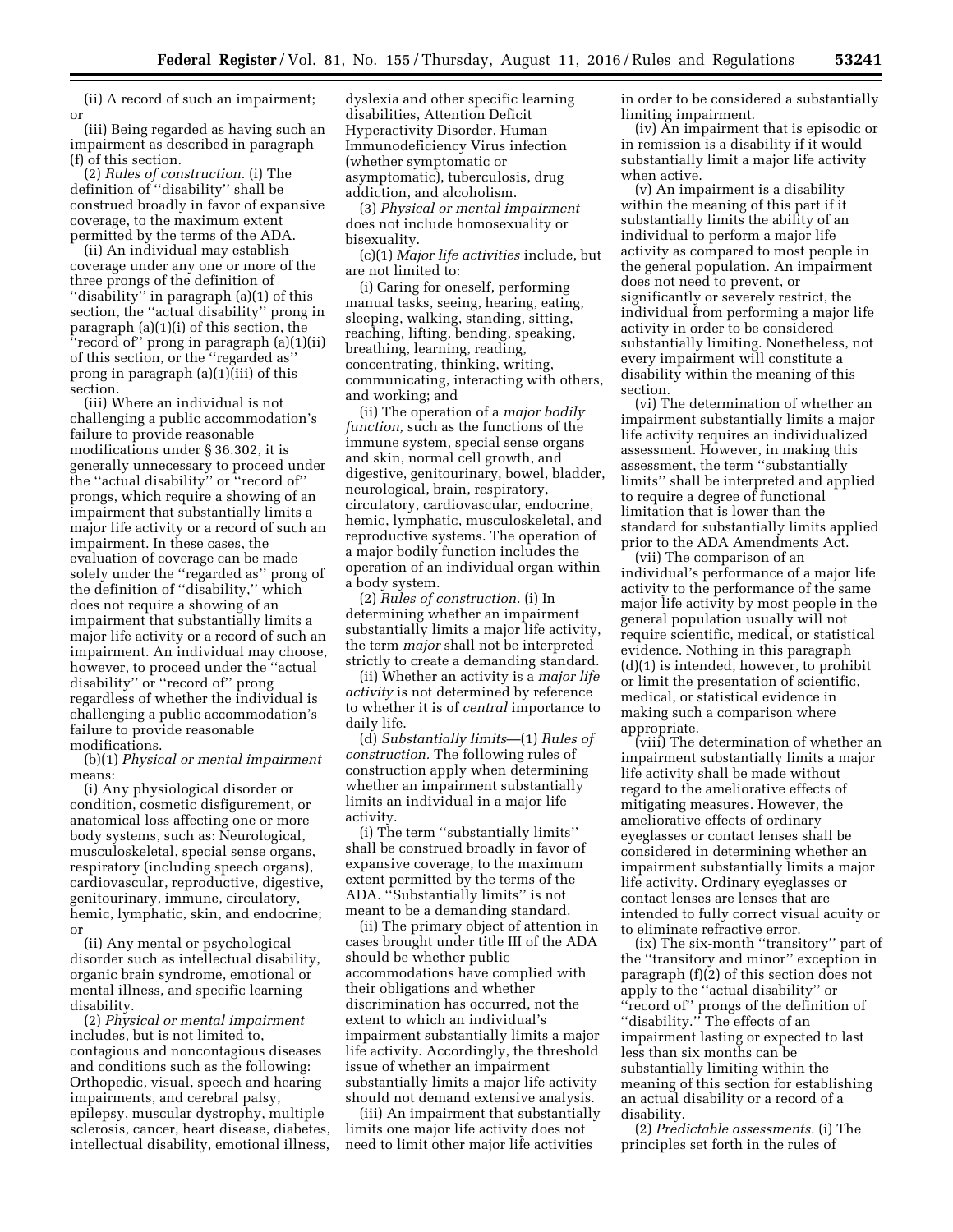construction in this section are intended to provide for more generous coverage and application of the ADA's prohibition on discrimination through a framework that is predictable, consistent, and workable for all individuals and entities with rights and responsibilities under the ADA.

(ii) Applying these principles, the individualized assessment of some types of impairments will, in virtually all cases, result in a determination of coverage under paragraph (a)(1)(i) of this section (the ''actual disability'' prong) or paragraph (a)(1)(ii) of this section (the "record of" prong). Given their inherent nature, these types of impairments will, as a factual matter, virtually always be found to impose a substantial limitation on a major life activity. Therefore, with respect to these types of impairments, the necessary individualized assessment should be particularly simple and straightforward.

(iii) For example, applying these principles it should easily be concluded that the types of impairments set forth in paragraphs  $(d)(2)(iii)(A)$  through  $(K)$ of this section will, at a minimum, substantially limit the major life activities indicated. The types of impairments described in this paragraph may substantially limit additional major life activities (including major bodily functions) not explicitly listed in paragraphs  $(d)(2)(iii)(A)$  through  $(K)$ .

(A) Deafness substantially limits hearing;

(B) Blindness substantially limits seeing;

(C) Intellectual disability substantially limits brain function;

(D) Partially or completely missing limbs or mobility impairments requiring the use of a wheelchair substantially limit musculoskeletal function;

(E) Autism substantially limits brain function;

(F) Cancer substantially limits normal cell growth;

(G) Cerebral palsy substantially limits brain function;

(H) Diabetes substantially limits endocrine function;

(I) Epilepsy, muscular dystrophy, and multiple sclerosis each substantially limits neurological function;

(J) Human Immunodeficiency Virus (HIV) infection substantially limits immune function; and

(K) Major depressive disorder, bipolar disorder, post-traumatic stress disorder, traumatic brain injury, obsessive compulsive disorder, and schizophrenia each substantially limits brain function.

(3) *Condition, manner, or duration.*(i) At all times taking into account the principles set forth in the rules of construction, in determining whether an individual is substantially limited in a major life activity, it may be useful in appropriate cases to consider, as compared to most people in the general population, the conditions under which the individual performs the major life activity; the manner in which the individual performs the major life activity; or the duration of time it takes the individual to perform the major life activity, or for which the individual can perform the major life activity.

(ii) Consideration of facts such as condition, manner, or duration may include, among other things, consideration of the difficulty, effort or time required to perform a major life activity; pain experienced when performing a major life activity; the length of time a major life activity can be performed; or the way an impairment affects the operation of a major bodily function. In addition, the nonameliorative effects of mitigating measures, such as negative side effects of medication or burdens associated with following a particular treatment regimen, may be considered when determining whether an individual's impairment substantially limits a major life activity.

(iii) In determining whether an individual has a disability under the "actual disability" or "record of" prongs of the definition of ''disability,'' the focus is on how a major life activity is substantially limited, and not on what outcomes an individual can achieve. For example, someone with a learning disability may achieve a high level of academic success, but may nevertheless be substantially limited in one or more major life activities, including, but not limited to, reading, writing, speaking, or learning because of the additional time or effort he or she must spend to read, write, speak, or learn compared to most people in the general population.

(iv) Given the rules of construction set forth in this section, it may often be unnecessary to conduct an analysis involving most or all of the facts related to condition, manner, or duration. This is particularly true with respect to impairments such as those described in paragraph (d)(2)(iii) of this section, which by their inherent nature should be easily found to impose a substantial limitation on a major life activity, and for which the individualized assessment should be particularly simple and straightforward.

(4) *Mitigating measures* include, but are not limited to:

(i) Medication, medical supplies, equipment, appliances, low-vision devices (defined as devices that magnify, enhance, or otherwise augment a visual image, but not including

ordinary eyeglasses or contact lenses), prosthetics including limbs and devices, hearing aid(s) and cochlear implant(s) or other implantable hearing devices, mobility devices, and oxygen therapy equipment and supplies;

(ii) Use of assistive technology; (iii) Reasonable modifications or auxiliary aids or services as defined in this regulation;

(iv) Learned behavioral or adaptive neurological modifications; or

(v) Psychotherapy, behavioral therapy, or physical therapy.

(e) *Has a record of such an impairment.* (1) An individual has a record of such an impairment if the individual has a history of, or has been misclassified as having, a mental or physical impairment that substantially limits one or more major life activities.

(2) *Broad construction.* Whether an individual has a record of an impairment that substantially limited a major life activity shall be construed broadly to the maximum extent permitted by the ADA and should not demand extensive analysis. An individual will be considered to fall within this prong of the definition of ''disability'' if the individual has a history of an impairment that substantially limited one or more major life activities when compared to most people in the general population, or was misclassified as having had such an impairment. In determining whether an impairment substantially limited a major life activity, the principles articulated in paragraph  $(d)(1)$  of this section apply.

(3) *Reasonable modification.* An individual with a record of a substantially limiting impairment may be entitled to a reasonable modification if needed and related to the past disability.

(f) *Is regarded as having such an impairment.* The following principles apply under the ''regarded as'' prong of the definition of ''disability'' (paragraph (a)(1)(iii) of this section):

(1) Except as set forth in paragraph (f)(2) of this section, an individual is ''regarded as having such an impairment'' if the individual is subjected to a prohibited action because of an actual or perceived physical or mental impairment, whether or not that impairment substantially limits, or is perceived to substantially limit, a major life activity, even if the public accommodation asserts, or may or does ultimately establish, a defense to the action prohibited by the ADA.

(2) An individual is not ''regarded as having such an impairment'' if the public accommodation demonstrates that the impairment is, objectively, both